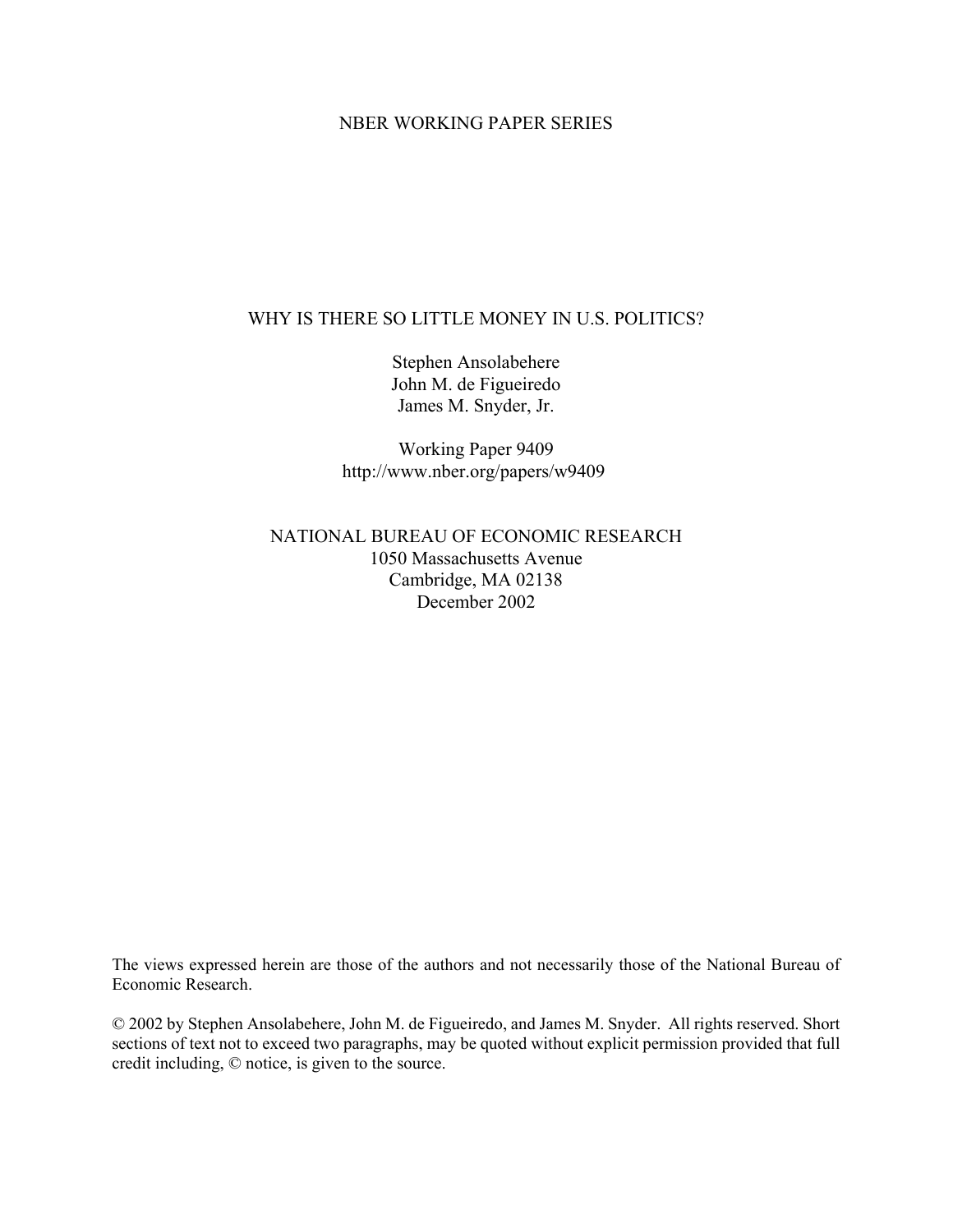Why Is There So Little Money in U.S. Politics? Stephen Ansolabehere, John M. de Figueiredo, and James M. Snyder NBER Working Paper No. 9409 December 2002 JEL No. H4, K0, P1

### **ABSTRACT**

In this paper, we argue that campaign contributions are not a form of policy-buying, but are rather a form of political participation and consumption. We summarize the data on campaign spending, and show through our descriptive statistics and our econometric analysis that individuals, not special interests, are the main source of campaign contributions. Moreover, we demonstrate that campaign giving is a normal good, dependent upon income, and campaign contributions as a percent of GDP have not risen appreciably in over 100 years; if anything, they have probably fallen. We then show that only one in four studies from the previous literature support the popular notion that contributions buy legislators' votes. Finally, we illustrate that when one controls for unobserved constituent and legislator effects, there is little relationship between money and legislator votes. Thus, the question is not why there is so little money politics, but rather why organized interests give at all. We conclude by offering potential answers to this question.

Stephen Ansolobehere John M. de Figueiredo Department of Political Science Sloan School of Management MIT, E53-461 MIT, E52-545 50 Memorial Drive 50 Memorial Drive Cambridge, MA 02142 Cambridge, MA 02142-1347 sda@mit.edu and NBER

jdefig@mit.edu

James M. Snyder Department of Economics MIT, E53-461 50 Memorial Drive Cambridge, MA 02142 millett@mit.edu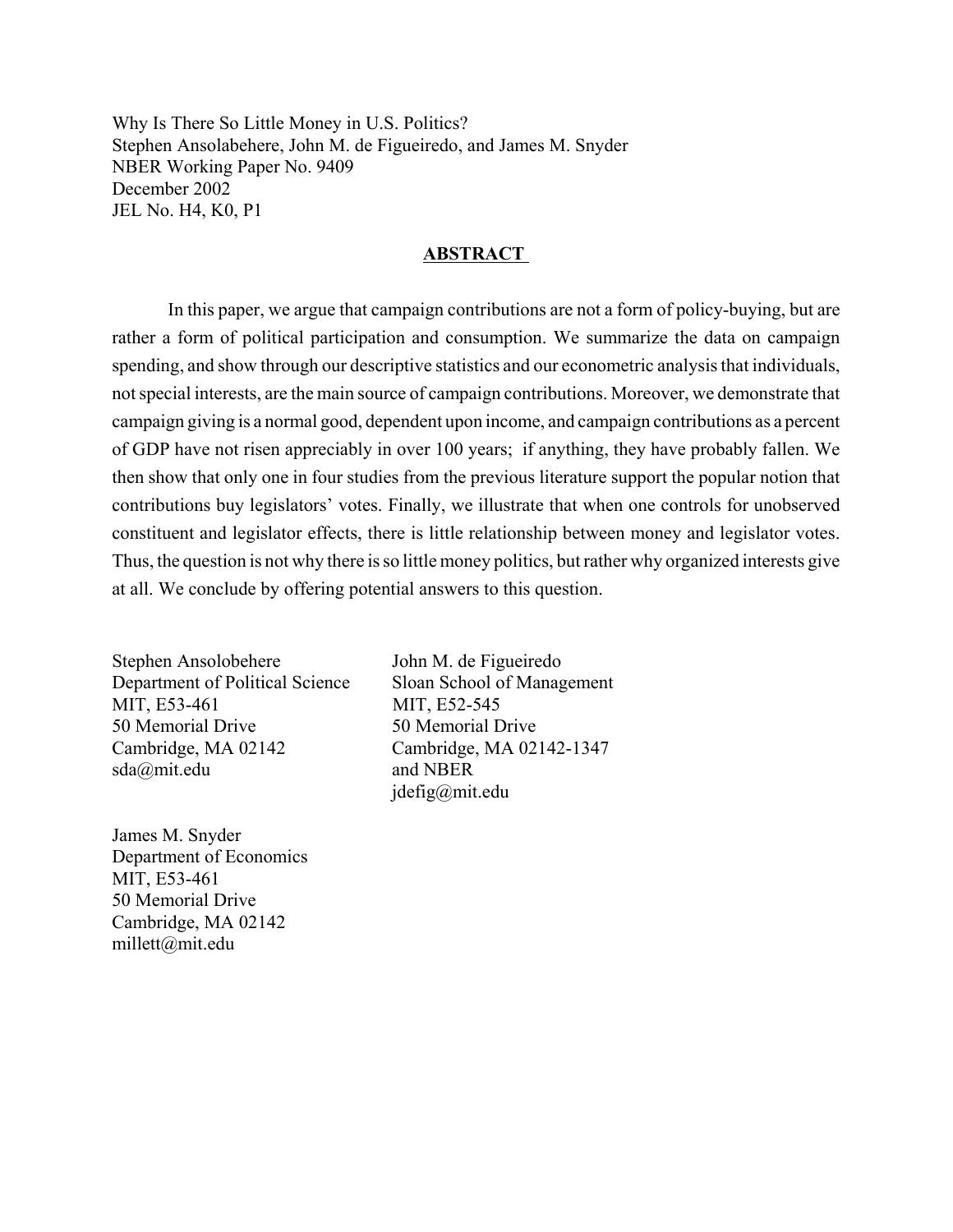Two extreme views bracket the range of thinking about the amount of money in U.S. political campaigns. At one extreme is the theory that contributors wield considerable influence over legislators. Even modest contributions may be cause for concern and regulation, given the extremely large costs and benefits that are levied and granted by government. An alternative view holds that contributors gain relatively little political leverage from their donations, since the links from an individual campaign contribution to the election prospects of candidates and to the decisions of an individual legislators are not very firm.<sup>2</sup> Although these theories have different implications, they share a common perspective that campaign contributions should be considered as investments in a political marketplace, where a return on that investment is expected.

 In this paper, we begin by offering an overview of the sources and amounts of campaign contributions in the U.S. In light of these facts, we explore the assumption that the amount of money in U.S. campaigns mainly reflects political investment. We then offer our perspective that campaign contributions should be viewed *primarily* as a type of consumption good, rather than as a market for buying political benefits. Although this perspective helps to explain the levels of campaign contributions by individuals and organizations, it opens up new research questions of its own.

#### Sources and Sums of Campaign Contributions

For most of the last century, campaign contributions have been regulated in the United States. In 1911, Congress banned corporate contributions to parties and candidates and provided for disclosure of expenditures and contributions. Over the subsequent 60 years, that ban was extended to other organizations, including unions and trade associations. But these rules lacked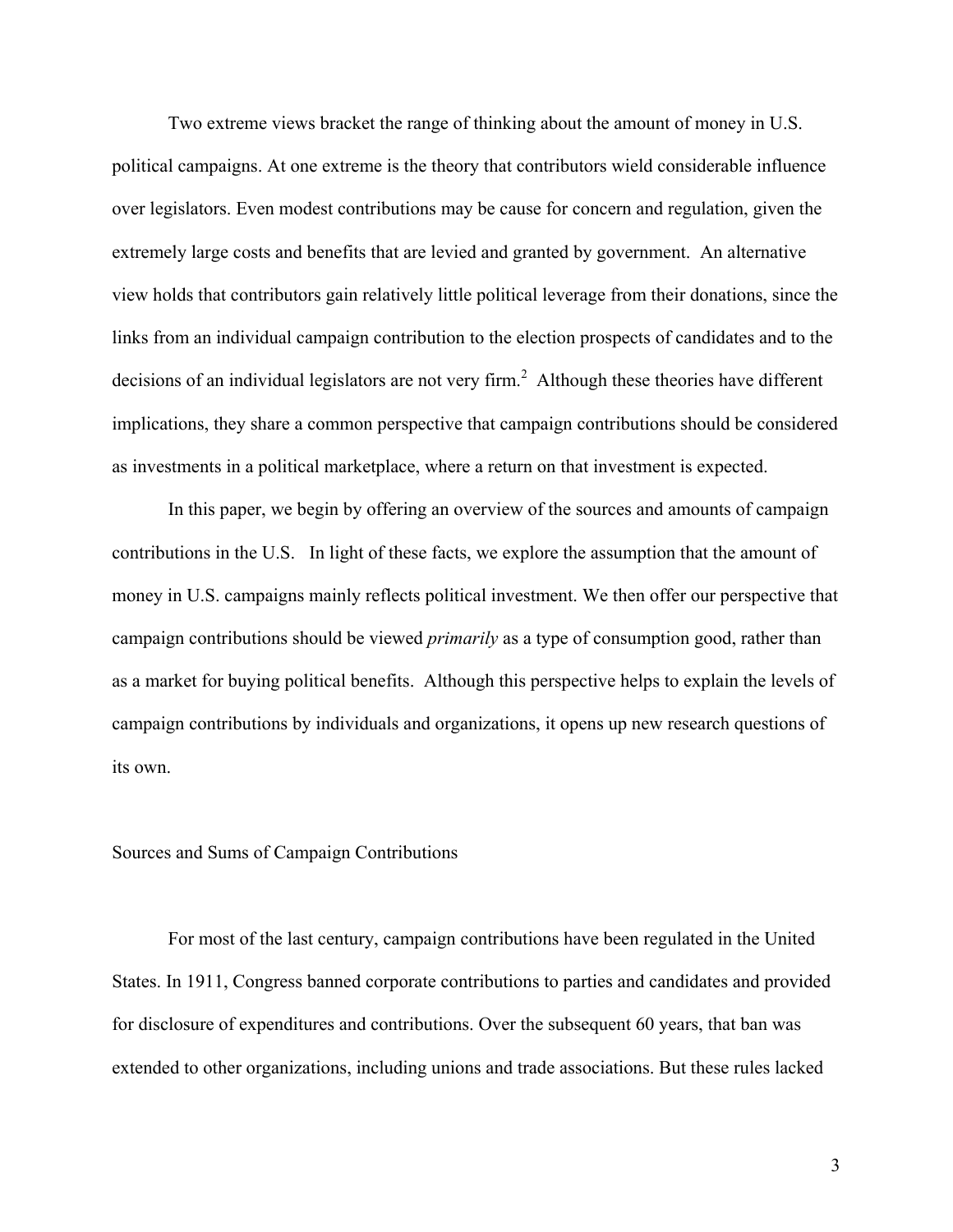enforcement and were far from comprehensive. Individuals, for instance, could give unlimited amounts.

The Federal Election Campaign Act of 1974 (FECA) created a comprehensive system of disclosure and contribution limits. Under FECA, there are two main types of campaign organizations: candidate campaign committees and party committees. FECA also specifies two sources of funds: individuals and interest groups, which in turn may include firms, unions, trade associations and other interest groups. (Parties and candidates may also give to each other, but such transfers account for a trivial percent of total funds.) It is also permissible for individuals and groups to raise their own money and to run their own advocacy or independent campaigns on behalf of or against individual candidates, but in practice such campaign expenditures pale in comparison with the activities of candidates and political parties. Candidates, party committee and any individuals and groups must report all contributions, receipts, and expenditures to the Federal Elections Commission (FEC).

FECA constrains how money can be raised and how much can be given. Sorauf (1988, 1992) provides an excellent overview of the FECA system and its rules. Briefly, the rules are as follows.

First, to ensure transparency in accounting, organizations wishing to contribute to federal candidates and parties must create "separate and segregated funds," commonly known as political action committees (PACs). Organizations may cover the start-up, administrative and fund-rising expenses of their PACs, but they may not give money directly from the organization's treasury to the PAC for the purpose of contributing to a federal campaign. Instead, PACs must raise voluntary donations from individuals. Thus, corporate PAC contributions come almost entirely from a corporation's managers, while union PAC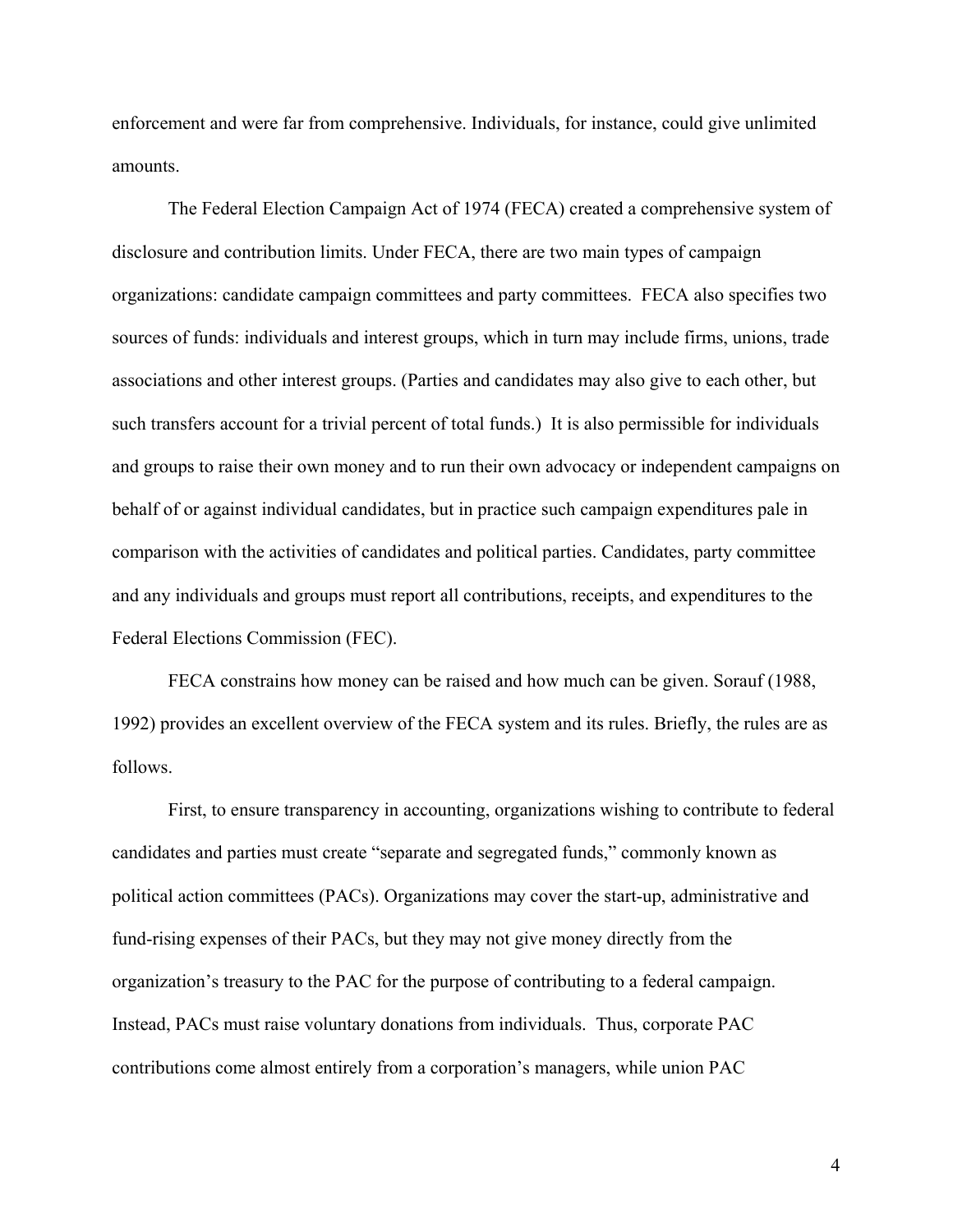contributions come almost entirely from their members, including dues. Corporations and unions may indirectly subsidize their PACs by paying for overhead. But, individuals are the ultimate source of all PAC contributions.

Second, individuals, PACs, and party committees can give only limited amounts directly to federal candidates and committees. PACs may give \$10,000 in a two-year election cycle to a candidate (\$5,000 each calendar year). Party committees may give no more than \$17,500 to a candidate in a two-year election cycle. Individuals may give no more than \$2,000 to a candidate in an election cycle (\$1,000 each calendar year), no more than \$5,000 to a PAC in a calendar year, and no more than \$20,000 to a party committee in a calendar year. An individual may give no more than \$25,000 total in a calendar year. The 2002 Bi-Partisan Campaign Reform Act altered the limits and tied them to inflation. At the time of this writing, the BCRA is subject to numerous court challenges.

Third, presidential candidates may receive public funds if they agree to abide by spending limits. General election candidates may receive complete federal funding; primary election candidates may receive public funds to match privately raised contributions. The Federal Election Campaign Act of 1974 the general election spending limit at \$20 million for the 1976 election, and this limit increases with the consumer price index.

A fourth set of constraints created by the Federal Election Campaign Act of 1974 limited candidate and group campaign expenditures. In 1976, the Supreme Court struck down spending limits as a violation of free speech in *Buckley v. Valeo* (424 US 1 (1976)). Presidential spending limits survived judicial scrutiny because they are voluntary: any candidate who wishes to receive federal funding must abide by the limits.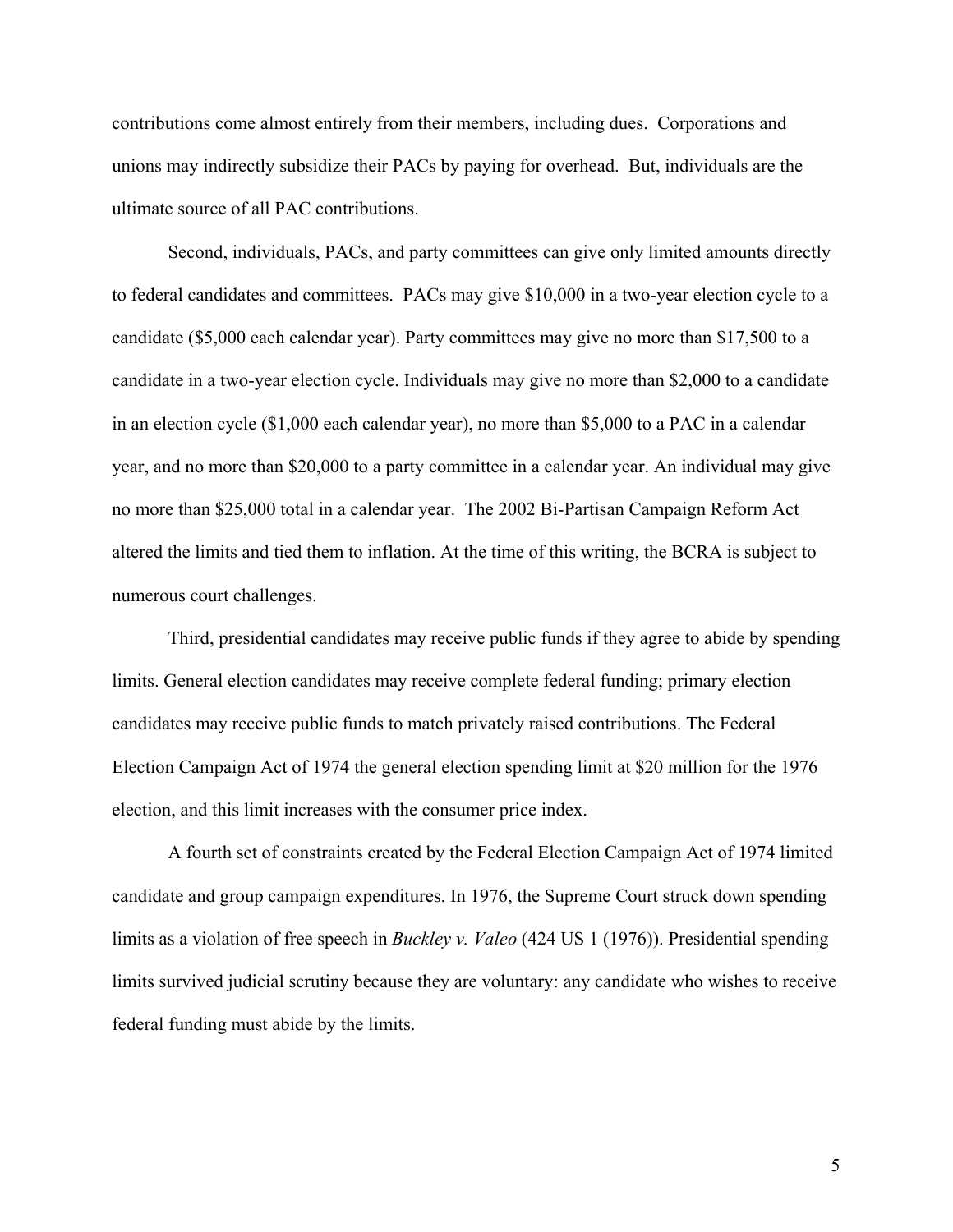Two important loopholes in the constraints have received extensive criticism. The first loophole, created by court decisions, is referred to as "independent expenditures." The *Buckley* decision of the U.S. Supreme Court allows individuals, groups, and corporations to spend unlimited amounts on behalf of or against a candidate, as long as such expenditures are not coordinated with candidate or party campaigns.

The second loophole, created by a series of Federal Elections Commission rulings in 1978 and 1979, created a distinction between "hard money" and "soft money." "Hard" contributions must abide by the spending limits. "Soft money" is raised through national party organizations for non-federal accounts and is to be spent on non-federal election activities, such as races for governor. Individuals and groups may give unlimited amounts to non-federal party funds for the purpose of party building activities. Such funds, it was hoped, would strengthen party organizations in the individual states. In fact, soft money has become an accounting convention used by the national party organizations to raise money. Although unlimited in amount, independent expenditures and soft party donations must still be publicly disclosed. A further loophole allows legislators to set up "leadership PACs" which allow donors to give up to \$10,000 to a candidate, but such funds cannot be used on that candidate's campaigns.

 Congress reestablished FECA in 1976, and amended it again in 1979 and 2002. The 1979 amendments prohibited personal use of campaign funds by candidates or their families. The 2002 amendments place restrictions on soft money but raise the limits on hard money party contributions.

Although the loopholes of "independent expenditures," "soft money," and "leadership PACs" receive considerable attention, almost all campaign money actually comes in the form of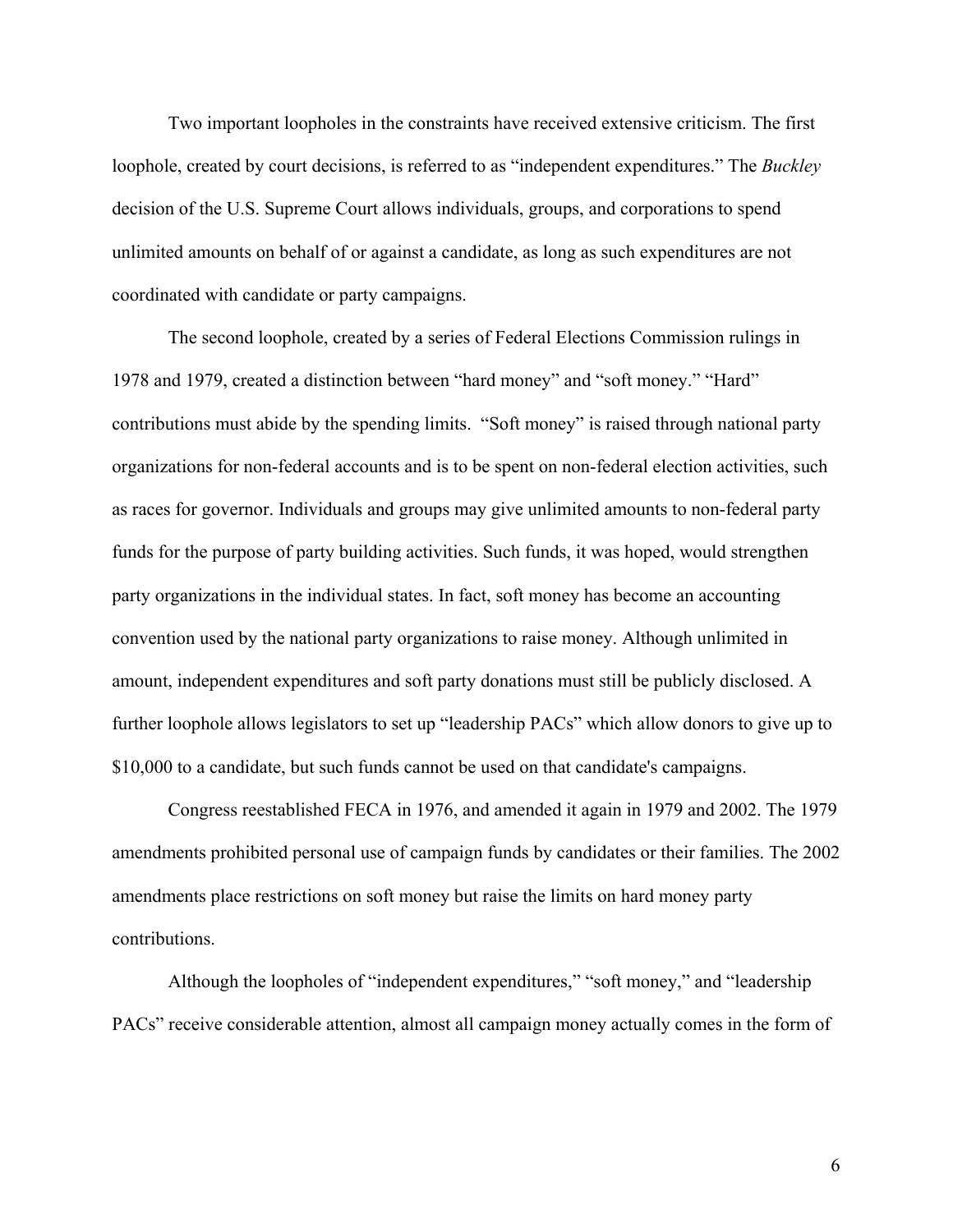"hard" contributions that must abide by the spending limits, and almost all of these funds come ultimately from individuals. The 2000 elections illustrate this pattern.

Candidate and party committees raised nearly \$3 billion during the 1999-2000 election cycle. Congressional candidates raised and spent just over \$1 billion in the 2000 election. Presidential candidates raised and spent just over \$500 million. The hard and soft money accounts of political parties totaled \$1.2 billion.<sup>3</sup> PACs raised \$600 million, approximately \$320 million of which was for fundraising and other expenses and \$20 million of which was devoted to independent expenditures; the remainder was contributed to congressional candidates.

The majority of this money came from individuals in small amounts. We estimate that of the \$3 billion, individuals contributed nearly \$2.4 billion, the public treasury paid \$235 million in matching funds, and about \$380 million came directly from the treasuries of corporations, unions, and other associations (in the form of soft money or independent expenditures).<sup>4</sup> Furthermore, campaign money comes mainly in small amounts. According to survey research, in the 2000 election approximately 10 percent of the Americans over the age of 18 -- 21 million people -- gave to political candidates, party committees, or political organizations (Burns et al, 2001). Thus, the average contribution from an individual to a candidate, party committee or PAC, then, is approximately \$115 (\$2.4 billion in individual contributions divided by 21 million people). Of the estimated \$2.4 billion in individuals' contributions, about \$1.1 billion takes the form of direct contributions to congressional and presidential candidates; \$700 million goes to the parties; and \$600 million goes to PACs.

Much of the academic literature and public discussion focuses on interest groups and their PACs, so they deserve a closer look. Approximately 4,500 PACs are registered with the Federal Election Commission. In the 2000 election, 3,000 PACs gave to federal candidates or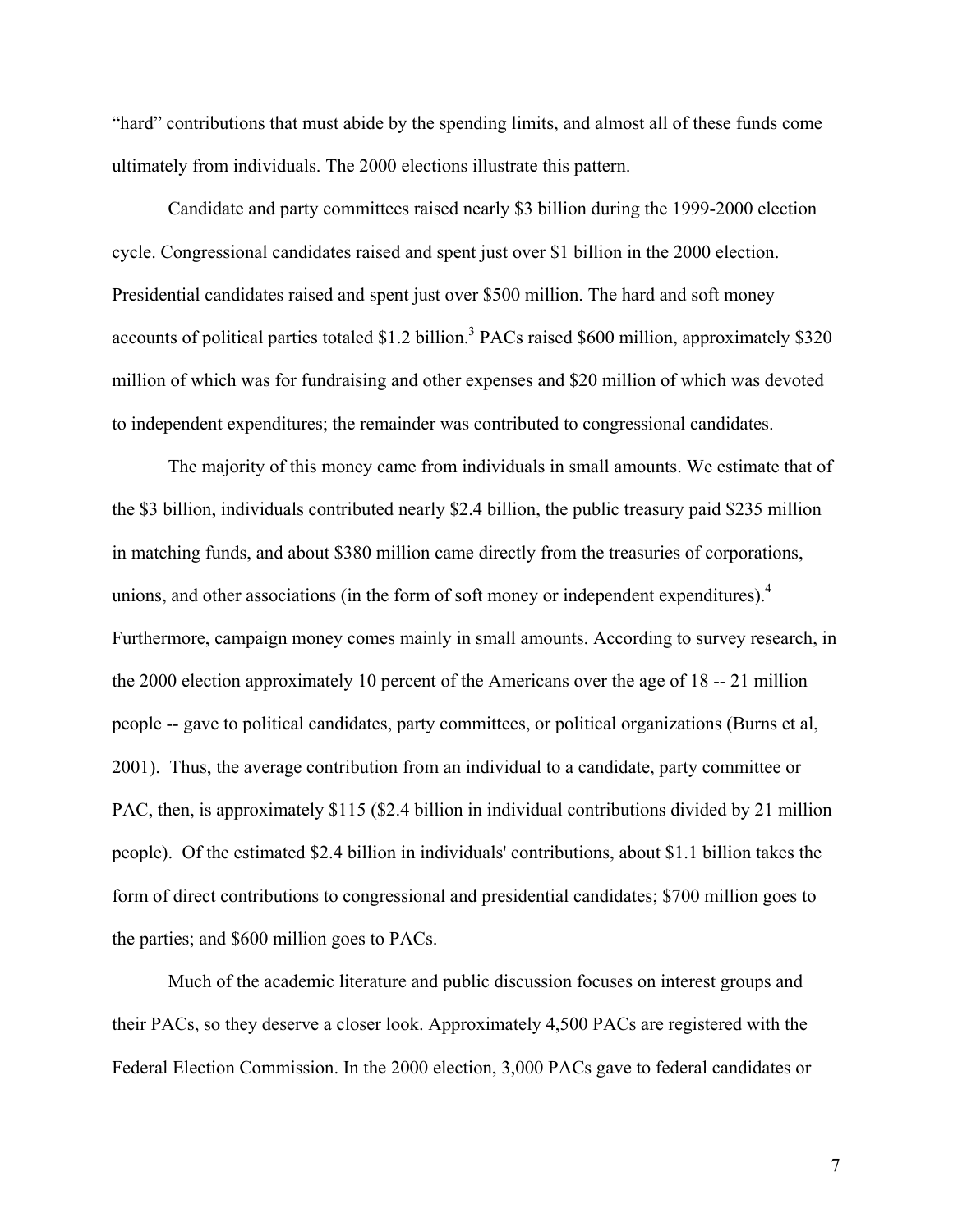parties or engaged in some form of independent expenditure campaign; the remaining one-third were inactive. The number of active PACs has declined by 12 percent since 1988. Among the active PACs, 1,400 are associated with corporations, 670 are tied to a membership or industry group (such as the American Medical Association), and 240 are associated with labor unions. Another 670 are ideological groups.

While this may seem like a large number of organizations, a large number of firms and groups avoid campaign giving. Only 60 percent of the Fortune 500 companies even have PACs. To be ranked in the Fortune 500, a company must have revenues in excess of \$3 billion a year, and any company of this size is surely all are affected by government policies. Roughly one-third of all industries, coded at the 3 digit-SIC level, have no firms with PACs (see Grier, et al., 1994).

Perhaps the most surprising feature of the PAC world is the fact that the constraints on contributions are not binding. Only 4 percent of all PAC contributions to House and Senate candidates are at or near the \$10,000 limit. The average PAC contribution is \$1,700. Corporate PACs give an average contribution of approximately \$1,400 to legislators; trade associations and membership PACs give average contributions of approximately \$1,700, and labor union PACs give average contributions of \$2,200. If donors reached the maximum allowed amount, PACs would have given six times as much as they do, or nearly \$2 billion. This calculation assumes that PACs give the maximum to candidates to whom they already give money, but the modal contribution is, in fact, 0. If all 2300 active corporate, labor and trade PACs gave the maximum amount to all incumbents running for reelection to the House or Senate (about 420 candidates), then total PAC contributions would be roughly \$10 billion – 40 times more than what these PACs actually gave in the 2000 election.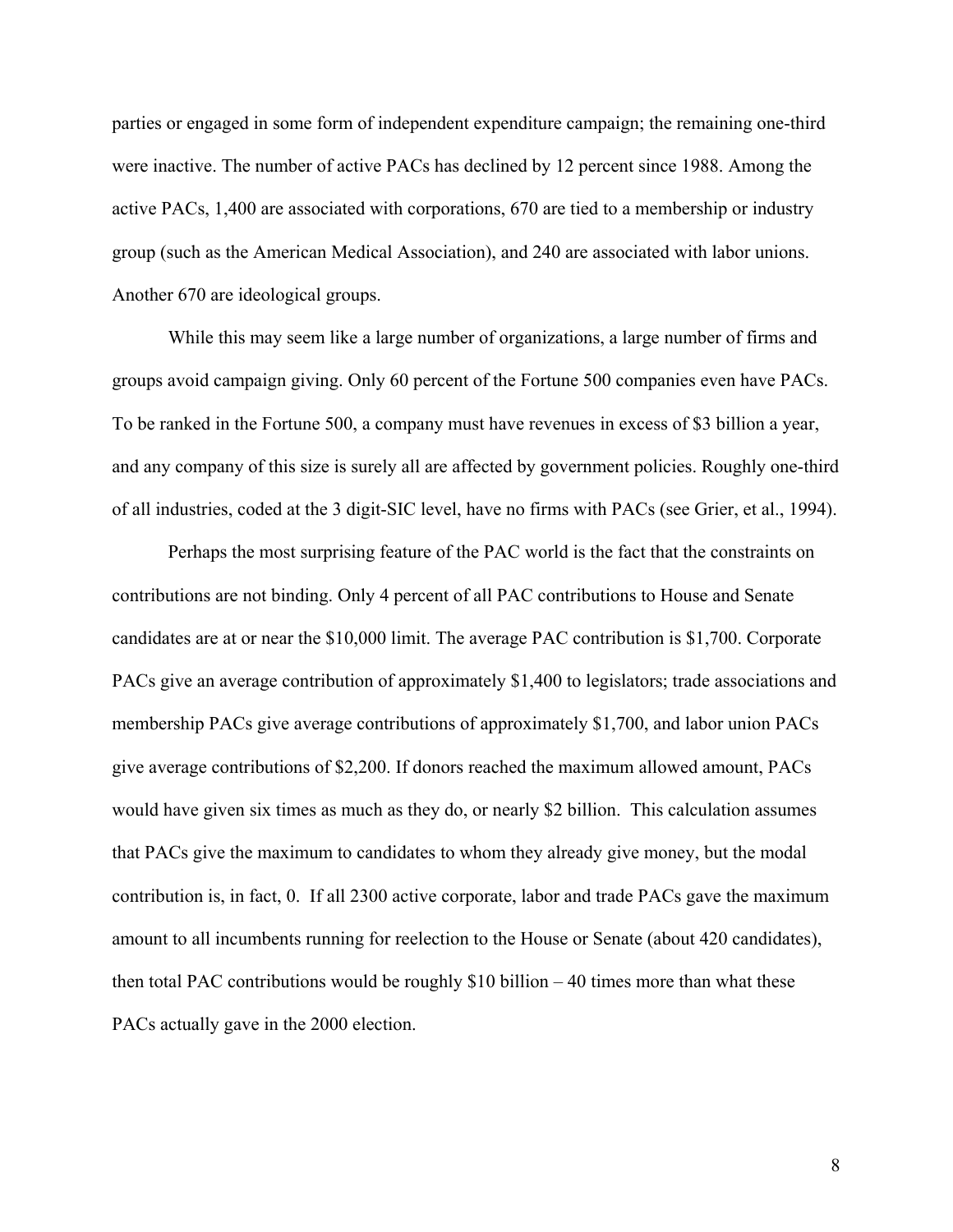Further evidence of the slack in interest group donations to politics is seen upon comparing PACs' contributions and their total disbursements. In 2000, PACs spent \$579.4 million on all operations. Of that, \$280.8 million was contributed directly or spent on behalf of candidates. The remaining \$300 million went for overhead, operations, and other political activities (such as communications with members), which could have been paid for from the organizations treasuries directly. Were they to cover the overhead of their PACs, corporations, trade associations, and unions could almost double the amount that they contribute to political campaigns without raising an additional dollar from their managers or members.

It is evident that individuals, rather than organizations, are by far the most important source of campaign funds. In congressional elections, where PACs are most active, candidates raised over three times more from individuals directly than they did from PACs. PACs themselves receive their funds primarily from individuals.

#### Campaign Contributions as a Political Investment

Campaign fundraising is widely viewed as a market for public policy. Donations come from firms, associations, and individuals that seek private benefits in the form of subsidies, favorable regulations and other policies set by the government. With thousands of interests bidding for private benefits and thousands of candidates vying for funds, something like a market for legislation emerges. As with any competitive market, the rate of return on the investment in politics should resemble that of other investments. Relatively recent research that posits that campaign finance reflects a competitive market for private benefits from public laws or for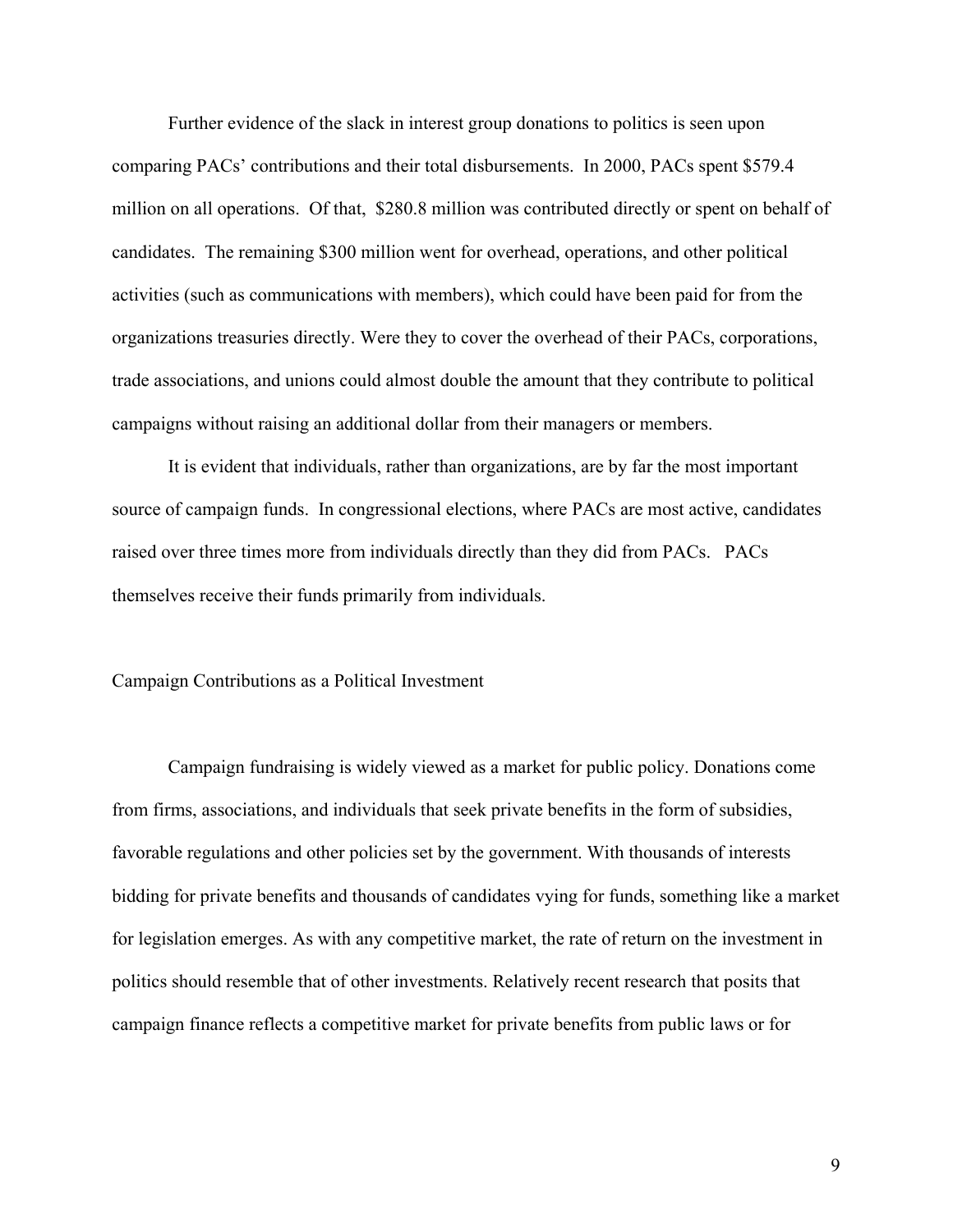services and effort from politicians includes Denzau and Munger (1986), Baron (1989), Snyder (1990), Baron and Mo (1991), and Grier and Munger (1991).

A related strain in the theoretical literature on campaign contributions posits that there is a market failure in politics that gives legislators more of the bargaining power. Grossman and Helpman (1994) examine a range of cases, including this one. In particular, legislators hold key "gatekeeping" positions, and can threaten regulation or harassing oversight unless interest groups contribute. In such a world, legislators can receive very large political donations without changing public policy much.

There is ample research documenting behavior consistent with this view. Legislators who are committee chairs or who serve on powerful committees raise substantially more than other members, and legislators who are party leaders raise significantly more than backbenchers (Grier and Munger, 1991; Romer and Snyder, 1994; Ansolabehere and Snyder, 1999). Also, economic PACs give donations in ways that fit with a simple arbitrage pricing model: economic PAC contributions are pegged to the odds that a politician will win a seat, while donations from individuals and ideological PACs are not (Snyder 1990).

However, a critical weakness with the view that campaign contributions are investments appears once we look at the broad patterns of political giving and government spending.

#### Tullock's Puzzle

Considering the value of public policies at stake and the reputed influence of campaign contributors in policymaking, Gordon Tullock (1972) asked, why is there so little money in U.S. politics? In 1972, when Tullock raised this question, campaign spending was about \$200 million. Assuming a reasonable rate of return, such an investment could have yielded at most \$250-300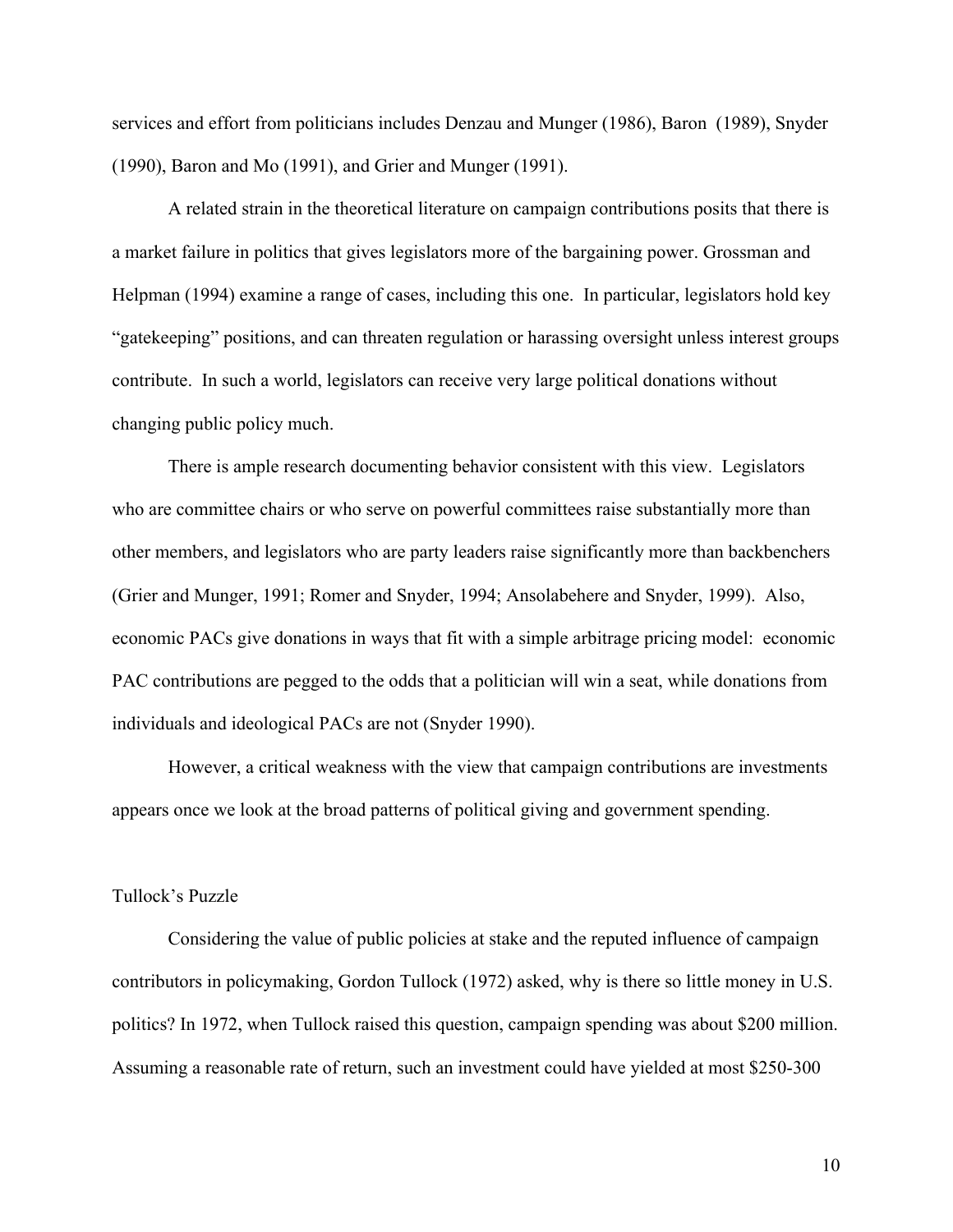million over time, a sum dwarfed by the hundreds of billions of dollars worth of public expenditures and regulatory costs supposedly at stake.

Over the past three decades, Tullock's puzzle has not disappeared. Candidates, parties, and organizations raised and spent \$3 billion in the 2000 national elections. However, total federal government spending in 2000 equaled \$2 trillion; consumption and gross investment of the federal government was \$590 billion; and the actual and potential costs of compliance with regulations were surely worth hundreds of billions of dollars as well.

The puzzle comes into sharper focus still when we examine specific interests and policies.<sup>5</sup> For example, all defense contracting firms and individuals associated with those firms gave approximately \$10.6 million to candidates and parties in 1998 and \$13.2 million in 2000. The U.S. government spent approximately \$134 billion on defense procurement contracts in fiscal year 2000 (U.S. Census Bureau, 2000). Firms, individuals, and industry associations of the oil and gas industry gave \$21.6 million to candidates and party organizations in 1998 and \$33.6 million in 2000. The Energy Information Administration (1999) of the U.S. Department of Energy values subsidies to the energy industry in 1999 at \$1.7 billion. In agriculture, crop producers and processors contributed \$3.3 million to candidates and parties in 2000; U.S. commodity loans and price supports equaled \$22.1 billion that year (U.S. Department of Agriculture website). Dairy producers, who since 1996 have had to have subsidies renewed annually, gave \$1.3 million in 2000 and received price supports worth almost \$1 billion in the Farm Security and Rural Investment Act of 2002. In the case of sugar producers, Stratmann (1991, p. 615) estimates that a "\$3,000 sugar PAC contribution maps into a yes vote with almost certainty." Without sugar industry contributions, he further estimates, the final vote on the sugar amendment to the 1985 agriculture bill would have been 203-210, effectively ending the sugar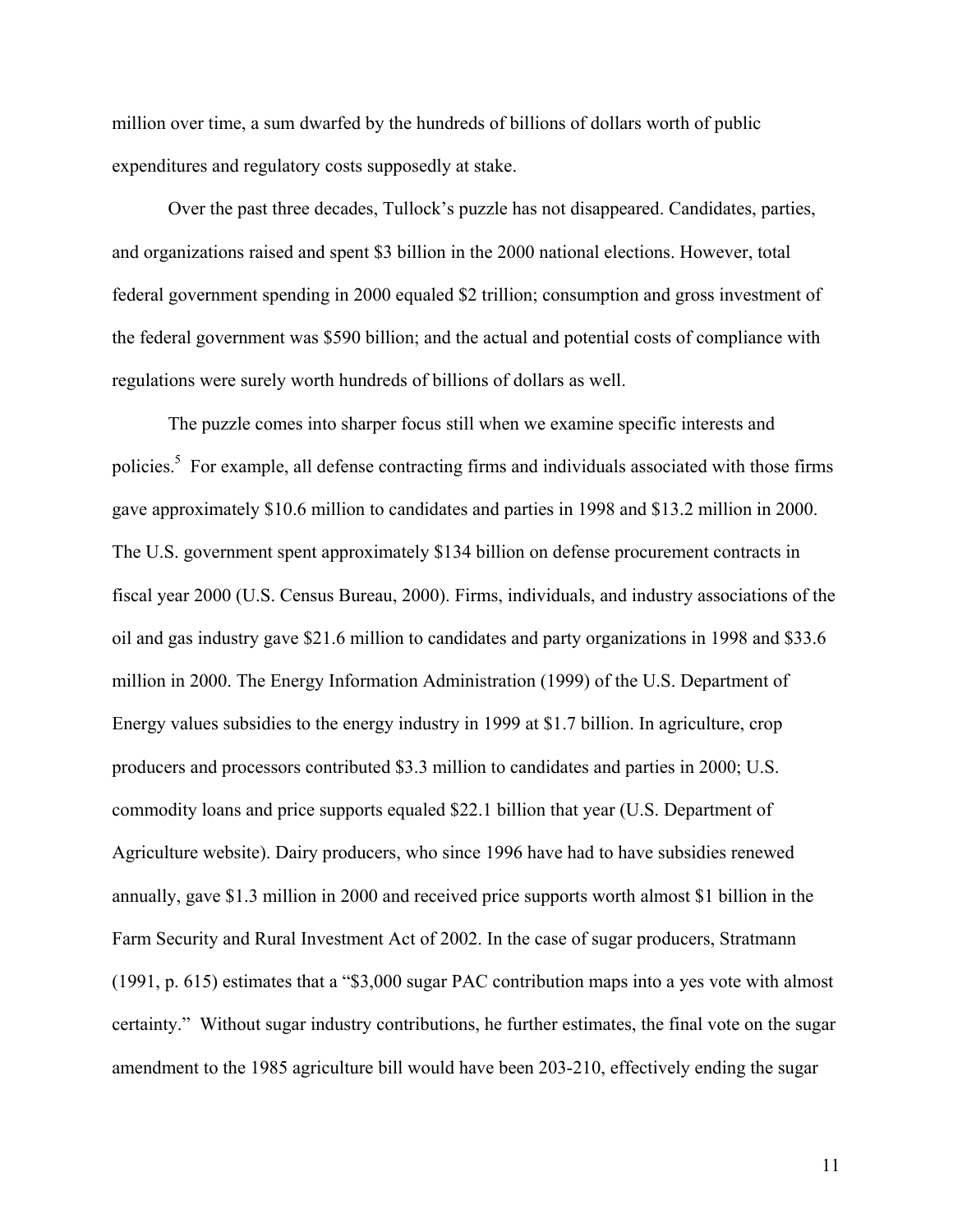subsidy. With contributions, the subsidy survived: the final vote was 267-146. A U.S. General Accounting Office (1993) study values that the annual transfer from consumers to sugar producers and processors at \$1.1 billion a year from 1989 to 1991. In other words, a \$192,000 worth of contributions in 1985 bought more than \$5 billion worth of value for the industry over a five-year period.

The discrepancy between the value of policy and the amounts contributed strains basic economic intuitions. Given the value of policy at stake, firms and other interest groups should give more. The figures above imply astronomically high rates of return on investments. In a normal market, with such high rates of return, existing donors should want to increase their contributions. There are, of course, legal limits on what they can do. However, as noted earlier, the "hard money" constraints are rarely binding and even if they were, the loopholes for "independent expenditures" and "soft money" are available. Even those firms, associations, and unions that do give could probably double their contributions by paying for their PACs' operations. In addition, more firms and industries should enter the political marketplace. If a relatively small investment of approximately \$200,000 brings a return of \$1 billion, as in the example of the sugar industry, or even one-thousandth that amount, then investors should want to shift assets out of other investments and enter the political market. However, recall that 40 percent of Fortune 500 firms and one-third of industries don't even have a PAC.

Tullock's (1972) observation challenged the basic premise of both economic analyses of campaign finance and public discourse about reform -- that campaign contributions should be viewed as an investment in political outcomes. Such a market might exist in certain policy niches, but the relatively small amounts given imply that such a market is not determining the outcome of most public policy. It seems highly unlikely that the 21 million individual donors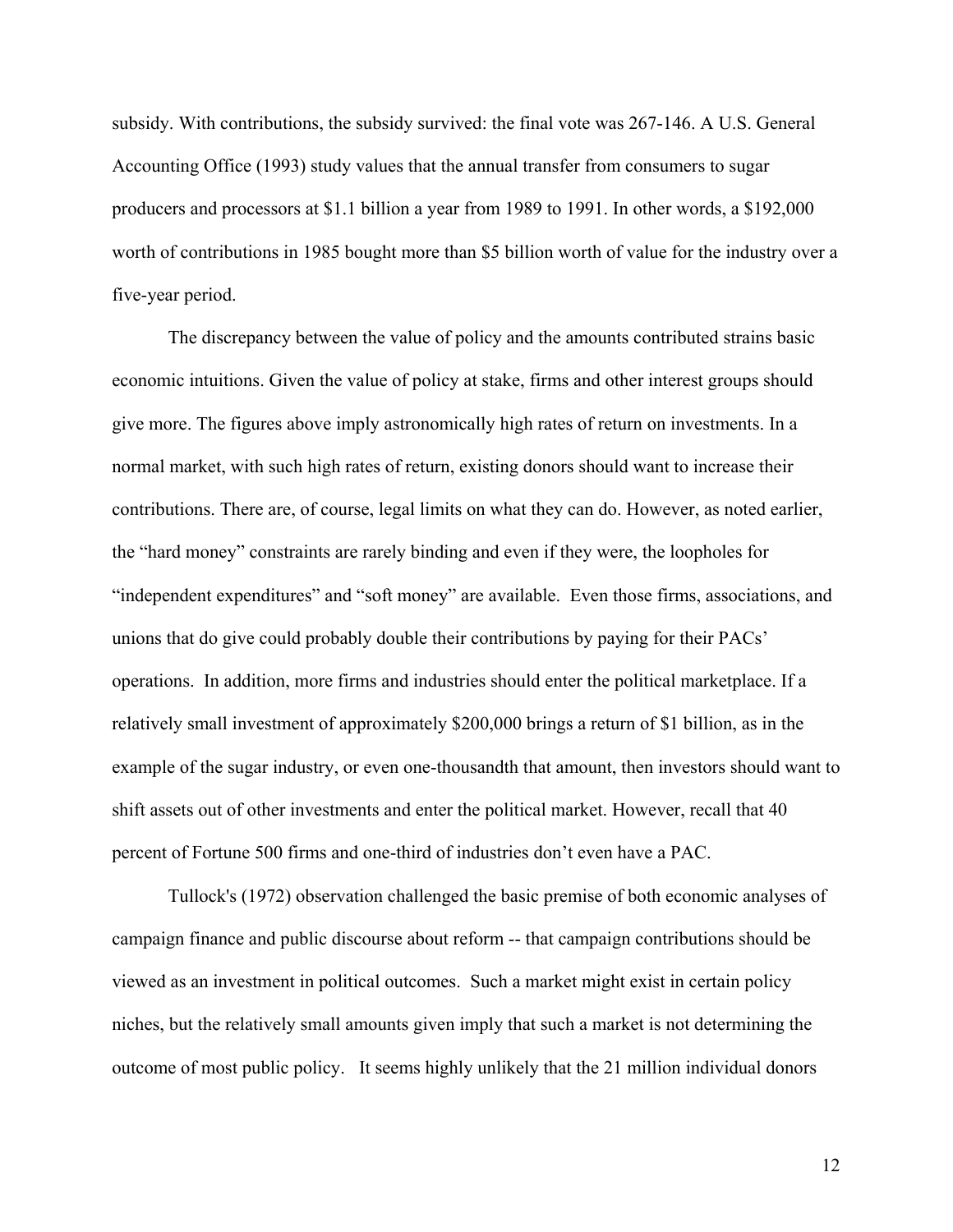giving an average of \$115 apiece were calculating the return that they would personally receive on this investment.

One strain of theorizing in the tradition of regarding campaign contributions as a political investment does suggest that donors might receive especially high returns on their investment. In these models, donors are monopoly providers of campaign funds and legislators compete for contributions (Dal-Bo, 2001; Helpman and Persson, 2001). Such models predict that the monopoly donors can get a lot for a little. However, the assumed lack of entry makes these models seem rather unrealistic. If extraordinary rates of return can be earned through political investments, then we would expect firms, individuals, and associations to flock to campaign finance. But most firms and people do not give.

# The Lack of Connection from Campaign Contributions to Legislative Behavior

 Tullock's puzzle can also be stood on its head. Since most firms and people do not make political contributions, one can infer that they apparently see little return to doing so. It is easy enough to see why they might hold this belief. Any individual contribution will be only a tiny share of the overall contributions collected by a national-level politician. The contribution may or may not influence that politician. In turn, the politician, or group of politicians, who receives such contributions, may win or lose the political fight. In short, it is critical for the argument that campaign finance reflects a market for policy to find evidence that contributions have substantial effects on legislative decisions and policy outcomes. Otherwise, if one views campaign contributions in the hope of a reasonable return on investment, it may well make more sense to avoid putting money into political contributions.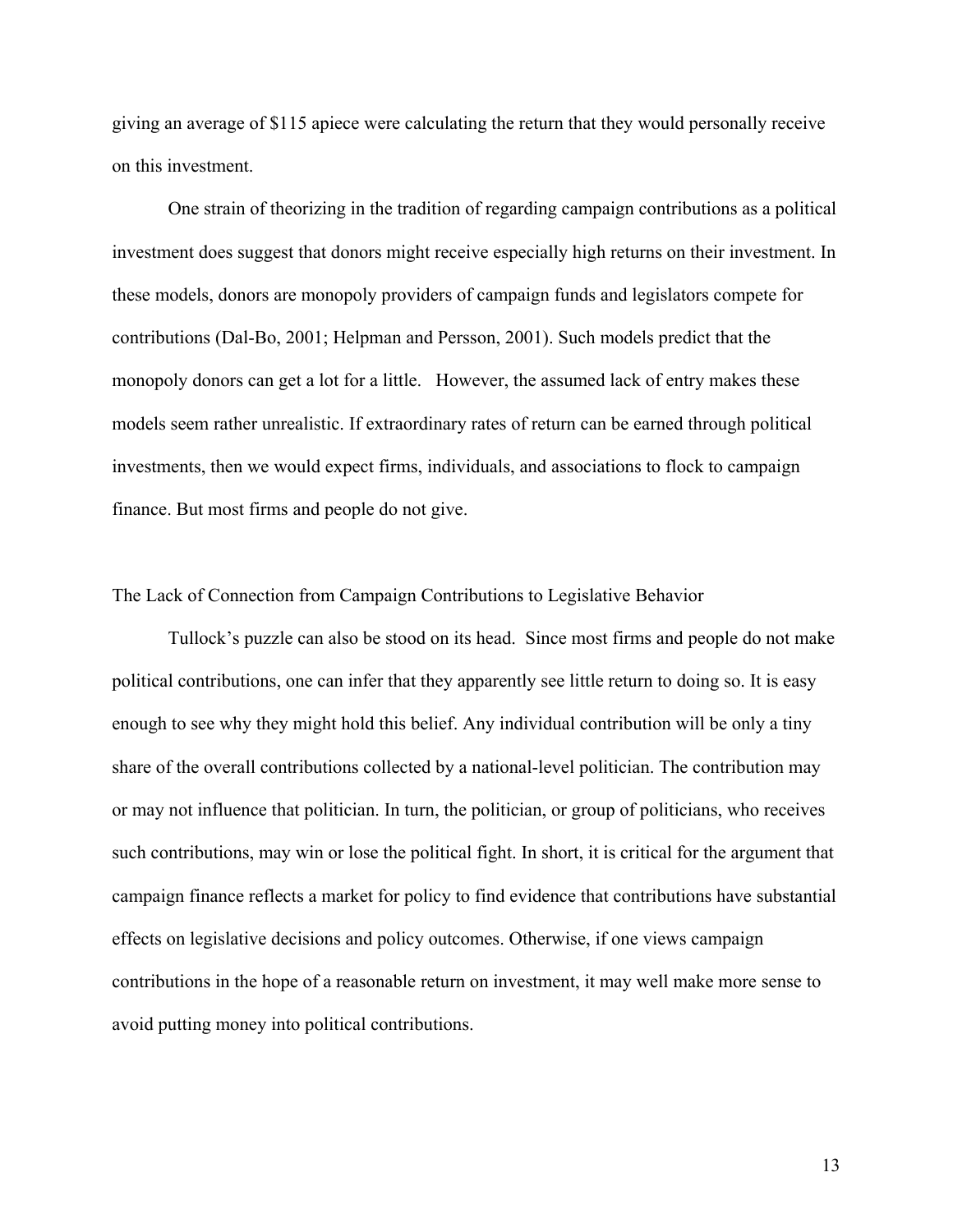While the lack of entry raises doubts about the plausibility of such models, investment theories of political contributions hinge ultimately on two facts that one may examine empirically. First, what is the rate of return on contributions? If there is a high rate of return on political investment one might still be inclined to favor the view that donors have more of the bargaining power in their dealings with legislators. Second, who is the marginal contributor to politics? All of these models assume that legislators are highly reliant on groups for campaign funds.

There is an extensive literature that attempts to measure the political efficacy of interest group donations. Almost all research on donors' influence in legislative politics examines the effects of contributions on roll call votes cast by members of Congress.<sup>6</sup> Dozens of studies have considered the effects of contributions on legislative votes, across hundreds of pieces of legislation. We surveyed nearly 40 articles in economics and political science that examine the relationship between PAC contributions and congressional voting behavior. Table 1 summarizes the key findings reported in these papers and some details about the analyses. Typically, these papers regresses roll call votes -- a single vote, a vote count, or vote index -- on a number of independent variables, including the PAC contributions received by the legislator. Some papers study broad issues and include broad measures such as total corporate PAC contributions and/or total labor PAC contributions. Others study narrower issues and include more narrowly defined contribution measures; for example, regressing votes on dairy price supports on contributions from dairy industry PACs. About one-third of studies use specifications with instrumental variables.

# [Table 1 here]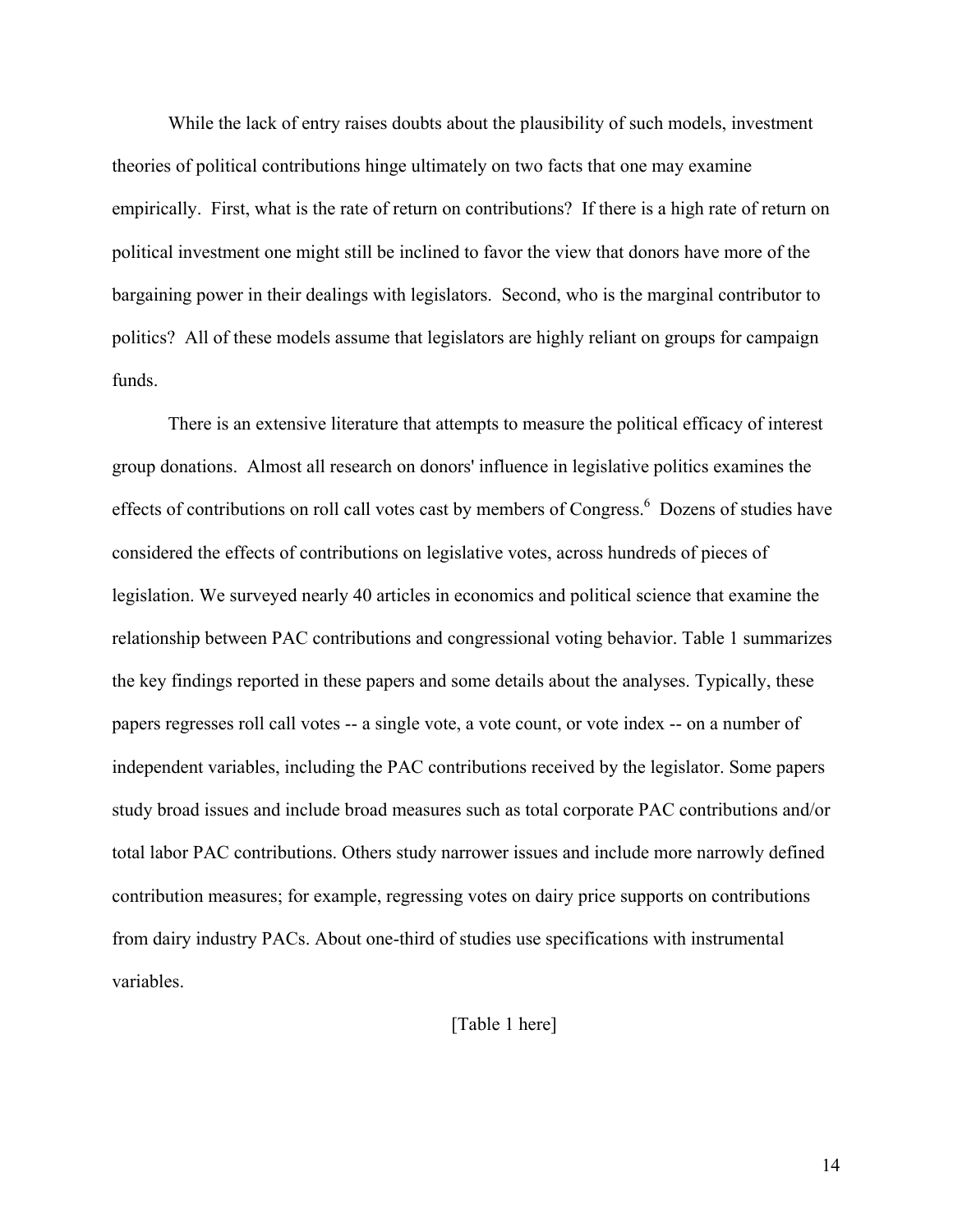Setting aside questions for the moment about the right specification, what do these studies suggest? In the column headed "Number of Significant PAC Coefficients," the first number gives the number of coefficients on PAC contributions that are signed correctly and statistically significant at the 5 percent level (two-tailed), while the second number gives the total number of PAC contribution variables in the analysis.<sup>7</sup> Overall, PAC contributions show relatively few effects on voting behavior. In three out of four instances, campaign contributions had no statistically significant effects on legislation or had the "wrong" sign -- suggesting that more contributions lead to less support. Interpreting this literature is difficult for several reasons. We are interested in the magnitude of the effect, not just statistical significance. Unfortunately, it is difficult to discern the relative magnitude and meaning of the coefficients for most of the analyses in Table 1, because few of these papers report enough information about the data, like means and standard deviations of the underlying variables, to make such an assessment possible.

In addition, the question of how to estimate the effect of contributions on votes while adjusting for other relevant factors is a difficult one, and two well-known specification issues plague most of these studies. First, there is a likely simultaneity between contributions and votes, which may bias estimates: that is, contributions may influence votes, but votes may also influence contributions. Investor theories assume that contributors are strategic. Many models predict that legislators who are undecided on a specific bill will receive more donations. True simultaneity in the data arises because some "investor" contributions may come before roll call votes, and some contributions come after roll call votes, as payment for services rendered.

Second, most analyses lack crucial control variables, such as the strength of the donor group or interest in the legislative districts. This is a serious problem because of the tendency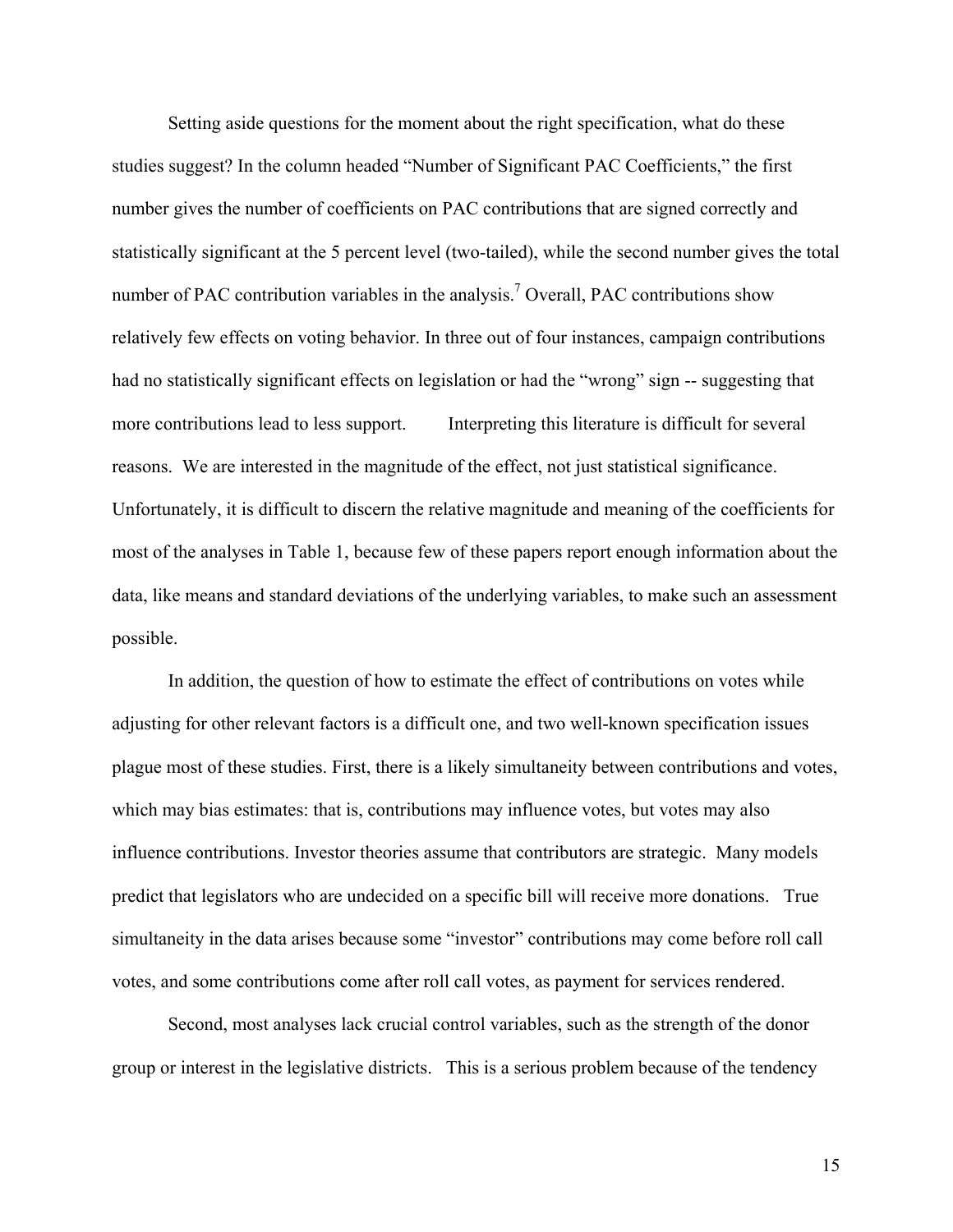for groups to contribute to "friendly" legislators or to pivotal legislators. Such strategies are welldocumented empirically and well-grounded theoretically; after all, groups may contribute in part to help re-elect their friends, and legislators from "friendly" districts may be able provide services to the groups at lower marginal cost (for example, Herndon, 1982; Poole and Romer, 1985; Grier and Munger, 1986, 1991, 1993; Poole, Romer and Rosenthal, 1987; Evans, 1988). Such strategizing means that any omitted factor that predicts roll call votes will necessarily be correlated with an interest group's contributions.

Two corrections for these problems are to use instrumental variables to untangle the simultaneity between donations and votes and to exploit the panel of roll call votes on related issues over time to better capture omitted variables. Some studies do implement these corrections.

We offer a statistical analysis here that illustrates how these studies work and what conclusions such corrections lead to. Our dependent variable is the roll call voting score produced by the Chamber of Commerce of the United States. We collected this score for the U.S. House from 1978 to 1994. Like many interest groups, the Chamber of Commerce identifies 12- 20 bills in each Congress that are important to its interests, and calculates the percentage of times that each member of Congress votes with the group. Scores therefore run from 0 to 100. We conducted similar analyses for voting scores from five other organizations: the AFL-CIO, the American Security Council, the Consumer Federation of America, the League of Conservation Voters, and the National Education Association. Since the basic patterns are similar in all cases, we only report here the results for the CCUS.

We estimate six models, which cover much of the range of specifications found in the existing literature. First, we consider three different ways of controlling for district and legislator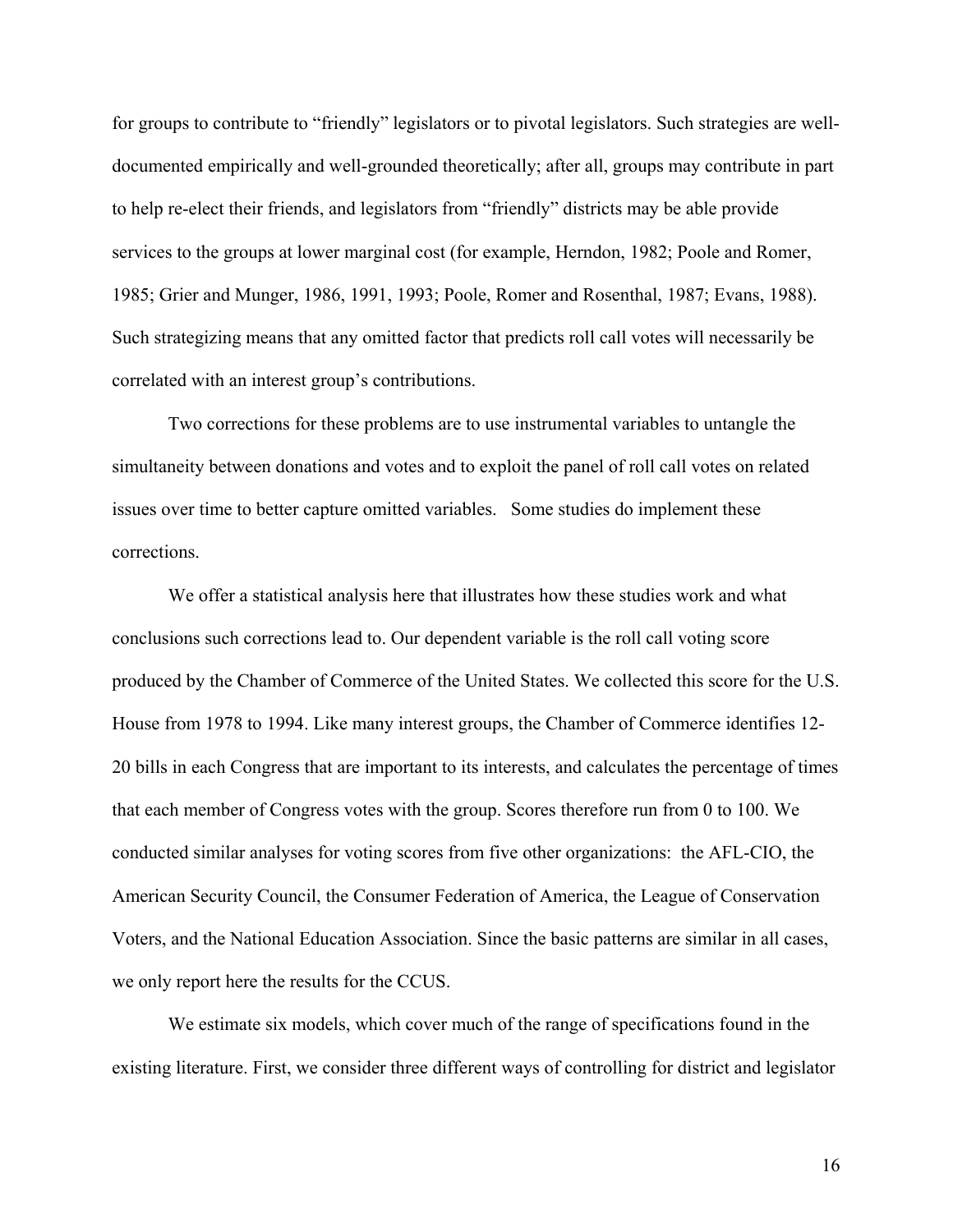preferences. The first specification uses party affiliation of the member and a measure of district preferences based on voting patterns. The second specification uses political party affiliation of the member and a district-specific fixed effect. The third specification uses a legislator-specific fixed effect. The last two specifications exploit the panel structure of the data – that is, we observe most legislators several times in the sample. We believe that using legislator-specific fixed effects provides the most compelling estimates, because this controls for legislators' own (average) preferences in addition to district preferences. There is strong evidence that legislators are strongly influenced by their party and by their constituencies when casting roll call votes (for example, Poole and Rosenthal, 1984, 1997; Levitt, 1996; Ansolabehere, Snyder and Stewart,  $2001$ ).<sup>8</sup>

In addition, we estimate each specification using both ordinary least squares and instrumental variables. We follow Chappell (1981, 1982), Welch (1982), and others in choosing instruments. Two types of variables are used: the degree of electoral competition and measures of members' relative "power" inside the House. For electoral competitiveness, the idea is that a close race increases an incumbent's demand for PAC contributions, producing an exogenous shift in contributions via in increase in the propensity to "sell" services, including roll call votes. For the "power" of a member, the argument is that groups give more to powerful members because their support is especially valuable. The instrumental variables to measure degree of electoral competition are: total campaign spending by the opponent, the absolute value of vote-share minus .5, and a dummy variable indicating that the member ran unopposed. The variables that measure a member's relative power are a dummy variable indicating that the member is a party leader, a dummy variable indicating that the member is a committee chair, and a dummy variable indicating that the member was on the Ways and Means or Energy and Commerce committee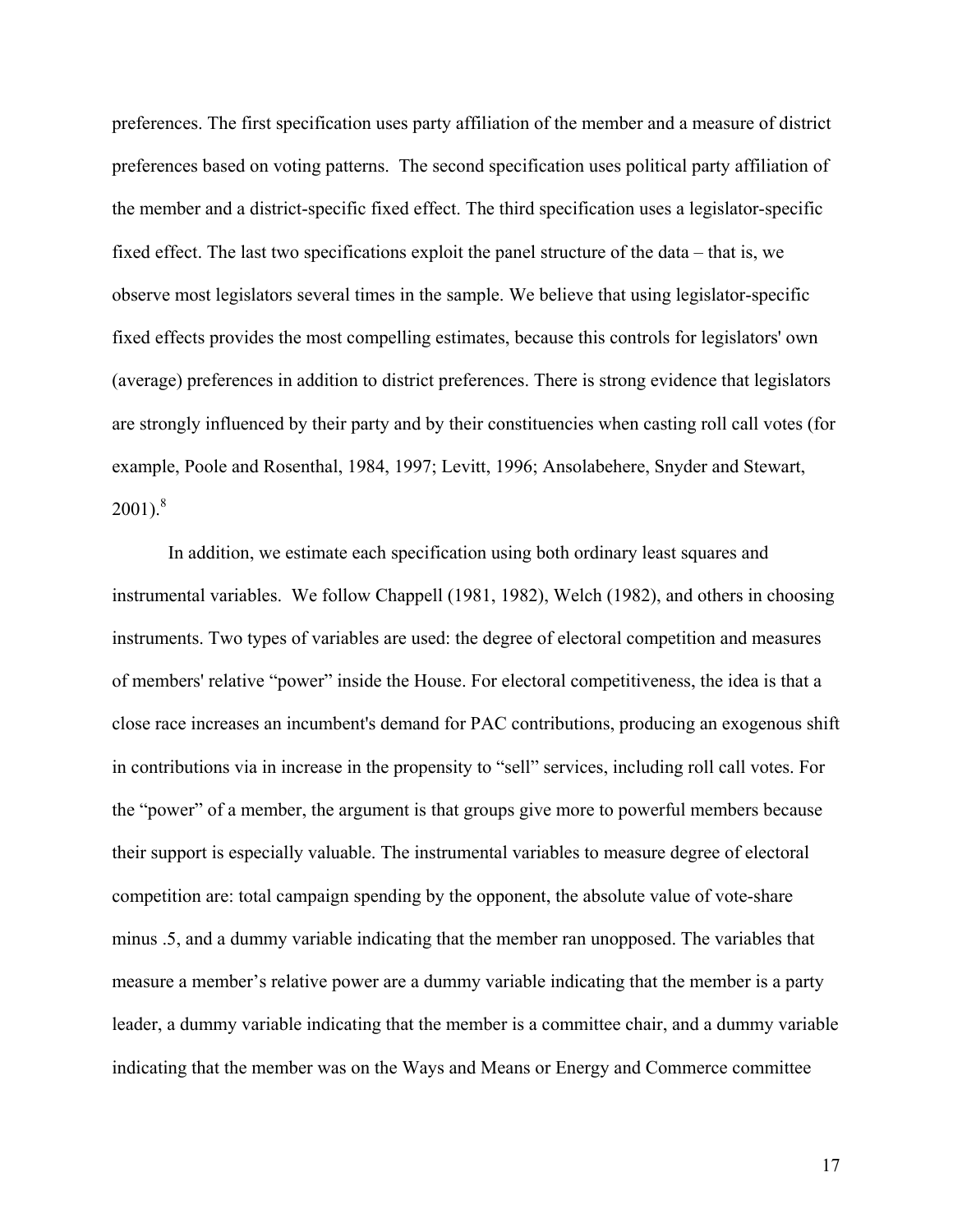(probably the two most powerful committees with respect to business issues). The first step is to run regressions using contributions from corporate and labor PACs as the dependent variables and the collection of instrumental variables as the independent variables. The coefficients from these regressions can be used to generate predicted values of contributions from corporate and labor PACs. Then in the second stage, these predicted contributions can then be used as independent variables in the regress with vote patterns as the dependent variable.

 The results are shown in Table 2. The first three columns present the ordinary least squares estimates and the second three columns present the instrumental variables estimates.

# [Table 2 here]

Column 1 is similar to the most common specifications found in the literature. In this specification, contributions do appear to have significant effects on votes. Even so, the effects of contributions are quite small compared to other factors. An additional \$60,000 in corporate PAC contributions (approximately one standard deviation) changes the voting score by at most 2 points on the scale of 0-100; an additional \$50,000 in labor PAC contributions changes the voting score by 6 point. By comparison, changing the party of a district's representative changes the voting score by more than 30 points. Using instrumental variables in column 4 reduces the estimated effects of contributions substantially, and reverses the sign on corporate donations. Controlling for voters' preferences using district fixed effects almost completely eliminates the effects of contributions on legislative voting, in columns 2 and 5. Also, this specification causes the effect of a change in party to increases to 40 points.<sup>9</sup> Using legislator fixed-effects eliminates the effects of contributions entirely, again in both sets of estimates. The estimated coefficients are tiny and statistically insignificant. Evidently, changes in donations to an individual legislator do not translate into changes in that legislator's roll call voting behavior.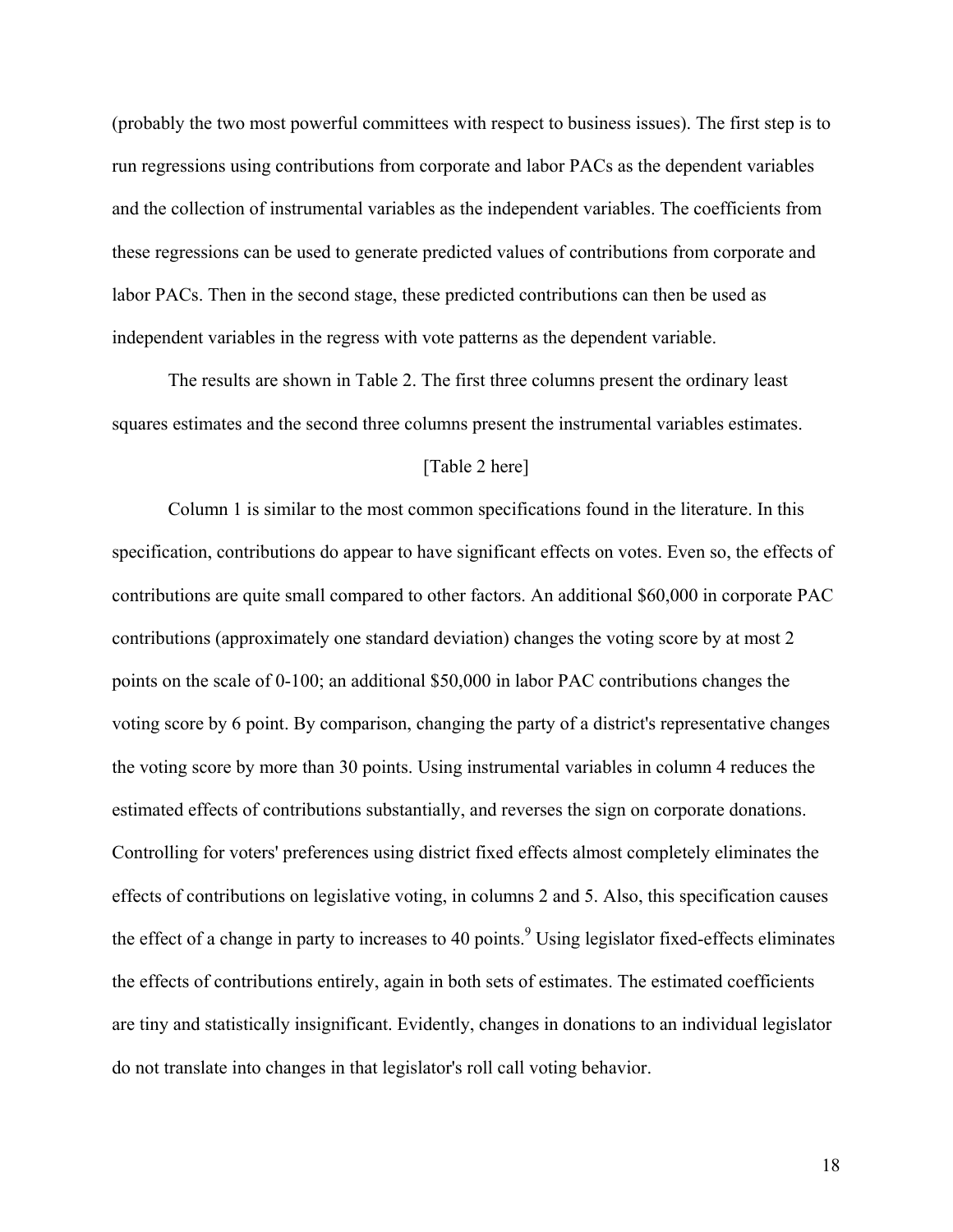Overall, our findings parallel that of the broader literature. As regressions like these make clear, the evidence that campaign contributions lead to a substantial influence on votes is rather thin. Legislators' votes depend almost entirely on their own beliefs and the preferences of their voters and their party. Contributions explain a miniscule fraction of the variation in voting behavior in the U.S. Congress. Members of Congress care foremost about winning reelection. They must attend to the constituency that elects them, voters in a district or state, and the constituency that nominates them, the party.

 This finding helps to explain Tullock's (1972) puzzle. Money has little leverage because it is only a small part of the political calculation that a reelection oriented legislator makes. And, interest group contributors – the "investors" in the political arena – have little leverage because politicians can raise sufficient funds from individual contributors. It is true that when economic interest groups give, they usually appear to act as rational investors (for example, Snyder, 1990, 1992, 1993; Grier and Munger, 1991; Romer and Snyder, 1994; Kroszner and Stratmann, 1998, 2000; Ansolabehere and Snyder, 1999, 2000a). However, this "investor" money from organized groups accounts for only a small fraction of overall campaign funds. Since interest groups can get only a little from their contributions, they give only a little. As a result, interest group contributions account for at most a small amount of the variation in voting behavior. In fact, after controlling adequately for legislator ideology, these contributions have no detectable effects on the behavior of legislators.

Nonetheless, as a statement of plain fact, there were \$3 billion worth of campaign contributions over the 1999-2000 election cycle. A majority of Fortune 500 firms do have their own PACs. Twenty-one million individuals did make contributions. These campaign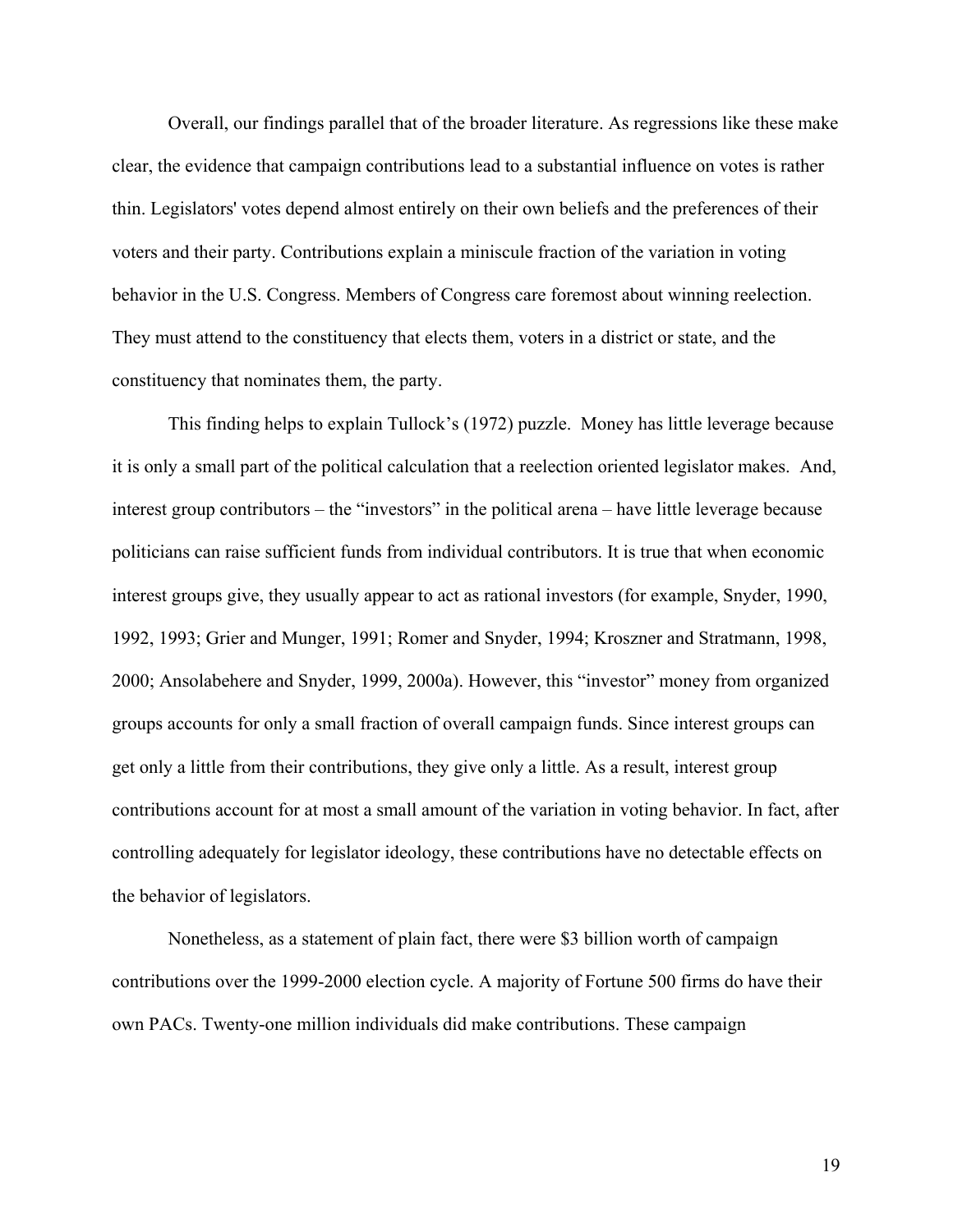contributions are more than trivial. If donations are not a political investment, then what are they?

#### Campaign Contributions as a Form of Consumption

We favor an alternative perspective on campaign contributions. In our view, campaign contributing should not be viewed as an investment, but rather as a form of consumption -- or in the language of politics, participation. Recall that almost all money in the existing campaign finance system comes ultimately from individuals and in relatively small sums. We therefore expect that the factors that determine why individuals give are the factors that drive total campaign spending. The tiny size of the average contribution made by private citizens suggests that little private benefit could be bought with such donations.

Instead, individuals give because they are ideologically motivated, because they are excited by the politics of particular elections, because they are asked by their friends or colleagues, and because they have the resources necessary to engage in this particular form of participation. In short, people give to politics because of the consumption value associated with politics, rather than because they receive direct private benefits. Those who give to politics are also disproportionately likely to participate in other ways, including attending meetings, writing letters, talking to others, and voting (Rosenstone and Hansen, 1992; Verba, Schlozman, and Brady, 1995). We call these donors "consumer contributors." They account for most of the campaign money in politics.

Political giving should be regarded as a form of consumption not unlike giving to charities, such as the United Way or public radio. Economic theory predicts relatively little about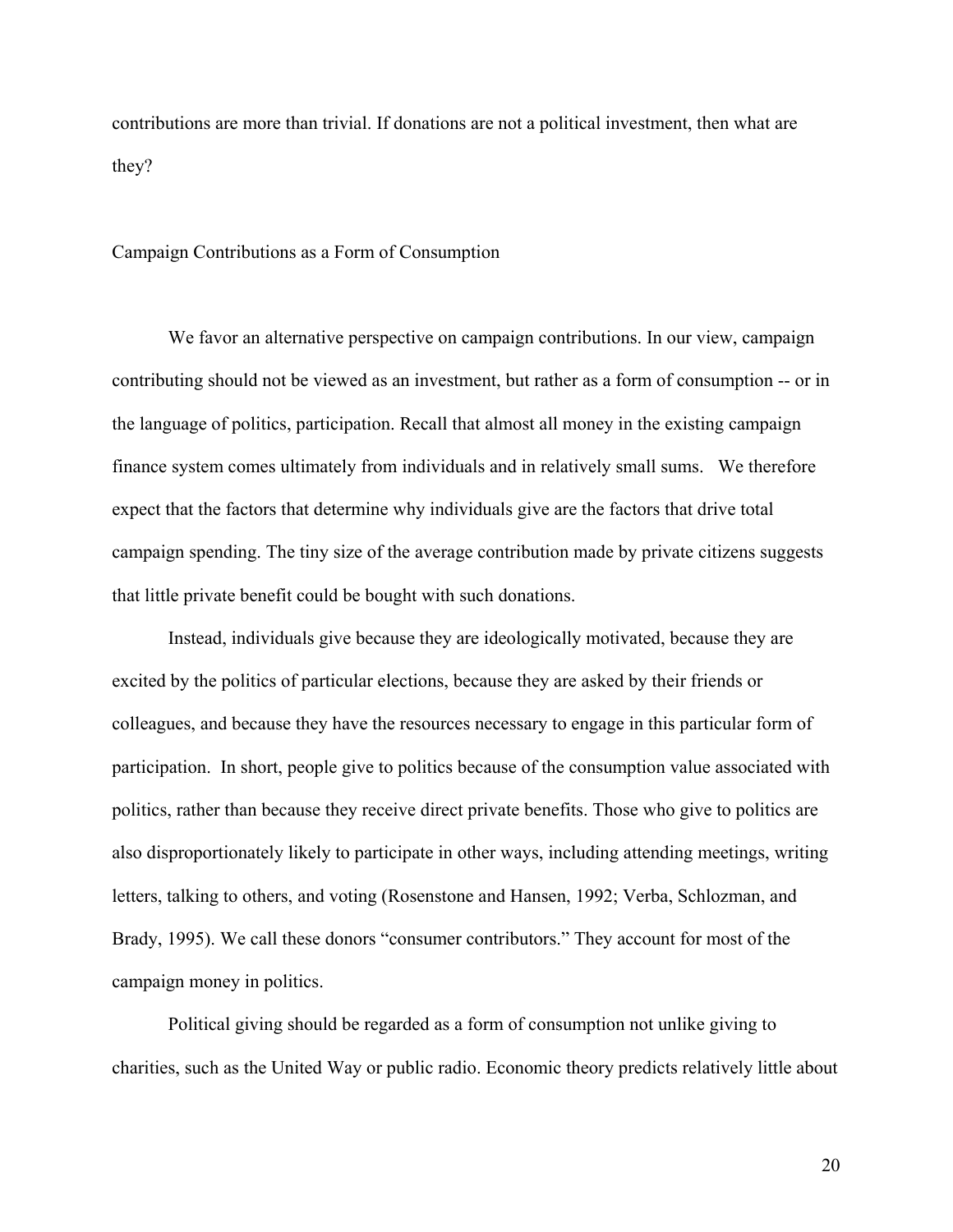such consumption goods, except that like any normal good they will grow with income. Indeed, survey researchers in political science and sociology have documented that income is by far the strongest predictor of giving to political campaigns and organizations, and it is also the main predictor of contributing to nonreligious charities. Individuals give relatively little to politics, much less than to charities.

 The notion that campaign contributions mainly reflect consumption and participation of many individuals suggests that personal income should determine the amount raised and spent in campaigns. Alternatively, a basic prediction of models that view campaign contributions as political investments in rent-seeking is that total government spending should explain total campaign spending. The growth of government over the last 60 years, the argument goes, has meant that government regulations, taxes and subsidies, and other policies, can have substantial effects on private interests. The threat of regulation or other unfavorable treatment may also induce private interests to give to politics. As a result, the more government spends, the more private interests must contribute (Lott, 2000).

 To test these predictions, we consider a range of evidence: a look at the political contributions of highly paid executives; a time series of campaign spending under the Federal Election Campaign Act from 1978 to 2000; a time series of candidate and party expenditures in presidential elections from 1884 to 2000; panel data of campaign spending by gubernatorial candidates from 1976 to 2000; and cross-section data on spending in House of Representatives elections in recent decades. The FECA data on recent elections offers the best accounting of campaign spending. The presidential election series offers a very long time series, but the quality of the data is less good. The state data offers the advantage of a panel, with enough observations to allow us to test competing hypotheses. In general, the evidence suggests that campaign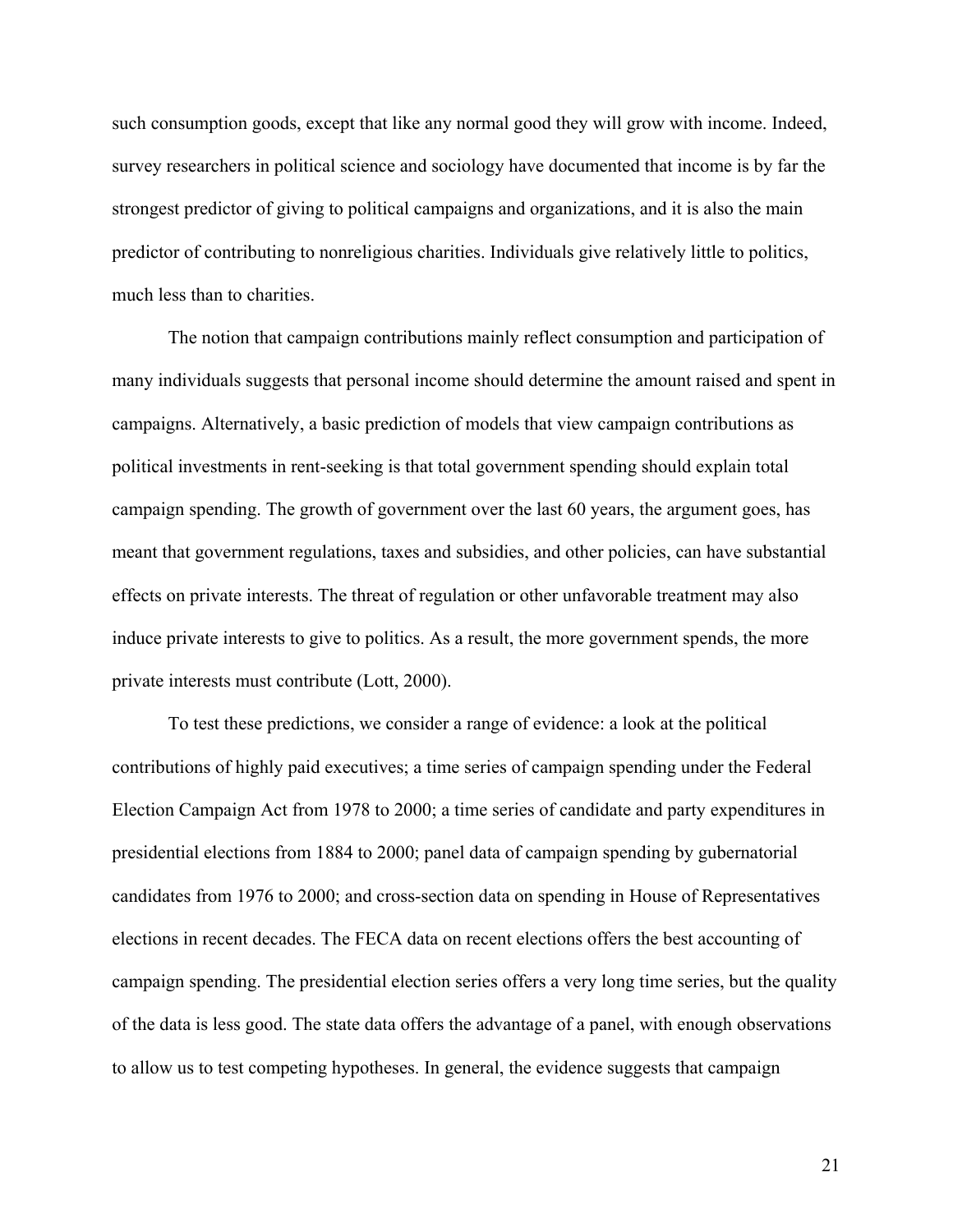spending tracks income and electoral competition (that is, demand for money), rather than government spending.

The Political Giving of Top Corporate Executives

The contribution behavior of top corporate executives illustrates the importance of income. We examined the political contributions of 94 top executives from 12 large corporations -- some of the wealthiest people in America.<sup>10</sup> On average, these executives gave \$3,000 to their own corporations' political action committees in the 1997-1998 election cycle. They gave an additional \$4,500 to candidates, parties, and other committees, for an average total political contribution of \$7,500 per executive, far below the \$25,000 allowed under the Federal Election Campaign Act. Dividing by their annual compensation, these executives gave \$51 for every \$100,000 of income each year. In other words, top corporate executives gave about 0.05 percent of their annual compensation to political campaigns. This 0.05 percent figure slightly overstates the share of the income of top executives devoted to politics, because we do not include income from capital gains, dividends, and interest. What is striking about this figure is that it is nearly the same as the overall share of national income devoted to political campaigns in 2000, 0.04 percent.

As with the public at large, giving to charity is much more important to firms and executives than giving to politics. Milyo, Primo, and Groseclose (2000) studied 15 large corporations in 1998. The firms in their sample gave \$1,611 million to charities and just \$16 million to political campaigns. The response to the terrorist attacks of September 11, 2001, also suggests that campaign contributions might be properly viewed simply as one item in a portfolio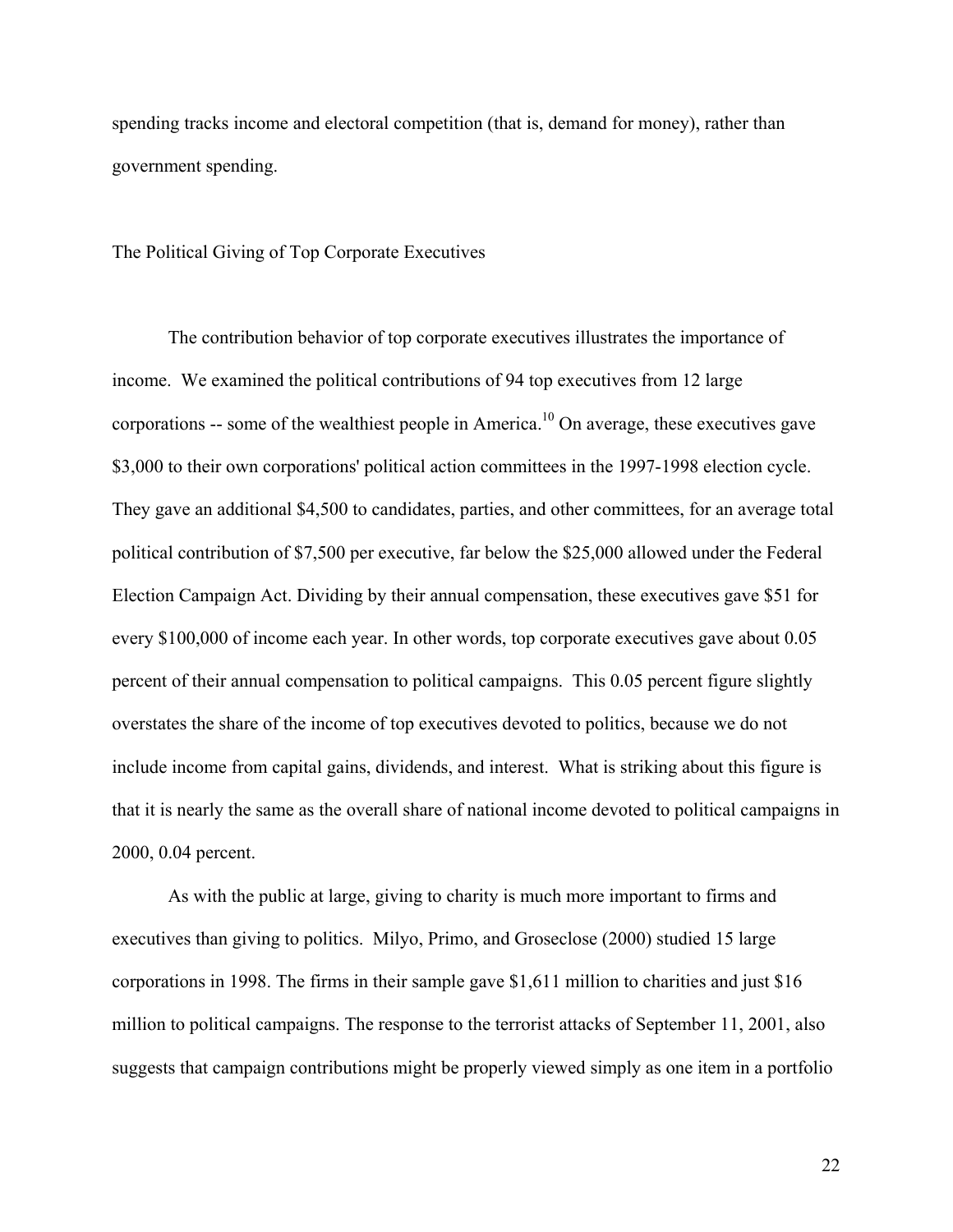of voluntary donations. Stevens (2001) reports that political contributions dropped significantly in the month following 9/11, as individuals diverted their funds to various charities.

### Time Series Evidence on Campaign Spending

Charitable contributions account for a fairly constant share of national income (about 2 percent). Does campaign spending grow with income, like other forms of "consumption giving"?

The growth of campaign spending is shown in Figure 1. Figure 1a graphs the trend in real campaign spending under the FECA regime (to the right of the vertical line). The numbers reported encompass all hard and soft money, as well as public funds. Real campaign spending has indeed grown, roughly doubling between 1976 and 2000. Since the price of most campaign inputs, such as labor and advertising prices, grow with the consumer price index, this higher spending primarily reflects an increase in real campaign outlays. From our perspective, however, price inflation is not the right baseline against which to measure the growth in campaign spending. A more appropriate baseline is national income, shown in Figure 1b. Over the period 1976-2000 (shown to the right of the vertical line in the figure), there is no trend in campaign spending relative to national income. Ansolabehere, Gerber, and Snyder (2001) examine trends in individual, PAC, and party contributions. After deflating each type of money by GDP, no trends are evident within each category of campaign money.

# [Figure 1 here]

Reports of the presidential campaign spending by candidates and by political parties' campaign committees are fairly complete from 1912 on, although most congressional candidates did not file reports until the Federal Elections Campaign Act of 1974. However, histories of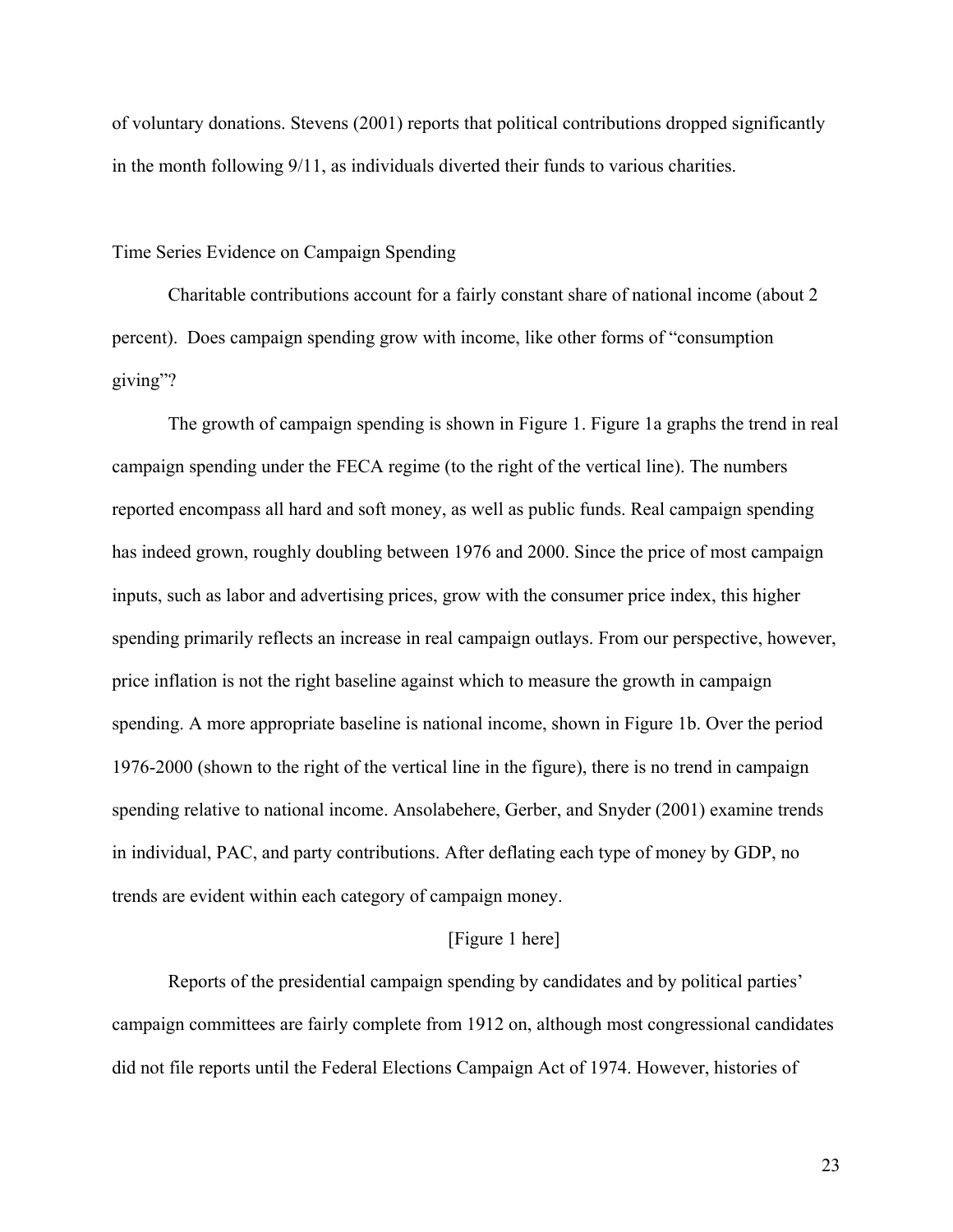significant political campaigns have reconstructed the budgets of the earlier presidential campaigns and party committees going back to 1884; Alexander (1984, p. 7) presents a table with these figures.

Figures 1a and 1b also display a long-run perspective on expenditures in presidential campaigns by candidates and parties. The long-run perspective parallels the lessons from more recent decades. Real campaign spending has grown sharply, although somewhat more irregularly, over the last 120 years. However, campaign spending as a fraction of national income has shown no growth at all.

The two most dramatic features of Figure 1b in the long-term are the collapse in spending during the first decade of the twentieth century and the rough stability since. Measured relative to national income, presidential campaigns in the 1880s and 1890s spent three times more than the typical presidential campaigns since then. The 1890s and 1900s ushered in wide ranging political reforms, including the secret ballot that made vote-buying during elections nearly impossible, civil service and government spending reforms that limited the powers of political machines, and campaign finance reform. From 1912 to 2000, presidential campaigns have accounted for approximately the same, small fraction of GDP. This pattern suggests that the private benefits bought through the campaign finance system are at least not an increasing problem for our economy.

#### State Gubernatorial Elections from 1976 to 2000

Using the time series data, it is impossible to distinguish whether presidential campaign spending is more affected by income growth, as in our thesis that campaign contributions are a form of consumption, or by the growth of government spending growth, as in the thesis that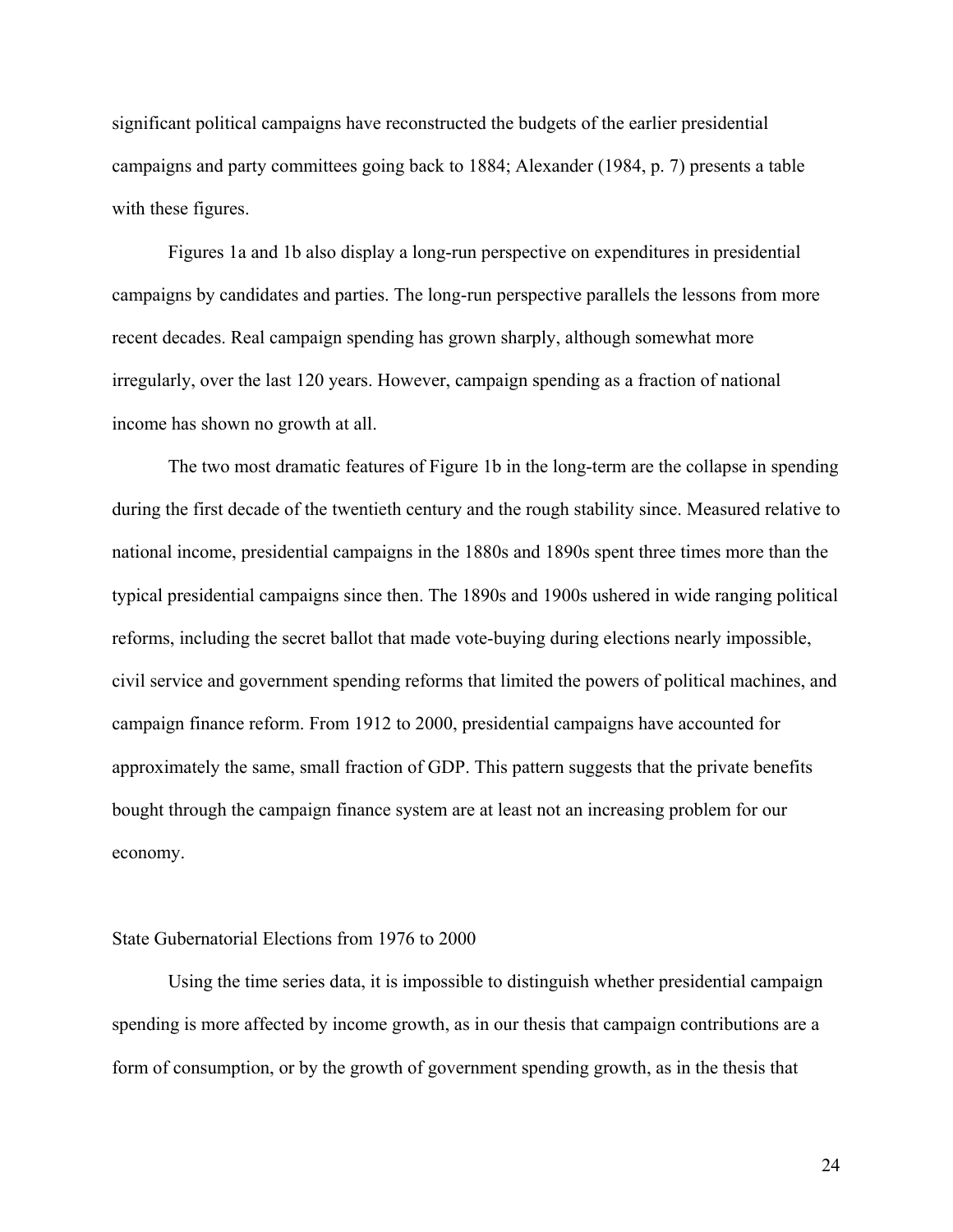campaign spending is a political investment. The correlation between real per capita GDP and real per-capita federal spending is .98, and even the long historical series contains just 23 observations. However, state elections allow us to untangle the effects of income, government spending, and electoral competition.

We have compiled a fairly complete panel of spending in gubernatorial elections from 1976 to 2000. Data on campaign contributions, campaign expenditures, and election results comes from the Gubernatorial Campaign Expenditures Database, compiled by Thad Beyle and Jennifer M. Jensen, and from America Votes (various years). To our knowledge, this is the most comprehensive data set that exists on aggregate gubernatorial campaign spending. We also used data on personal income from the Bureau of Economic Analysis

(<http://www.bea.doc.gov/bea/regional/data.htm) and state government expenditure data from the Compendium of State Government Finances produced by the U.S. Census Bureau.

It is difficult to compare campaign spending levels across states, because states operate under different regulatory regimes. Some states have no limits on contribution or expenditure levels (Alaska, Pennsylvania, Utah), while others have relatively strict limits that have been in place for many years. Some states allow direct corporate and labor contributions (Illinois, New Mexico) while others do not. Some states have generous public funding mechanisms (Michigan, New Jersey). Instead of comparing across states, we can exploit the panel structure of the data and compare changes in spending and other variables over time within states.

 Table 3 presents a statistical analysis of the panel of campaign spending on gubernatorial races from 1976 to 2000. The dependent variable is total spending per capita in gubernatorial elections. The independent variables shown in the table are personal income per capita, government spending per capita, and three measures of general and primary election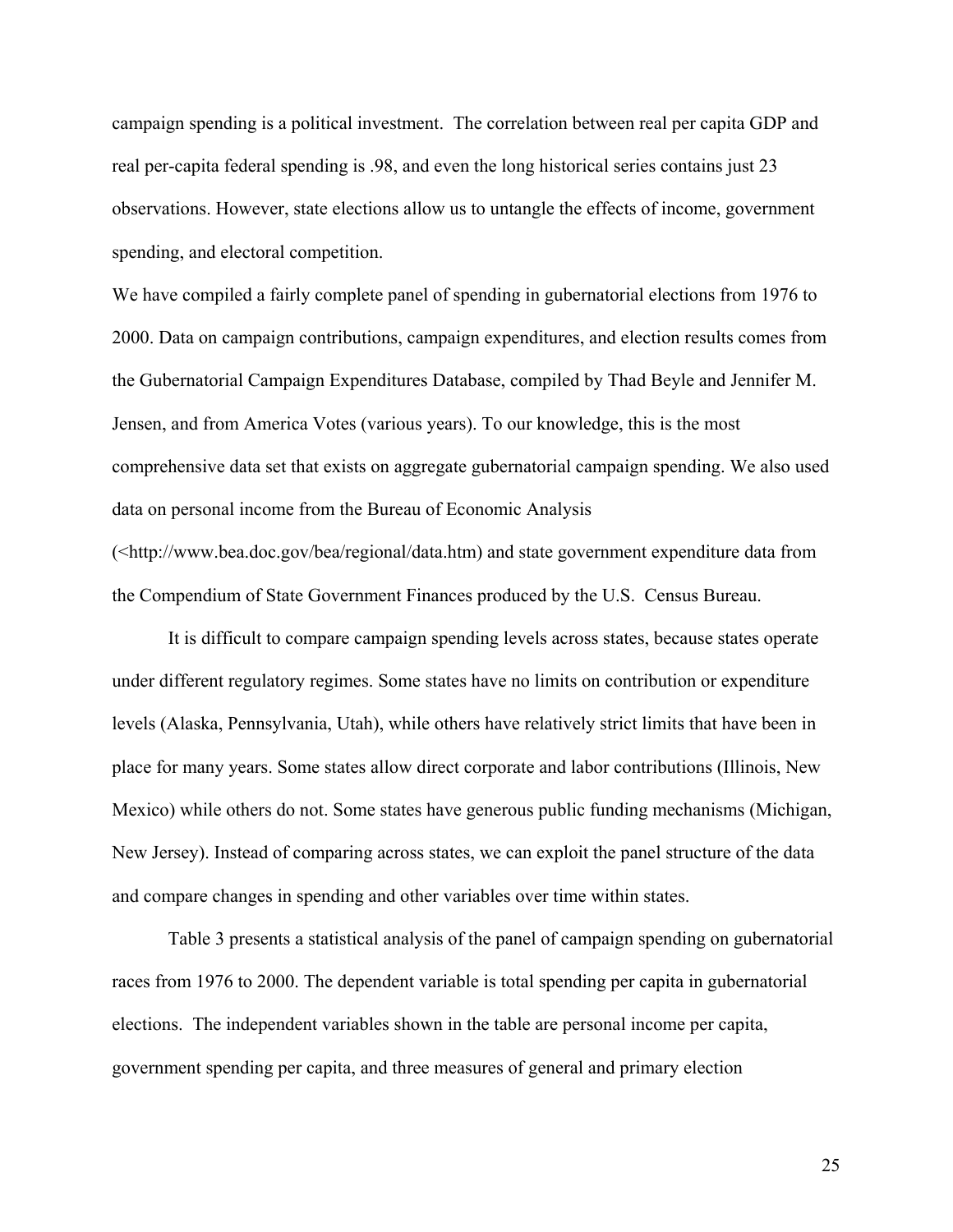competition. Closeness in General Election is defined as  $1 - v<sub>G</sub>$ , where  $v<sub>G</sub>$  is the winning candidate's vote share in the general election. Average Closeness in First Primary is the average of 1- $v_D$  and 1- $v_R$ , where  $v_D$  is the winning candidate's vote share in the first Democratic primary election and  $v_R$  is the winning candidate's vote share in the first Republican primary election. Average Closeness in Second Primary is defined analogously. The winning candidate's vote share is 1 in uncontested races. The spending and population figures are in logarithms, so the coefficients can be interpreted as elasticities. The regression includes fixed effects for each state to allow for differences in state campaign laws and other unmeasured state effects.

# [Table 3 here]

 Personal income and the electoral competition variables strongly predict spending on state gubernatorial races. The coefficient on log of per capita income is approximately equal to 1, consistent with the findings above that the share of income spent on campaigns is constant.<sup>11</sup> The average within-state correlation between income and government spending is .86 in this data, but when income is taken into account, government spending has no independent effect on total campaign spending. Using the coefficients in Table 3, one can calculate that growth of per capita income and of population explain nearly all of the growth in per-capita campaign spending in the states. The effect of income growth on predicted levels of campaign spending is roughly four times larger than the effect of population growth.

 Electoral competition has a strong positive effect on total spending. However, gubernatorial elections were, on average, more competitive in the 1970s than in the 1990s, and there were fewer seats for which incumbents stood for election during the 1990s. Thus, the trend in electoral competition cannot explain the growth in campaign spending. Rather, the reduced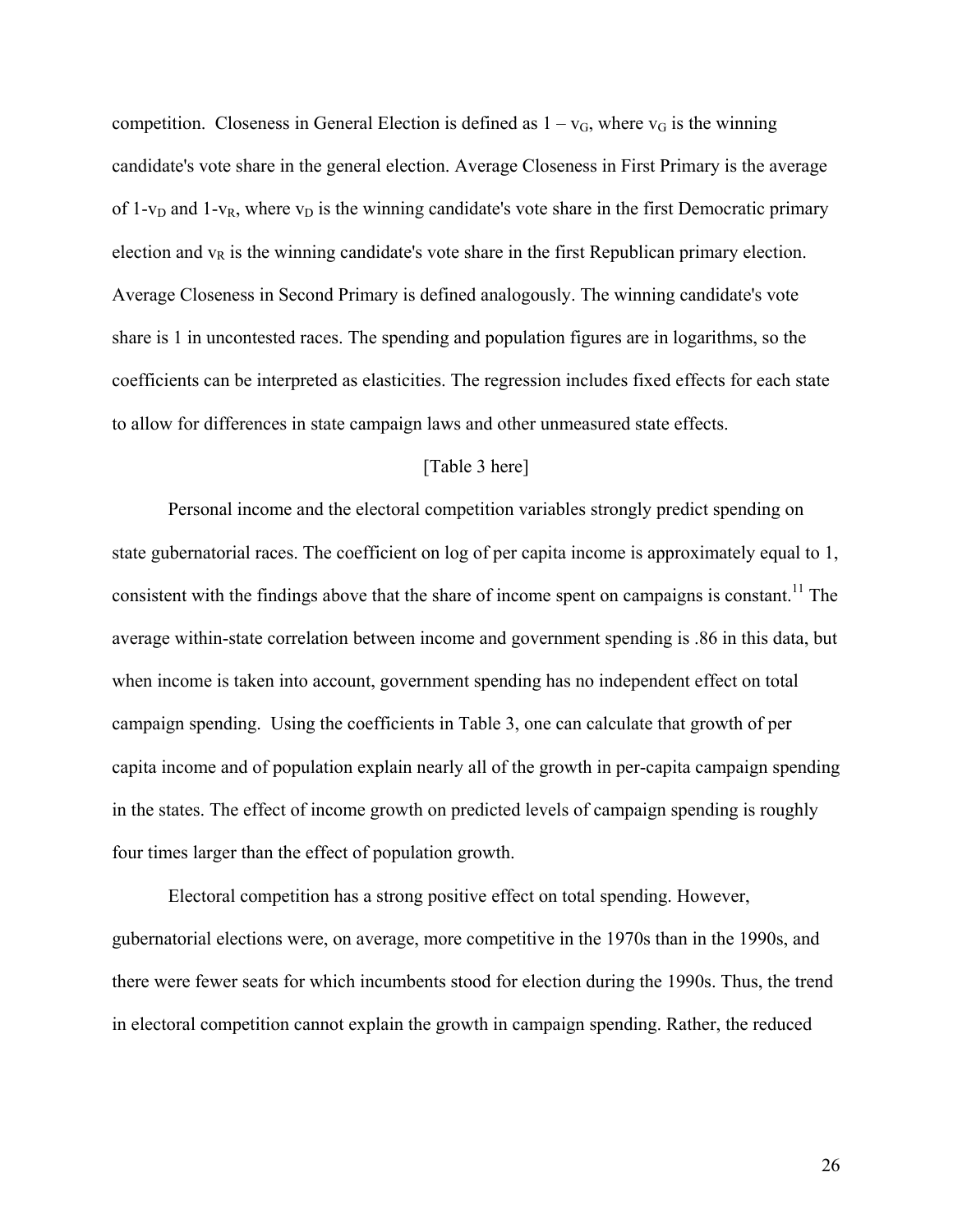level of competition in races for state governor during the 1990s would have predicted a lower level of spending in these campaigns.

### Cross-Sectional Analysis of Congressional Elections

Looking across elections to the House of Representatives and to the Senate (from 1992 to 2000) teaches a similar lesson about the importance of income and the competitiveness of elections.

During the 1990s, the average House election cost \$810,000 (Democratic and Republican candidate spending combined), but spending varied considerably across districts. Per capita income in congressional districts ranges from a low of \$7,000 to a high of \$41,000, with an average of \$15,000. During the 1990s, total campaign spending averaged about \$700,000 in lowincome districts, defined as per capita income below \$13,000 (43 percent of all House seats); campaign spending averaged \$850,000 in middle income districts, with per-capita income between \$13,000 and \$19,000 (45 percent of the cases); and it averaged about \$1,000,000 in high income districts, with per capita income above \$19,000 (12 percent of the cases). These figures are displayed on the bottom margin of Table 4, which presents total campaign spending in the typical House race for each of the three income categories and each of four categories of vote margin.

# [Table 4 here]

Competitiveness of the House race has even stronger effects on total spending than district income. The typical House election in the 1990s was decided by 17 percentage points, but many races were determined by much smaller margins. During the 1990s, total spending averaged \$1,300,000 in House elections decided by fewer than 5 percentage points; \$980,000 in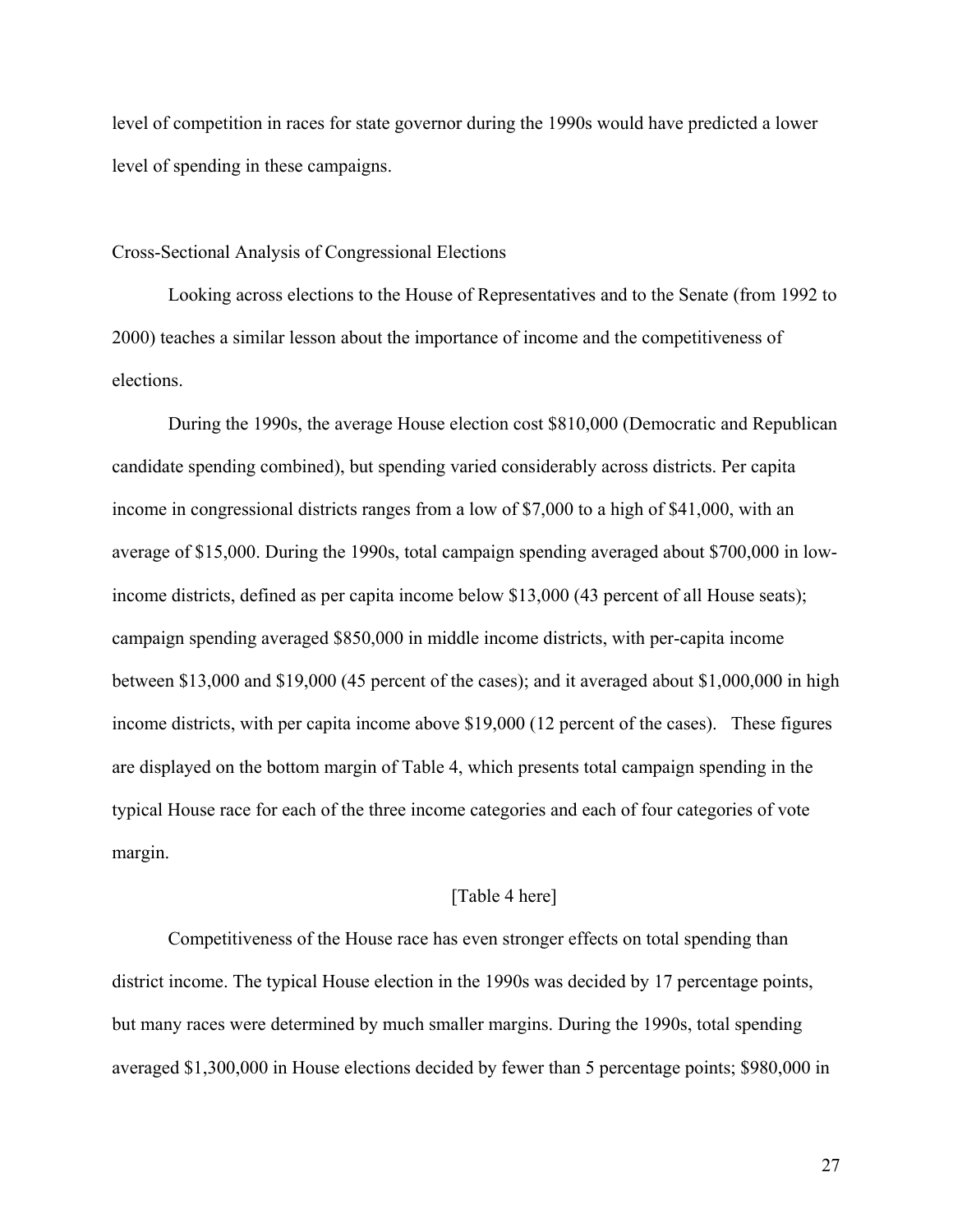House elections decided by 5 to 15 percentage points; \$570,000 in elections decided by 15 to 30 percentage points; and \$396,000 in elections decided by more than 30 percentage points.

To measure these effects and control for other factors, we set up a regression with total spending on the congressional race as the dependent variable. The explanatory variables were district income and extent of electoral competition, along with year, party, and incumbency. Holding constant the competitiveness of the race, an additional \$1,000 dollars of per capita income in a district translates into an additional \$20,000 of total campaign spending.<sup>12</sup> Holding constant district income, a 1 percentage point reduction in the electoral margin between the candidates corresponds to an increase in combined total spending of \$20,000.

#### The Marginal Dollar

One final piece of evidence pointing toward the central importance of the small, consumer contributor in politics is how candidates' fundraising changes as their demand for money grows.

Individual donors grow in importance as demand for campaign cash increases. In safe House seats, those decide by a margin of 30 percentage points or more, 48 percent of campaign funds came from individuals and 46 percent from PACs. In close House races, those decided by fewer than 5 percentage points, 60 percent of campaign funds came from individuals and 31 percent came from PACs. Most of the difference in the share from individuals is accounted for by contributions in amounts less than \$500. On the margin, then, candidates raise disproportionately more from individuals than from interest groups.

A more dramatic pattern holds in U.S. Senate elections. The average U.S. Senate candidate receives approximately \$1 to \$2 million from interest groups, and this amount varies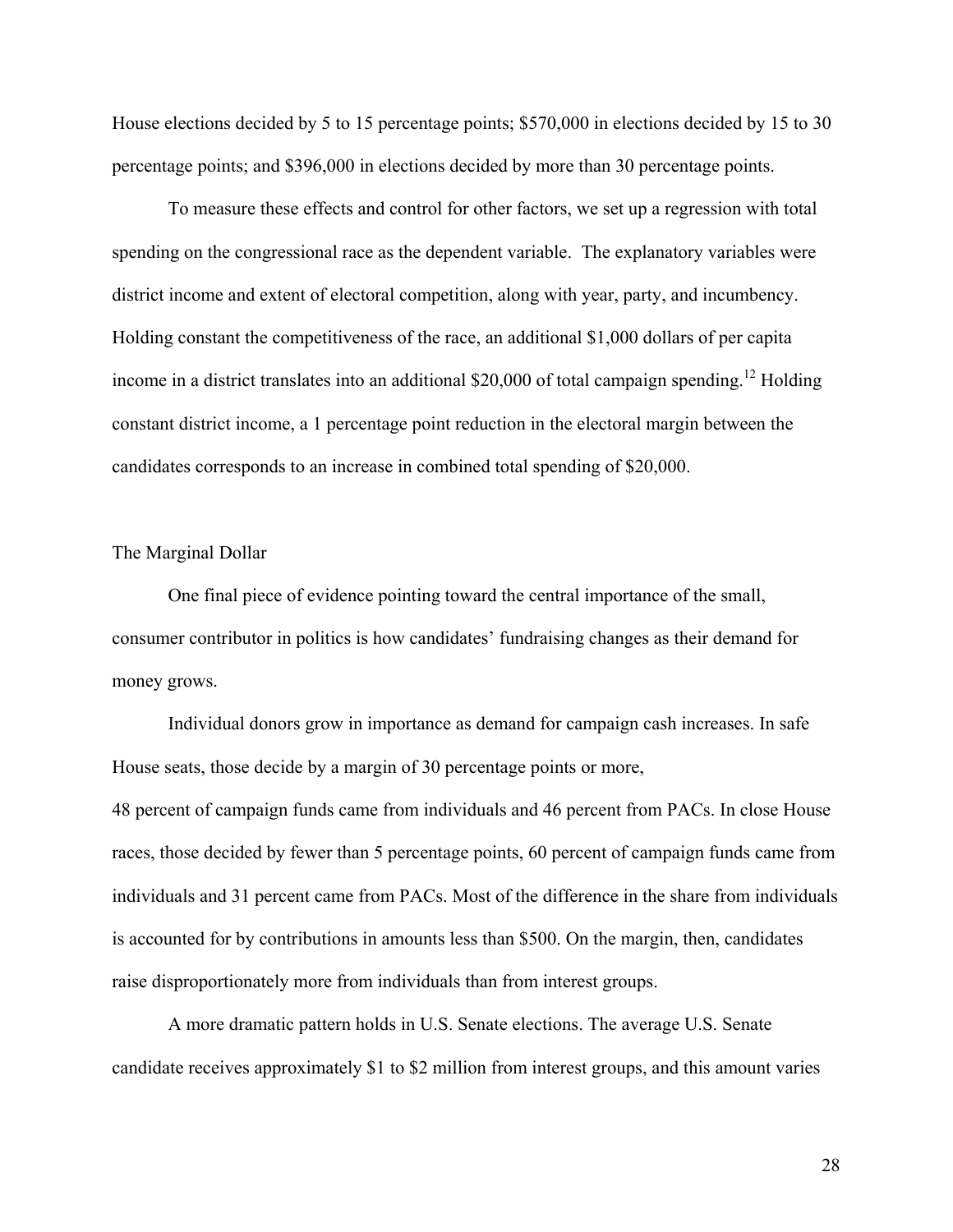somewhat with state size. Total PAC contributions to California Senate elections (Democrat and Republican candidates combined) average of \$2 million from PACs during the 1990s. Total PAC contributions to Wyoming and North Dakota Senate elections received an average of \$950,000 from PACs during the 1990s.However, California Senate elections are much more expensive than elections in Wyoming and North Dakota, mainly because California is both wealthier and more populous than Wyoming and North Dakota. The typical U.S. Senate election in California during the 1990s cost \$24 million, while the typical U.S. Senate election in small states cost \$2 million total in the 1990s. The difference is accounted for almost entirely by individual contributors. Snyder (1993) and Ansolabehere and Snyder (1999) present a more comprehensive and detailed analyses of House and Senate elections.

This suggests that small individual donors contribute not only the average dollar in politics, but the marginal dollar as well. When increased demand for campaign funds induces candidates to raise additional funds, they turn not to political action committees or even large individual donors, but to small individual donors, who give an average of about \$100. This fact runs contrary to the fundamental assumption of all investor models of politics – that politicians rely principally on interest groups and large individual donors for their campaign funds. Any theory of political giving, then, must place the small individual contributor, whose motivations reflect the consumption value of being involved in politics rather than the potential return on the investment, at the center of the campaign finance system.

A Research Agenda on Campaign Contributions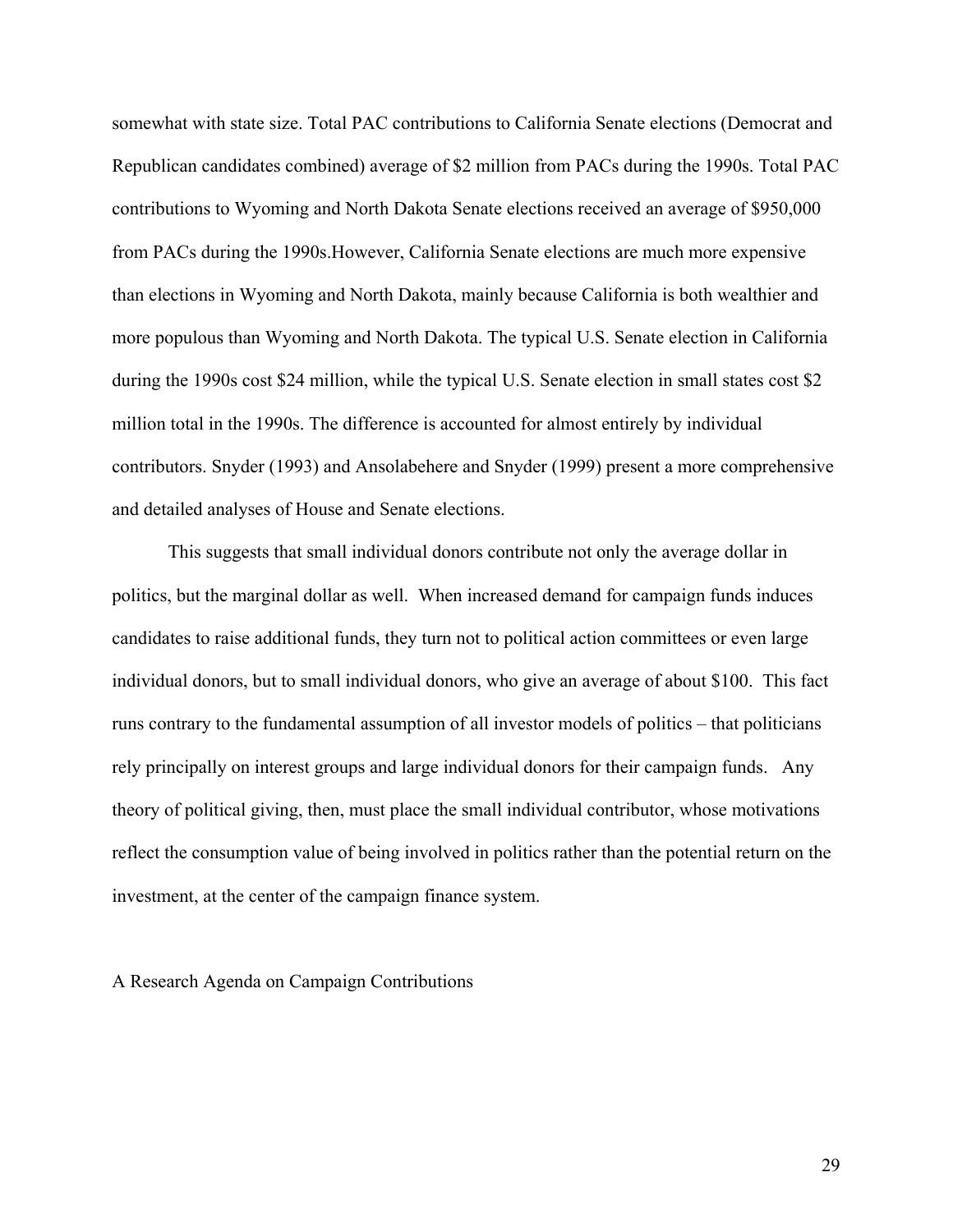Much of the academic research and public discussion of campaign contributions appears to be starting from some misguided assumptions. Campaign spending, measured as a share of GDP, does not appear to be increasing. Most of the campaign money does not come from interest group PACs, but rather from individual donors. Most donors give substantially less than the current hard money limits. It doesn't seem accurate to view campaign contributions as a way of investing in political outcomes. Instead, aggregate campaign spending in the United States, we conjecture, mainly reflects the consumption value that individuals receive from giving to campaigns. In addition, individual contributors provide the average and the marginal dollar to political campaigns. Because politicians can readily raise campaign funds from individuals, rentseeking donors lack the leverage to extract large private benefits from legislation.

These arguments suggest a reorientation of future research on campaign finance. Different issues arise for individual and for interest group campaign contributions.

On the subject of individual campaign contributions, the idea of a campaign contribution as a form of consumption needs more empirical and theoretical development. As with other forms of voluntary public-spirited activities such as giving to charities or voting, the theoretical underpinnings of small campaign donations are not well understood. It is unclear what specific empirical predictions distinguish consumption from rent-seeking, or what evidence will prove compelling. Consumption might take many forms, including expression, citizen duty, and social life. Do fundraising strategies of PACs look like those of charitable organizations or like those of venture capitalists? Charities hold events, bring in speakers with as much celebrity status as possible, and conduct mass-mail drives. If campaign contributions are a form of expression, then we might expect certain types of people to give to like types of candidates and organizations.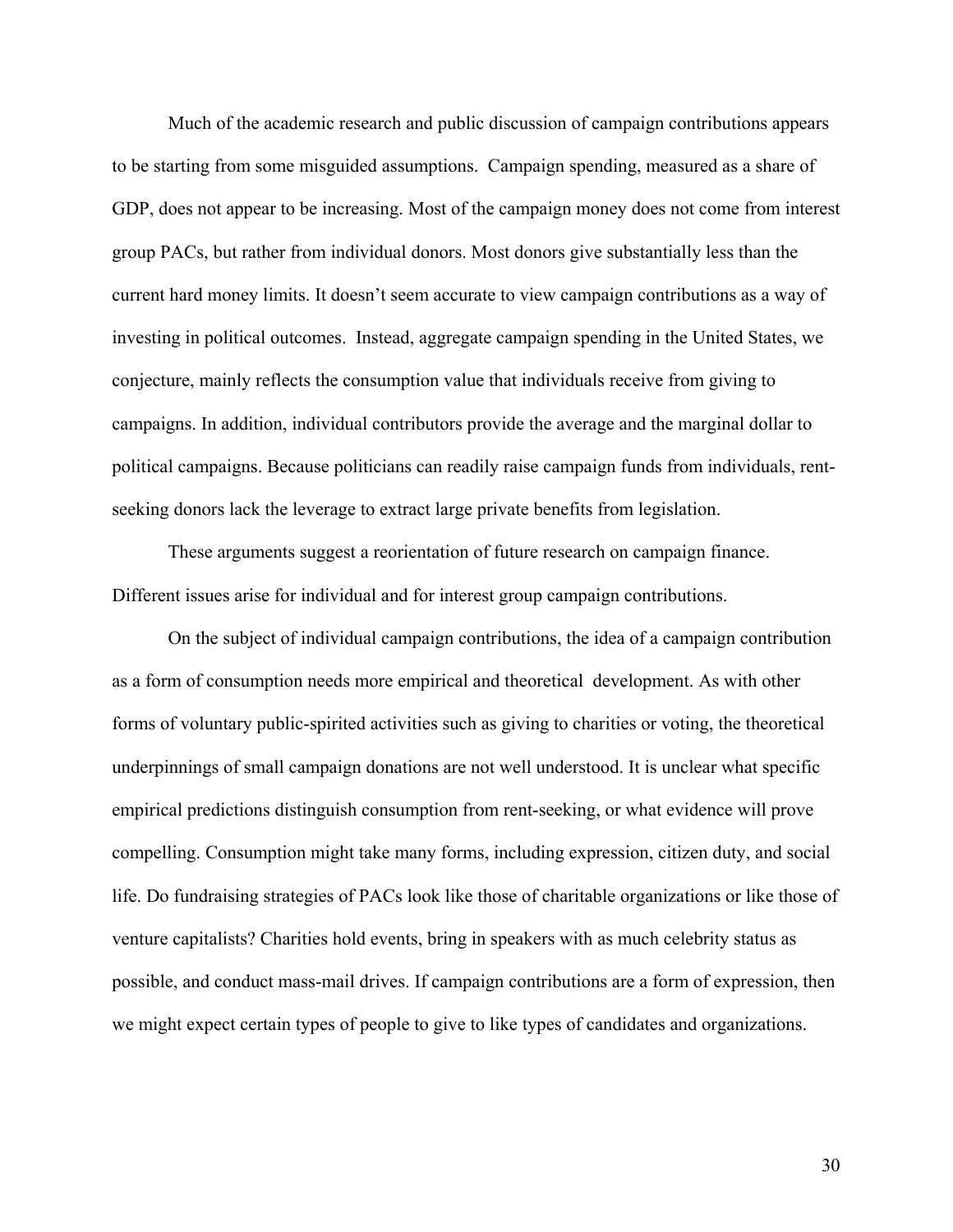Does this pattern hold? Are contributors more interested in politics on a personal level than other citizens? Is politics an important part of their social life?

A second set of issues is that individual campaign contributions may still have significant effects on legislative decisions policies, but their influence might be more akin to the importance given to certain demographic groups within the electorate. To raise sufficient funds, candidates might skew policies in ways preferred by individual donors. Since campaign contributions are so closely linked to income, campaign contributions might act like weighted votes. Contributors who are disproportionately wealthy might have different policy preferences than the median voter. Whether this has significant effects on policy is unknown. Fleshing this out requires careful study of how policy responds to the preferences of contributors and the overall level of contributions.

 From the standpoint of interest group giving, the question is not why do corporations, unions, and other interest groups give so little, but why do they give at all? Why do they form PACs? Why do they behave so strategically? We think there are four possible answers, each deserving of further exploration.

One possible answer is that interest groups give a little and get a little. Although aggregate campaign expenditures primarily reflect consumption, it may be that a subset of donors, mainly corporate and industry PACs, behave as if they expected favors in return. These contributors may in fact receive a reasonable rate of return -- say 20 percent -- but their investments do not account for most of campaign contributions, nor do they explain much government activity.

 A second answer is that money buys access, rather than policy directly. Legislators and their staffers are busy people. Campaign contributions are one way to improve the chances of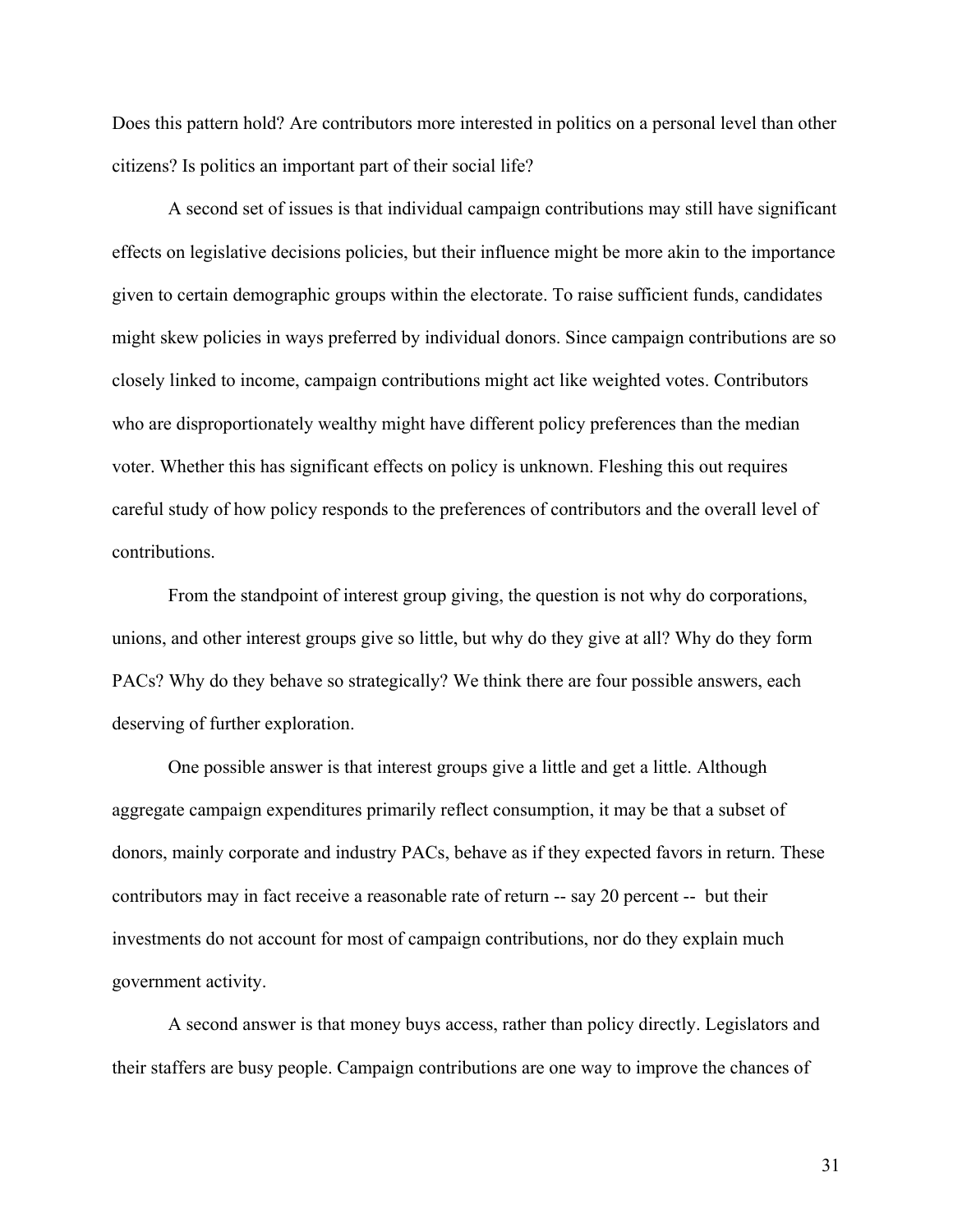getting to see the legislator about matters of concern to the group. One estimate is that one hour of a legislator's time costs around \$10,000 (Langbein, 1986). There is some evidence that campaign contributions are tied to lobbying activities (Sabato, 1984). Groups that give large amounts to political campaigns also emphasize lobbying (Ansolabehere, Snyder and Tripathi, 2002). The Lobby Reform Act of 1995 provides for disclosure of expenditures on executive and legislative lobbying. In 1997-1998, interest groups spent \$3 billion on lobbying, about 10 times the \$300 million that they spent on PAC contributions (Ansolabehere, Snyder and Tripathi, 2002). Clearly, many interest groups are showing by their behavior that lobbying is more important than campaign contributions. Of course, access itself does not guarantee influence, but only the opportunity to provide information that might influence legislators.<sup>13</sup>

 A third explanation is that interest groups seek to affect elections – that is, to elect legislators that are sympathetic to their views and defeat legislators known to be hostile –rather than to change the views of existing legislators. Helping to elect friends might have much larger marginal effects on legislation than trying to buy support from those already in Congress. Our analysis of roll call voting above reveals that who is in the legislature, a Republican or a Democrat, has an enormous effect on support for a range of policies of importance to groups. Why doesn't this connection lead groups to contribute untold billions of dollars to friendly candidates? There are two reasons. First, statistical analyses estimate that the marginal effect of an additional \$100,000 of campaign spending is quite small, probably no more than 1 percentage point in the vote in the typical House race even in the observed ranges (for example, Jacobson, 1980; Levitt, 1994). Second, collective action problems abound, leading to under investment in activities that may benefit, say, a certain industry as a whole.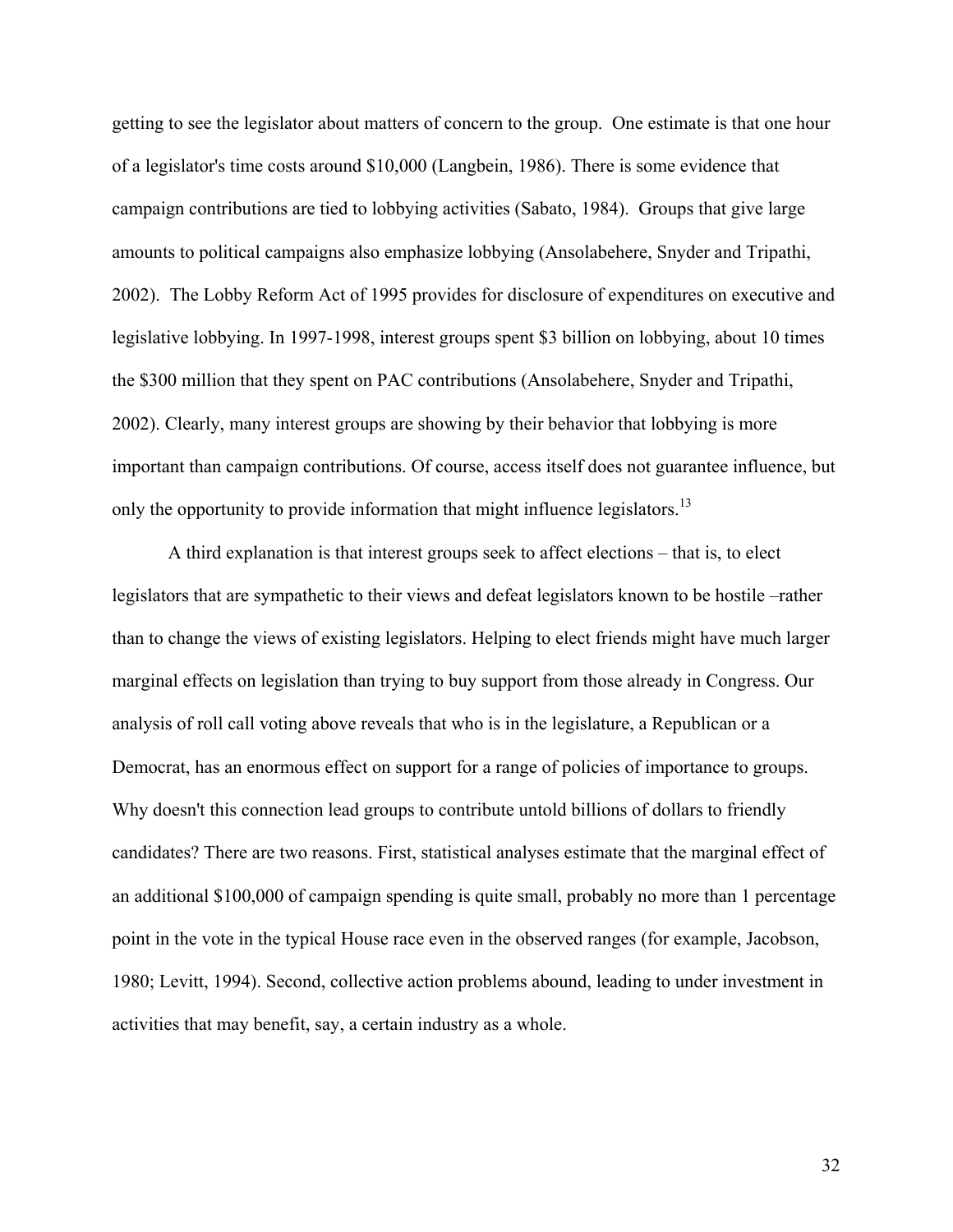A fourth possibility is that PACs coordinate individual donations and help overcome collective action problems that might otherwise plague individual contributors. Marx and Matthews (2000) present an interesting model that might be applicable.

A final possibility is that even interest groups give for consumption. PAC contributions are solicited at events attended by prominent national politicians -- people of celebrity status. Organizations' executives and managers may value being part of the Washington establishment.

Whatever the reasons that groups give, one central fact remains. Individuals are the main source of money in U.S. campaigns, and their presence mutes the political leverage of interest groups. If individuals were less willing to contribute than they are, then interest group money could be more pivotal for elections and policy-making. In a way, then, the 20 million individuals in the United States protect themselves from special interest power with their donations of about one hundred dollars each.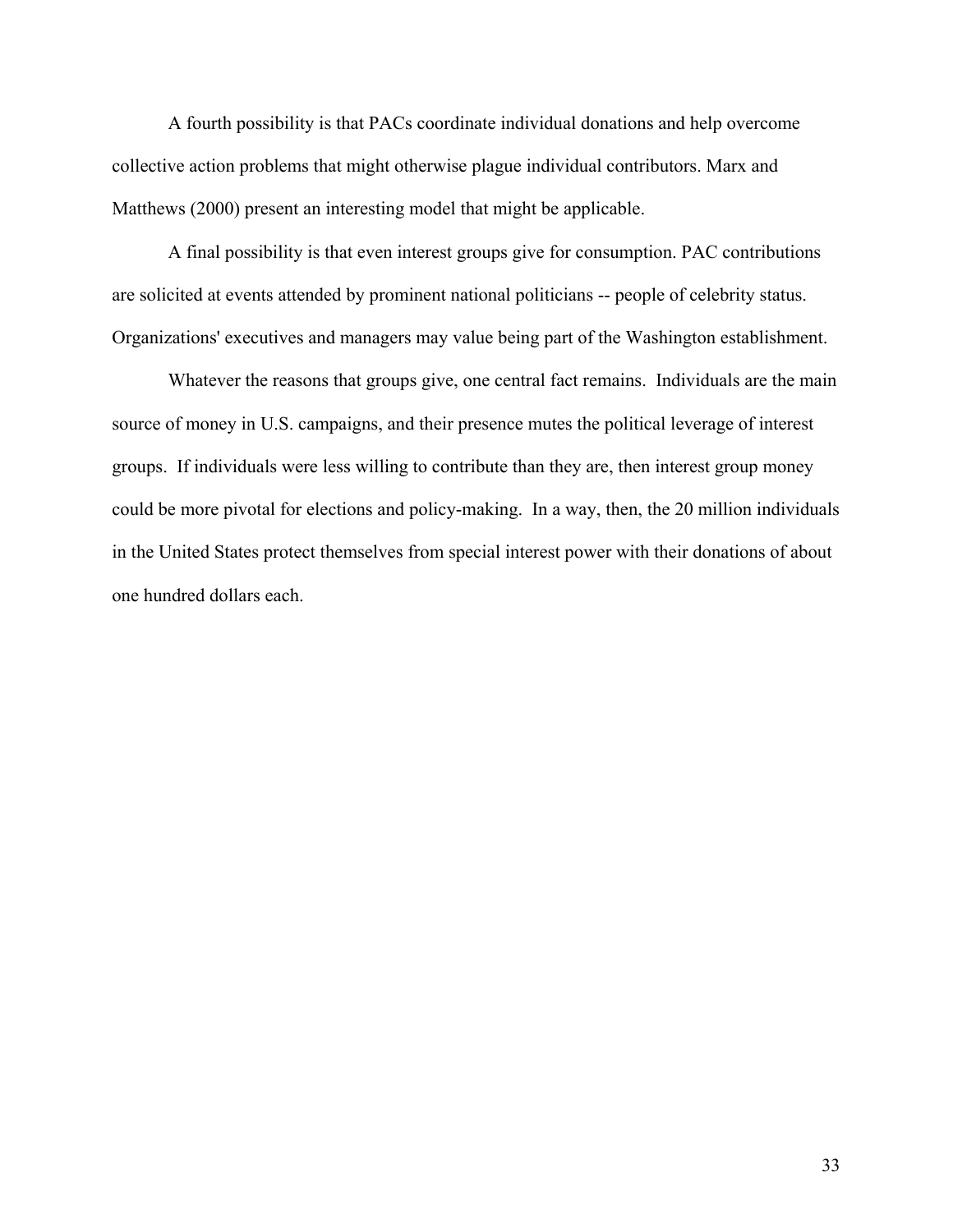Acknowledgements

Professor Ansolabehere thanks the Carnegie Corporation for their generous financial support under the Carnegie Scholars Program.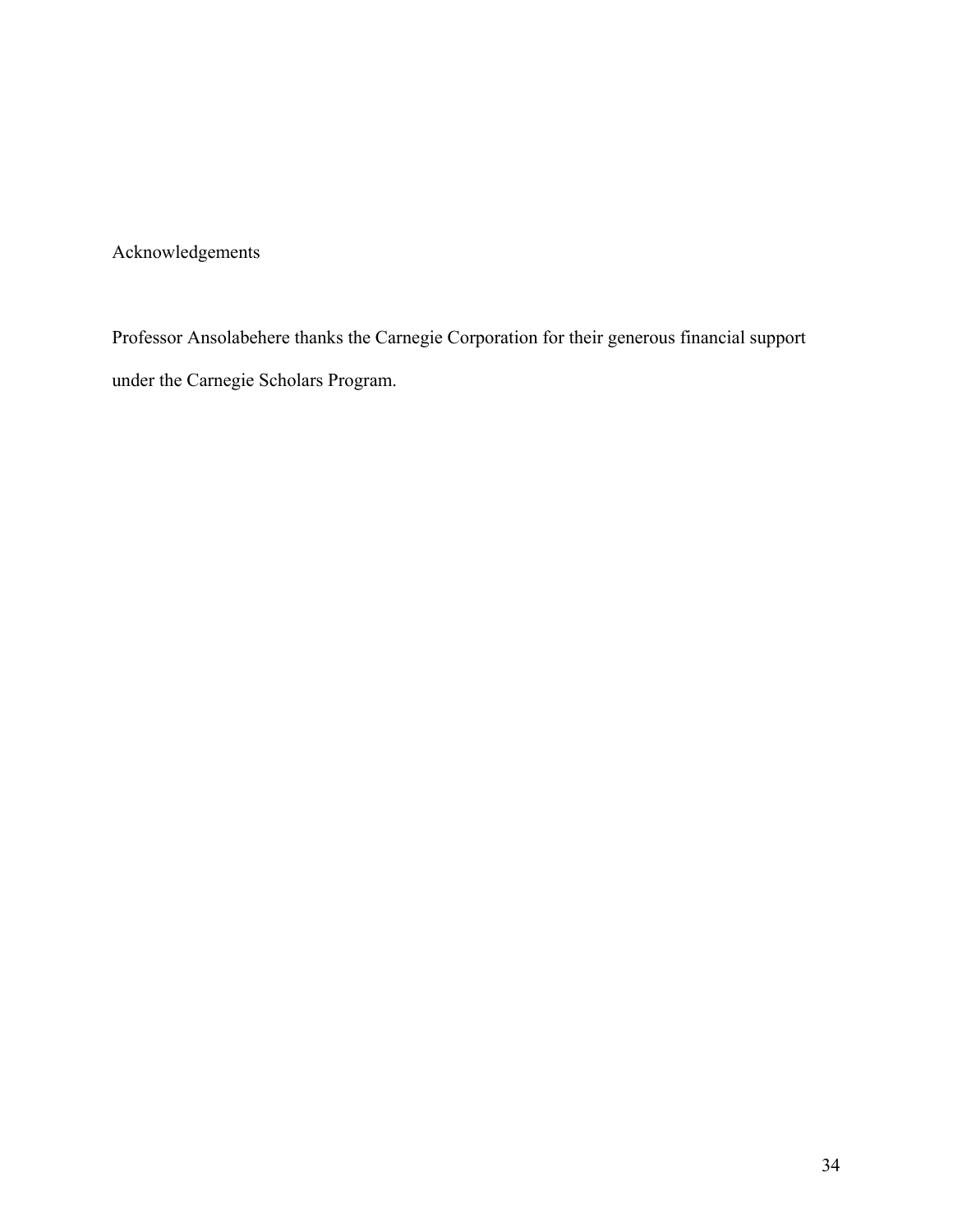#### References

Alexander, Herbert E. 1984. Financing Politics. Washington DC: CQ Press.

Ansolabehere, Stephen and James M. Snyder, Jr. 1999. "Money and Institutional Power." Texas Law Review 77: 1673-1704.

Ansolabehere, Stephen and James M. Snyder, Jr. 2000a. "Money and Office." In Continuity and Change in Congressional Elections, edited by David Brady and John Cogan. Stanford, CA: Stanford University Press.

Ansolabehere, Stephen, and James M. Snyder, Jr. 2000b. "Soft Money, Hard Money, Strong Parties." Columbia Law Review 100: 598-619

Ansolabehere, Stephen, Alan Gerber, and James M. Snyder, Jr. 2001. "Corruption and the Growth of Campaign Spending." In A User's Guide to Campaign Finance Reform, edited by Gerald C. Lubenow. New York: Rowman and Littlefield.

Ansolabehere, Stephen, James M. Snyder, Jr., and Charles Stewart, III. 2001. "Candidate Positioning in U.S. House Elections." American Journal of Political Science 45: 136- 159.

Ansolabehere, Stephen, James M. Snyder, Jr., and Micky Tripathi. 2002. "Are PAC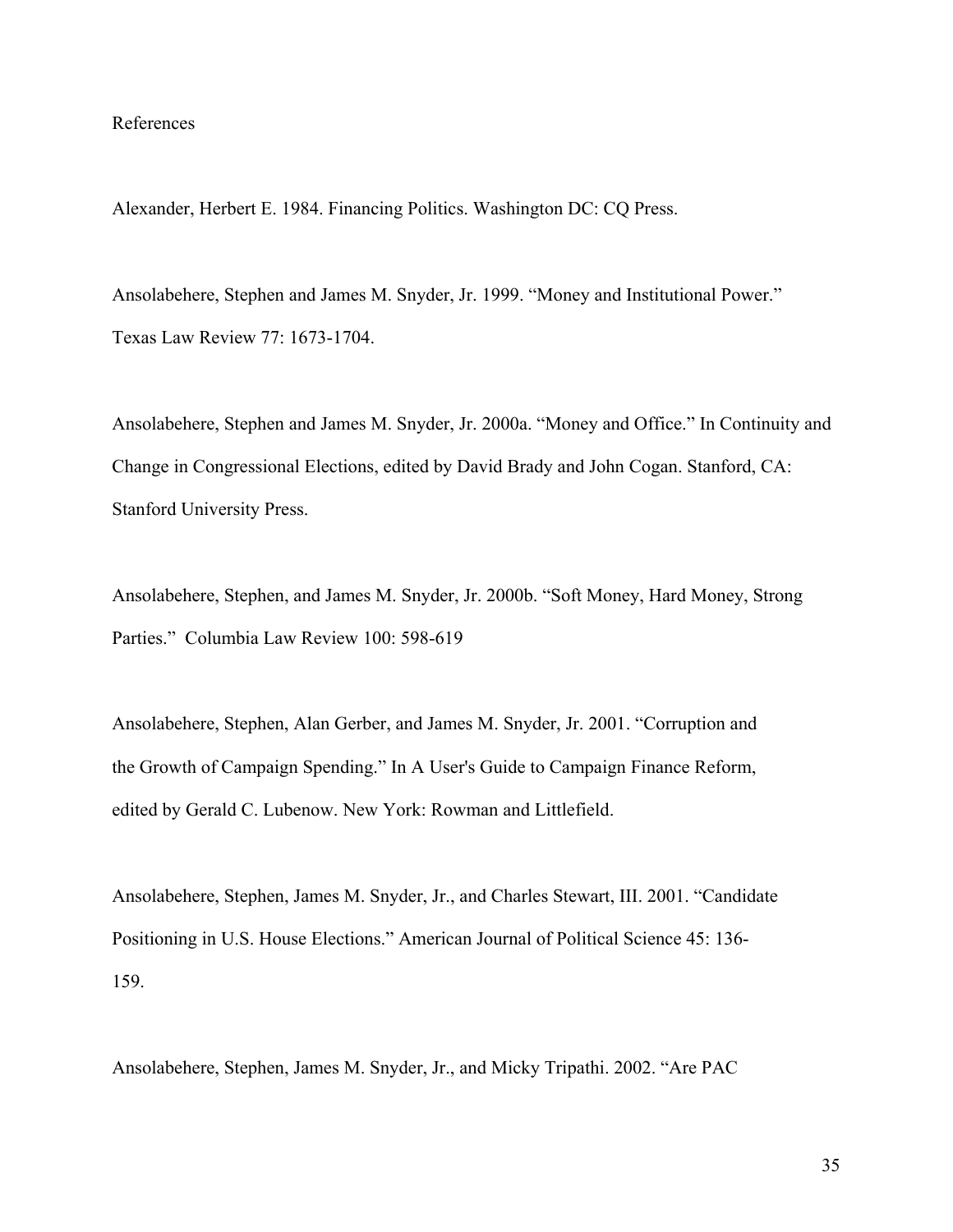Contributions and Lobbying Linked? New Evidence from the 1995 Lobby Disclosure Act." Business and Politics, forthcoming.

Bailey, Michael. 2002. "Do Campaign Contributions Lead to Policies That Favor the Wealthy? An Examination of Taxing and Spending in the American States." Unpublished manuscript, Georgetown University.

Baron, David P. 1989. "Service-Induced Campaign Contributions and the Electoral Equilibrium." Quarterly Journal of Economics 104: 45-72.

Baron, David P. 1991. "Campaign Contributions and Party-Candidate Competition in Services and Policies." In Political Economy: Institutions, Competition, and Representation, edited by W.A. Barnett, M.J. Hinich, and N.J. Schofield. Cambridge: Cambridge University Press.

Bronars, Stephen G., and John R. Lott, Jr. 1997. "Do Campaign Donations Alter How a Politician Votes? Or, Do Donors Support Candidates Who Value the Same Things That They Do?" Journal of Law and Economics 40: 317-350.

Burns, Nancy, Donald R. Kinder, Steven J. Rosenstone, Virginia Sapiro, and the National Election Studies. American National Election Study, 2000: Pre- and Post-Election Survey. [Computer file]. 2nd ICPSR version. Ann Arbor, MI: University of Michigan, Center for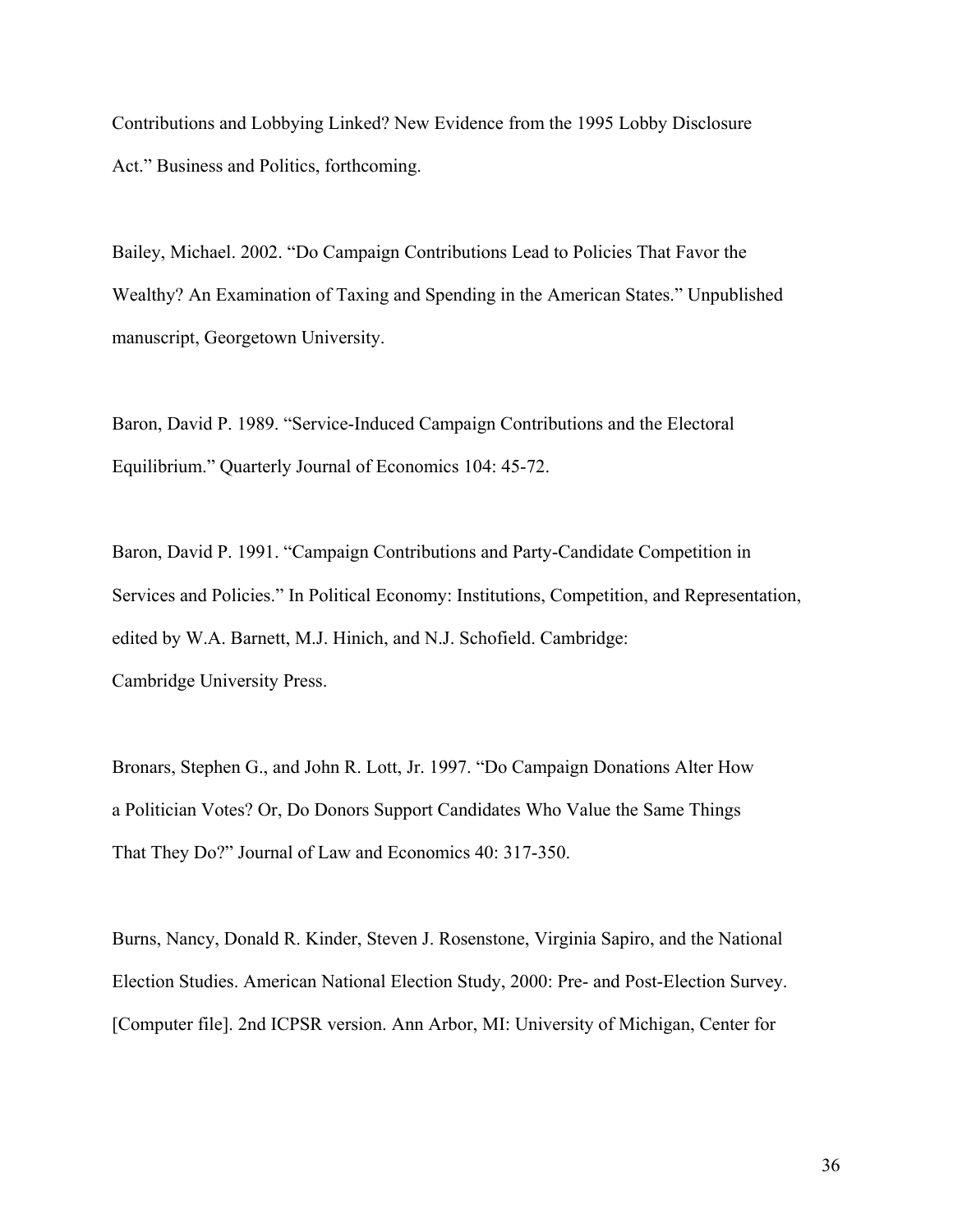Political Studies, 2001. Available as the Inter-university Consortium for Political and Social Research, Study 3131, at http://www.icpsr.umich.edu/.

Chappell, Henry W., Jr. 1981. "Campaign Contributions and Voting on the Cargo Preference Bill: A Comparison of Simultaneous Models." Public Choice 36: 301-312.

Chappell, Henry W., Jr. 1982. "Campaign Contributions and Congressional Voting: A Simultaneous Probit-Tobit Model." Review of Economics and Statistics 62: 77-83.

Coughlin, Cletus C. 1985. "Domestic Content Legislation: House Voting and the Economic Theory of Regulation." Economic Inquiry 23: 437-448.

Dal-Bo, Ernesto. 2001. "Bribing Voters." Unpublished manuscript, Oxford University.

de Figueiredo, John M. and Brian S. Silverman (2002). "Academic Earmarks and the Returns to Lobbying," Working Paper #9064. Cambridge, Mass.: National Bureau of Economic Research.

Denzau, Arthur T., and Michael C. Munger. 1986. "Legislators and Interest Groups: How Unorganized Interests Get Represented." American Political Science Review 80: 89-106.

Durden, Garey C., Jason F. Shogren, and Jonathan I. Silberman. 1991. "The Effects of Interest Group Pressure on Coal Strip-Mining Legislation." Social Science Quarterly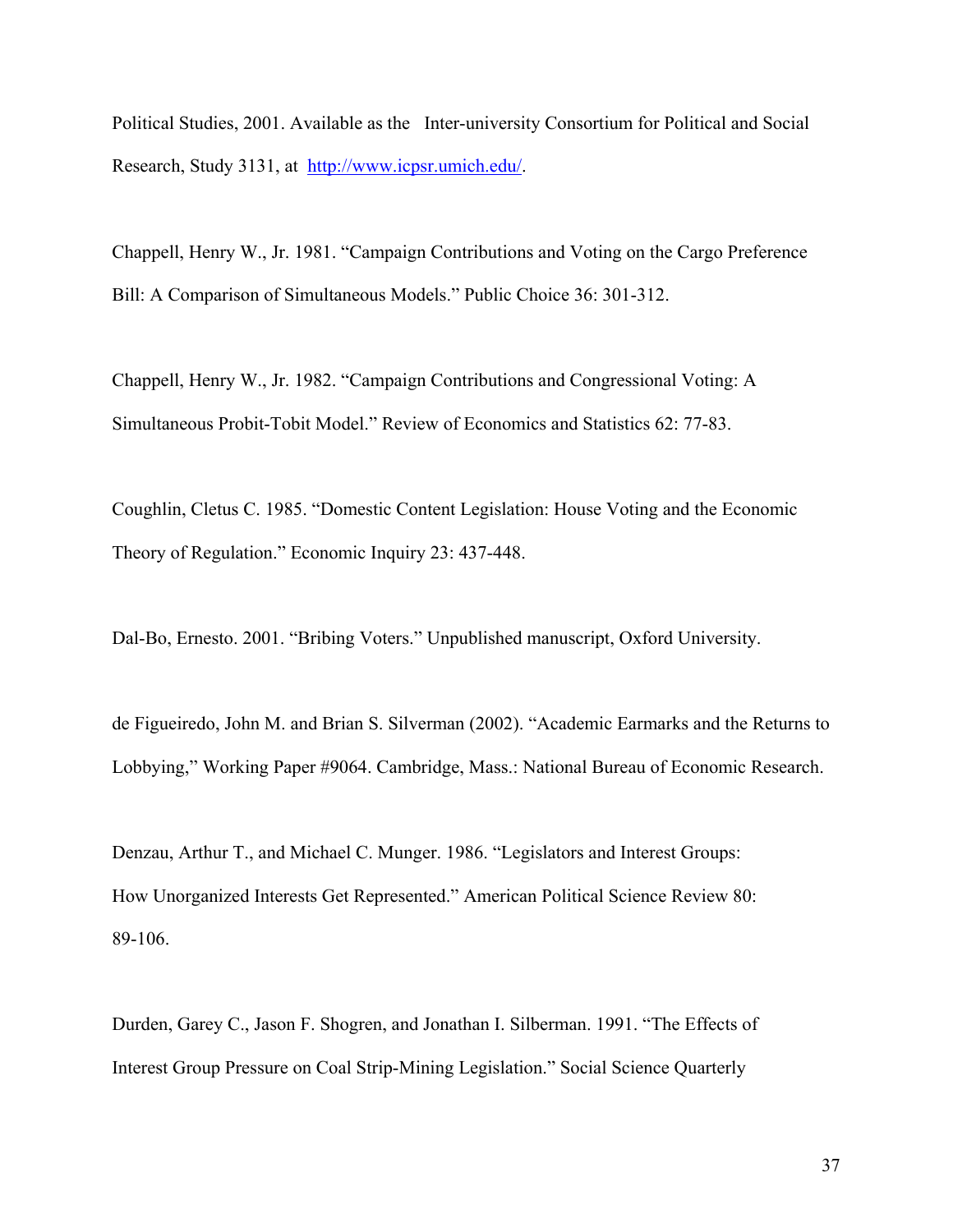72: 239-250.

Energy Information Administration. 1999. Federal Financial Interventions and Subsidies in Energy Markets 1999: Primary Energy, September 1999, U.S. Department of Energy, Washington DC.

Evans, Diana. 1986. "PAC Contributions and Roll-Call Voting: Conditional Power." In Interest Group Politics, 2nd ed., edited by Allan J. Cigler and Burdett A. Loomis. Washington, D.C.: Congressional Quarterly.

Evans, Diana. 1988. "Oil PACs and Aggressive Contribution Strategies." Journal of Politics 50: 1047-1056.

Feldstein, Paul J., and Glenn Melnick. 1984. "Congressional Voting Behavior on Hospital Legislation: An Exploratory Study." Journal of Health Politics 8: 686-701.

Frendreis, John P., and Richard Waterman, 1986. "PAC Contributions and Legislative Behavior: Senate Voting on Trucking Deregulation." Social Science Quarterly 66: 401-412.

Grenzke, Janet M. 1989. "PACS and the Congressional Supermarket: The Currency is Complex." American Journal of Political Science 33: 1-24.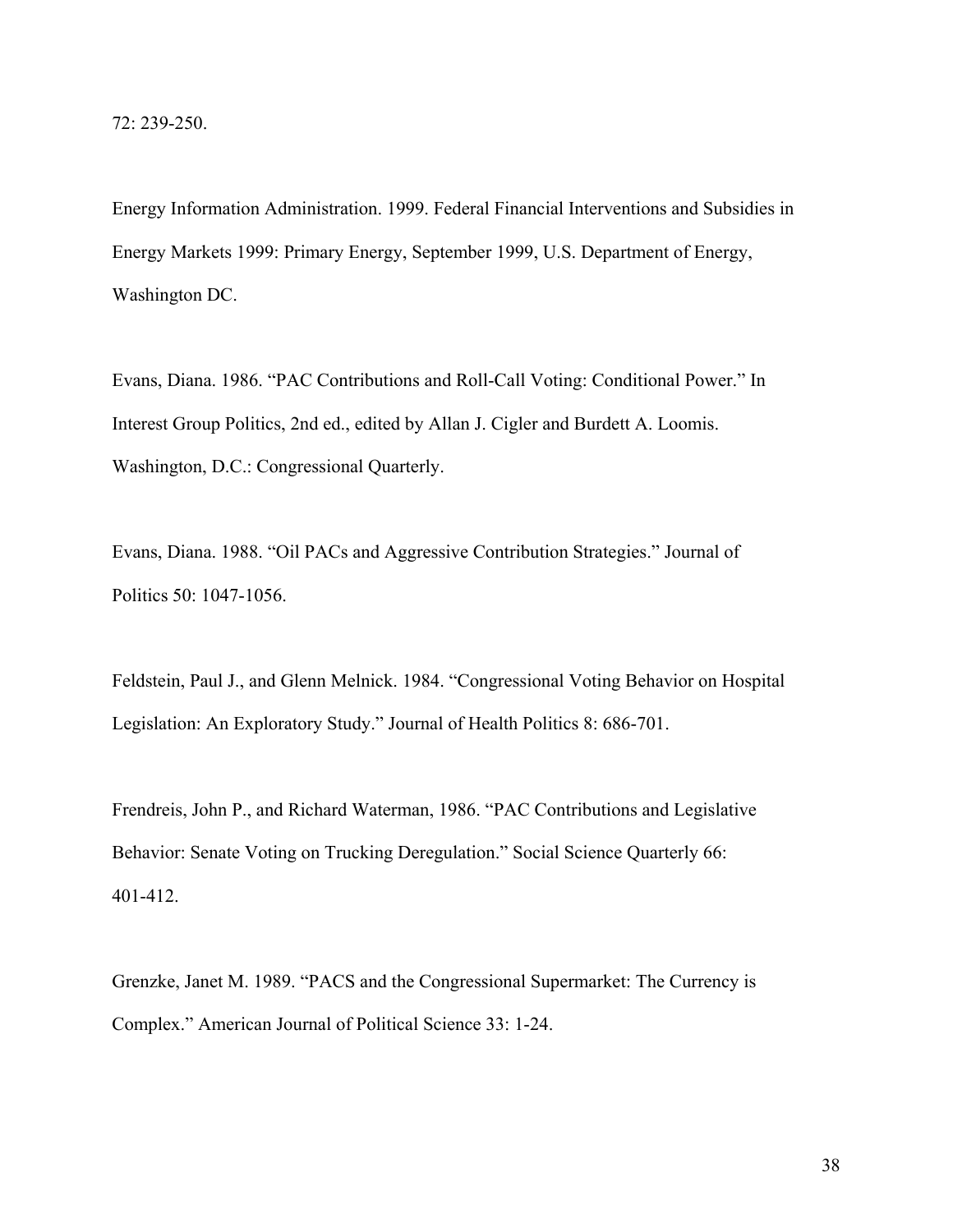Grier, Kevin, and Michael Munger. 1986. "The Impact of Legislator Attributes on Interest-Group Campaign Contributions." Journal of Labor Research 7: 349-361.

Grier, Kevin B., and Michael C. Munger. 1991. "Committee Assignments, Constituent Preferences, and Campaign Contributions." Economic Inquiry 29: 24-43.

Grier, Kevin B., and Michael C. Munger. 1993. "Corporate, Labor, and Trade Association Contributions to the U.S. House and Senate, 1978-1986." Journal of Politics 55: 615-44

Grier, Kevin B., Michael C. Munger, and Brian E. Roberts. 1994. "The Determinants of Industry Political Activity, 1978-1986." American Political Science Review 88: 911- 926.

Grossman, Gene M., and Elhanan Helpman. 1994. "Protection for Sale." American Economic Review 84: 833-850.

Grossman, Gene M., and Elhanan Helpman. 2001. Special Interest Politics, Cambridge MA and London UK: The MIT Press.

Hall, Richard L., and Frank W. Wayman. 1990. "Buying Time: Moneyed Interests and the Mobilizations of Bias in Congressional Committees." American Political Science Review 3: 797-820.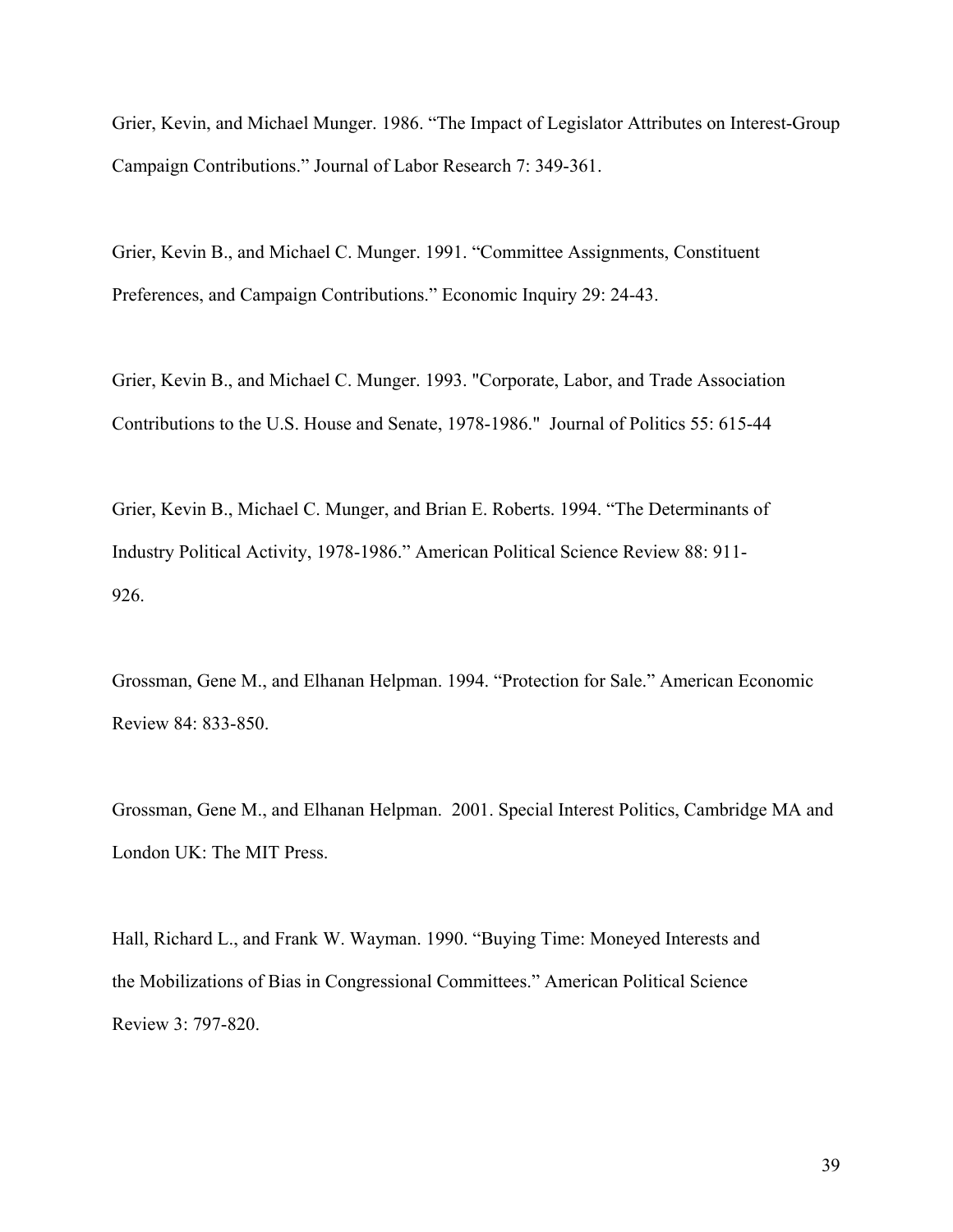Hansen, Wendy L., and Kee Ok Park. 1995. "Nation-State and Pluralistic Decision Making in Trade Policy: The Case of the International Trade Administration." International Studies Quarterly 39: 181-211.

Helpman, Elhanan, and Torsten Persson. 2001. "Lobbying and Legislative Bargaining." Advances in Economic Analysis and Policy 1, article 3.

Herndon, James. 1982. "Access, Record, and Competition as Influences on Interest Group Contributions to Congressional Campaigns." Journal of Politics 44: 996-1019.

Jacobson, Gary C. 1980. Money in congressional elections. New Haven, CT: Yale University Press.

Johnson, Linda L. 1985. "The Effectiveness of Savings and Loan Political Action Committees." Public Choice 46: 289-304.

Jones, Woodrow, Jr., and K. Robert Keiser. 1987. "Issue Visibility and the Effects of PAC Money." Social Science Quarterly 68: 170-176.

Kau, James B., and Paul H. Rubin. 1981. "The Impact of Labor Unions on the Passage of Economic Legislation." Journal of Labor Research 2: 133-145.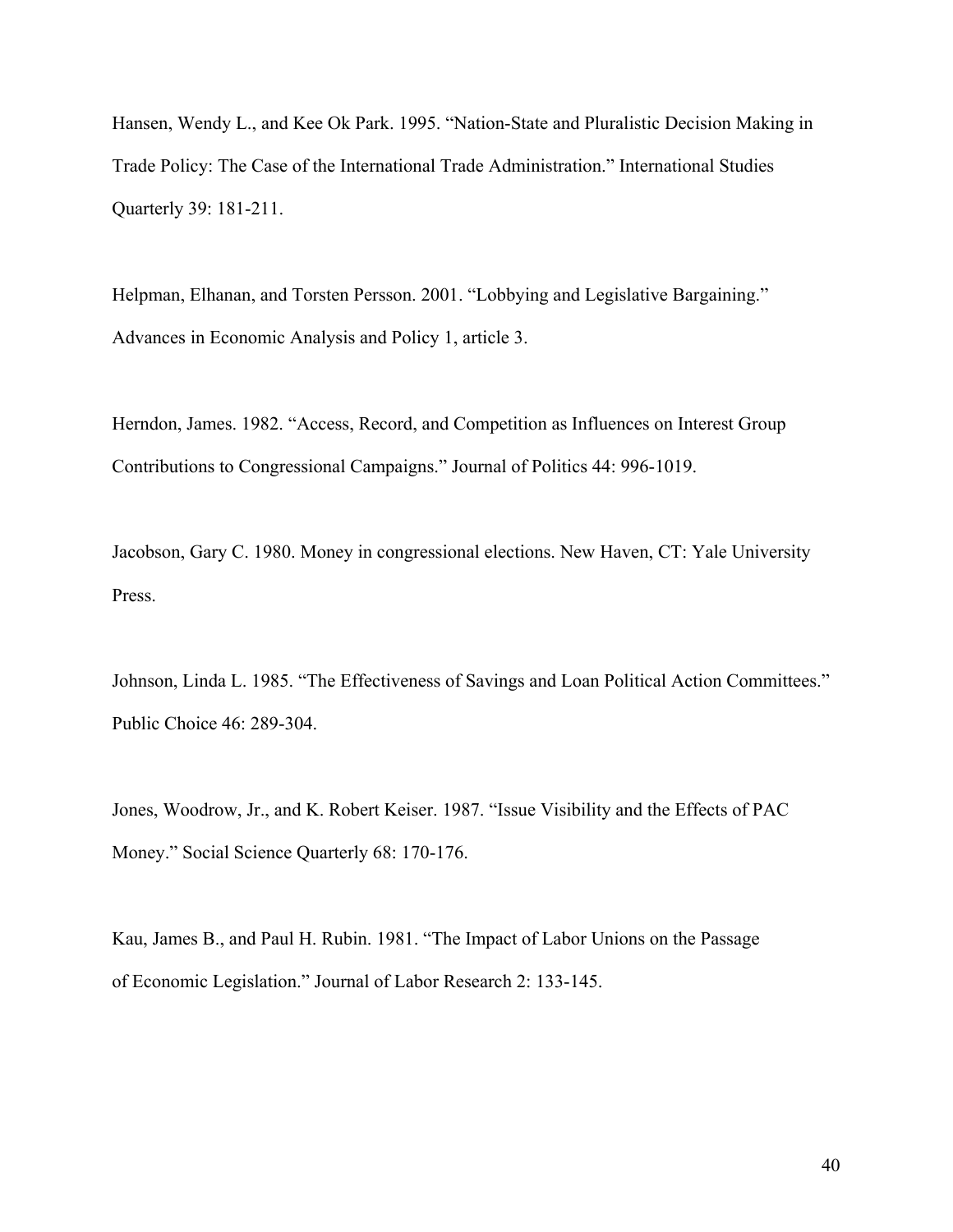Kau, James B., and Paul H. Rubin. 1984. "Economic and Ideological Factors in Congressional Voting: The 1980 Election." Public Choice 44: 385-388.

Kau, James B., Donald Keenan, and Paul H. Rubin. 1982. "A General Equilibrium Model of Congressional Voting." Quarterly Journal of Economics 97: 271-293.

Kroszner, Randall S., and Thomas Stratmann. 1998. "Interest Group Competition and the Organization of Congress: Theory and Evidence from Financial Services Political Action Committees." American Economic Review 88: 1163-87.

Kroszner, Randall S., and Thomas Stratmann. 2000. "Congressional Committees as Reputation-Building Mechanisms: Repeat PAC Giving and Seniority on the House Banking Committee." Business and Politics, 2: 35-52.

Langbein, Laura I. 1986. "Money and Access: Some Empirical Evidence." Journal of Poltiics 48: 1052-62.

Langbein, Laura I. 1993. "PACs, Lobbies, and Political Conflict: The Case of Gun Control." Public Choice 75: 254-271.

Langbein, Laura I., and Mark Lotwis. 1990. "The Political Efficacy of Lobbying and Money: Gun Control in the U.S. House, 1986." Legislative Studies Quarterly 15: 413- 440.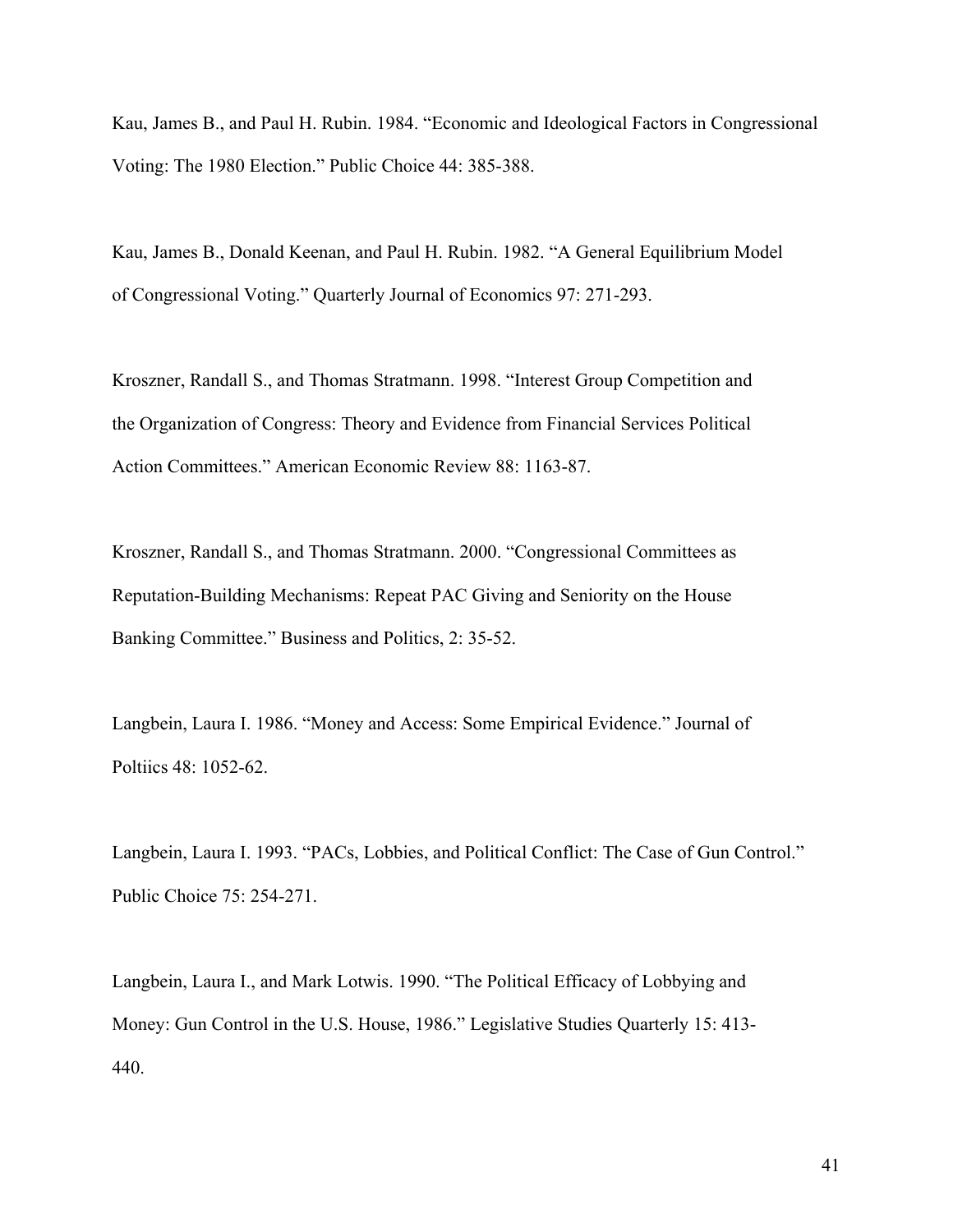Levitt, Steven D. 1994. "Using Repeat Challengers to Estimate the Effect of Campaign Spending on Election Outcomes in the U.S. House." Journal of Political Economy 102: 777-798.

Levitt, Steven D. 1996. "How Do Senators Vote? Disentangling the Role of Voter Preferences, Party Affiliation, and Senator Ideology." American Economic Review 86: 425-441.

Lott, John R., Jr. 2000. "A Simple Explanation for Why Campaign Expenditures Are Increasing: The Government is Getting Bigger." Journal of Law and Economics 43: 359-xxx.

Marks, Stephen V. 1993. "Economic Interests and Voting on the Omnibus Trade Bill of 1987." Public Choice 75: 21-42.

Marx, Leslie and Steve Matthews, "Dynamic Voluntary Contributions to a Public Project," Review of Economic Studies, v 62(2), 2000, 327-58.

Mayer, Kenneth R. 1991. The Political Economy of Defense Contracting. New Haven, CT: Yale University Press.

McArthur, John, and Stephen V. Marks. 1988. "Constituent Interest vs. Legislator Ideology: The Role of Political Opportunity Cost." Economic Inquiry 26: 461-470.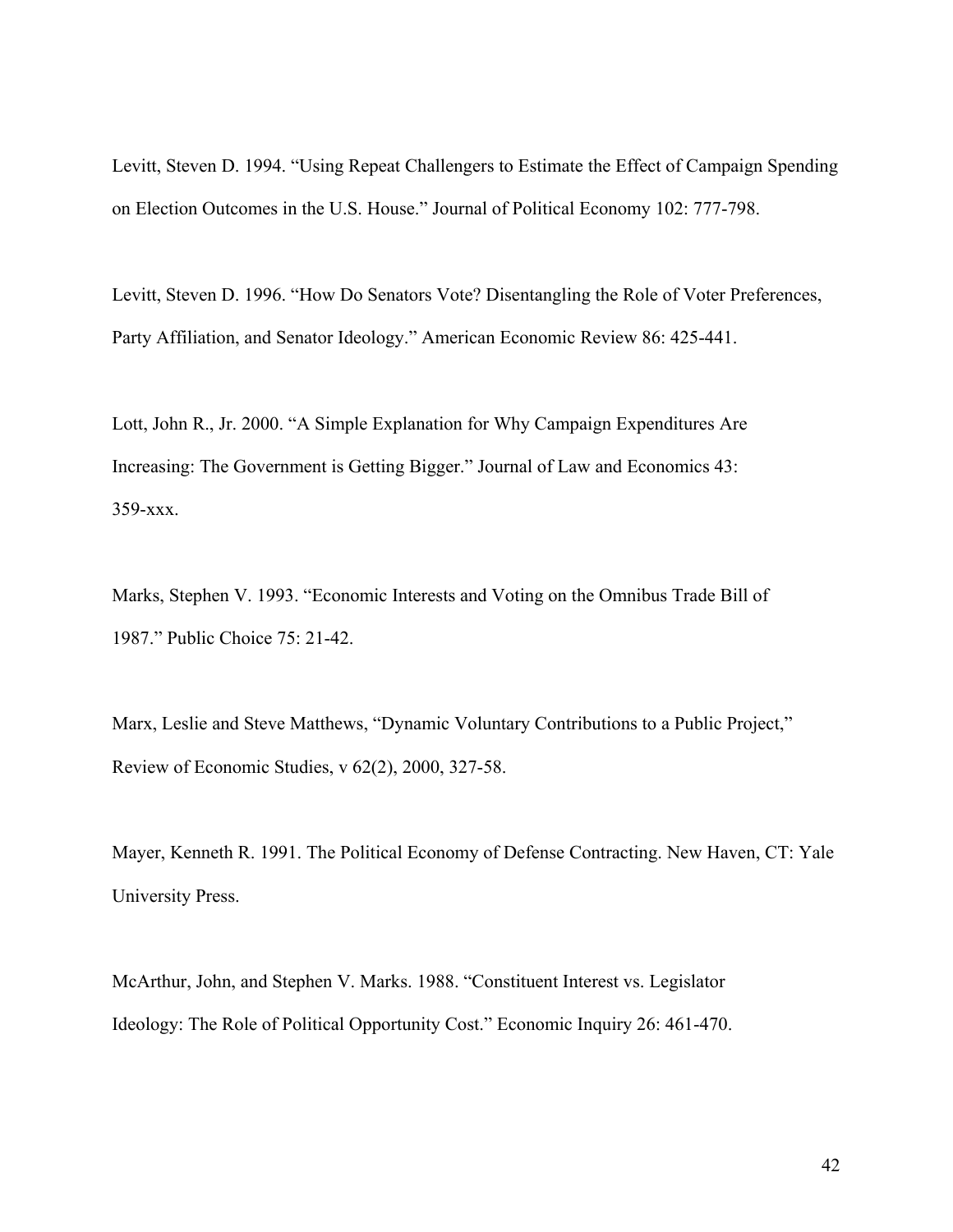Milyo, Jeffrey, David Primo, and Timothy Groseclose. 2000. "Corporate PAC Campaign Contributions in Perspective." Business and Politics 2: 75-88.

Nollen, Stanley D., and Dennis P. Quinn. 1994. "Free Trade, Fair Trade, Strategic Trade, and Protectionism in the U.S. Congress, 1987-88." International Organization 48: 491-525.

Neustadtl, Alan. 1990. "Interest-Group PACsmanship: An Analysis of Campaign Contributions, Issue Visibility, and Legislative Impact." Social Forces 69: 549-564.

Peltzman, Sam. 1984. "Constituent Interest and Congressional Voting." Journal of Law and Economics 27: 181-210.

Poole, Keith T., and Howard Rosenthal. 1984. "The Polarization of American Politics." Journal of Politics 46: 1061-1079.

Poole, Keith T., and Howard Rosenthal. 1997. Congress: A Political-Economic History of Roll Call Voting. Oxford: Oxford University Press.

Poole, Keith T., and Thomas Romer. 1985. "Patterns of Political Action Committee Contributions to the 1980 Campaigns for the U.S. House of Representatives." Public Choice 47:63-112.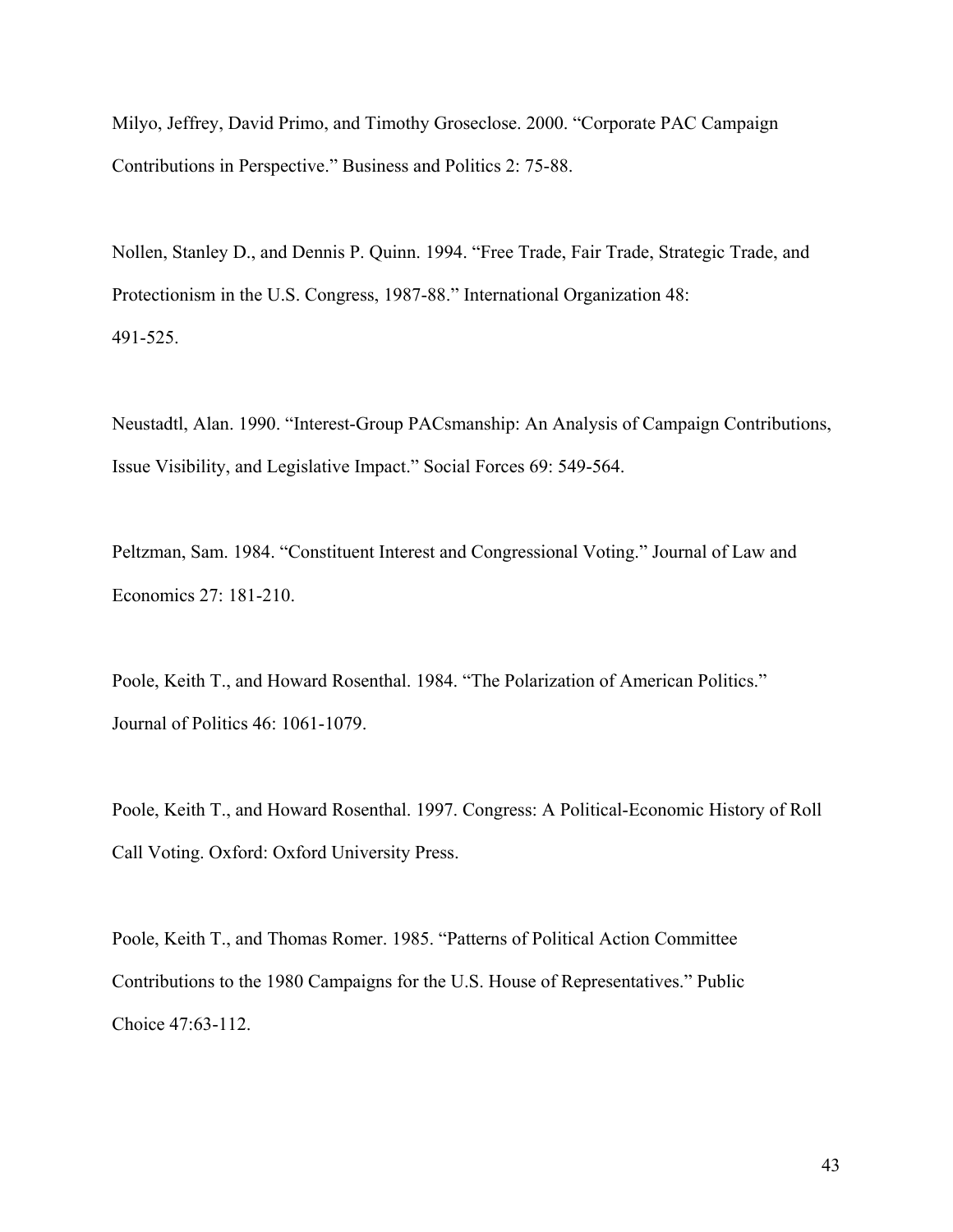Poole, Keith T., Thomas Romer, and Howard Rosenthal. 1987. "The Revealed Preferences of Political Action Committees." American Economic Review 77:298-302.

Romer, Thomas, and James M. Snyder, Jr. 1994. "An Empirical Investigation of the Dynamics of PAC Contributions." American Journal of Political Science 38: 745-769.

Rosenstone, Steven J., and John Mark Hansen. 1992. Mobilization, Participation, and Democracy in America. New York: MacMillan Publishing Co.

Rothenberg, Lawrence S. 1992. Linking Citizens to Government: Interest Group Politics at Common Cause. Cambridge: Cambridge University Press.

Sabato, Larry. 1984. PAC Power. New York: W.W. Norton.

Saltzman, Gregory M. 1987. "Congressional Voting on Labor Issues: The Role of PACs." Industrial and Labor Relations Review 40: 163-179.

Schroedel, Jean R. 1986. "Campaign Contributions and Legislative Outcomes." Western Political Quarterly 39: 371-389.

Silberman, Jonathan I., and Garey Durden. 1976. "Determining Legislative Preferences on the Minimum Wage: An Economic Approach." Journal of Political Economy 84: 317-329.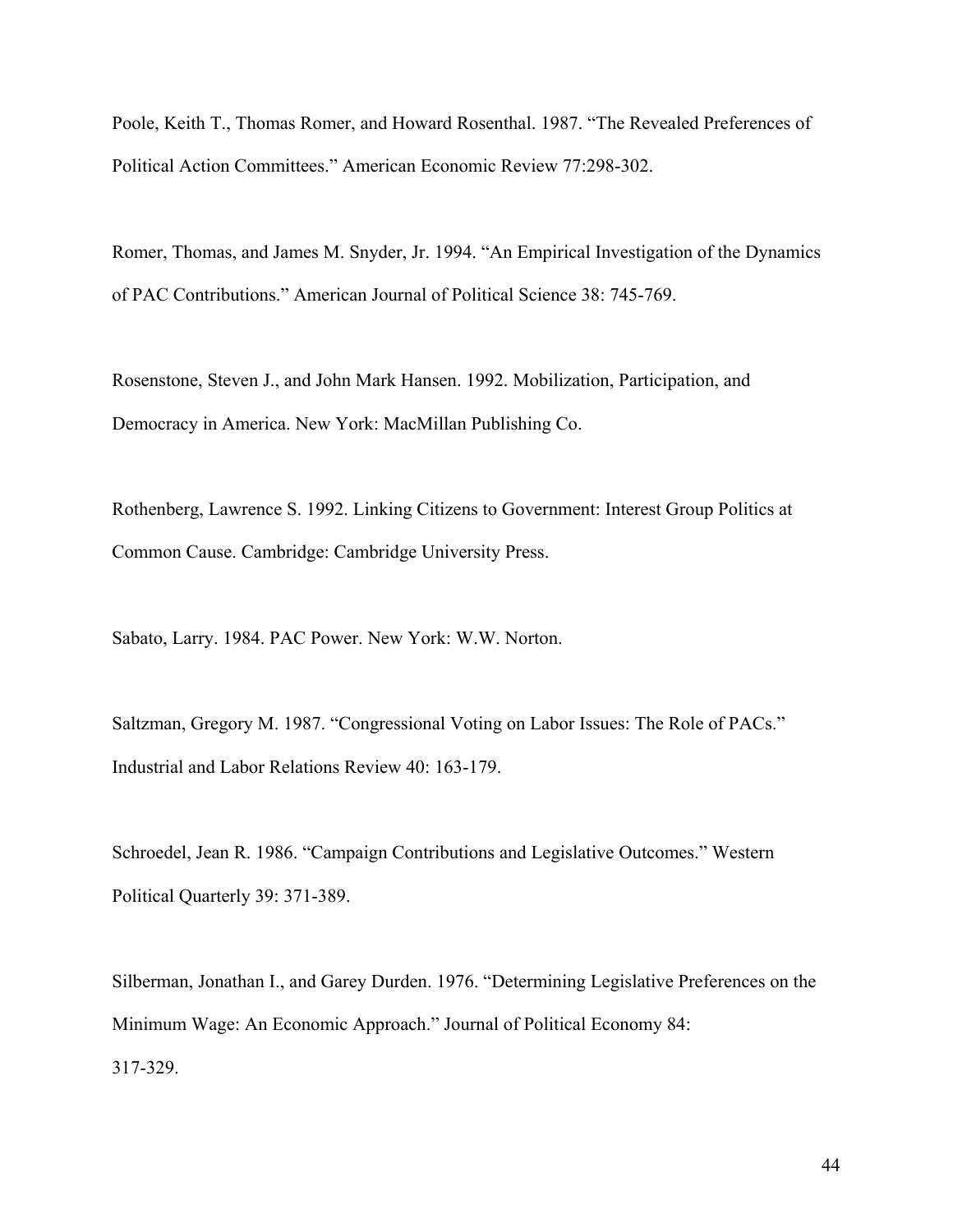Snyder, James M., Jr. 1990. "Campaign Contributions as Investments: The House of Representatives, 1980-86." Journal of Political Economy 98: 1195-1227.

Snyder, James M., Jr. 1992. "Long-Term Investing in Politicians, or Give Early, Give Often." Journal of Law and Economics 35: 15-44.

Snyder, James M., Jr. 1993. "The Market for Campaign Contributions: Evidence for the U.S. Senate, 1980-1986." Economics and Politics 5: 219-240.

Sorauf, Frank. 1988. Money in American Elections. Glenview, IL: Scott, Foresman and Company.

Sorauf, Frank J. 1992. Inside Campaign Finance: Myths and Realities. New Haven, CT: Yale University Press.

Stevens, Allison. 2001. "Despite Terrorism, Candidates Make Slow Return to Fundraising." The Hill, October 24 (www.hillnews.com/102401).

Stratmann, Thomas. 1991. "What Do Campaign Contributions Buy? Deciphering Causal Effects of Money and Votes." Southern Economic Journal 57: 606-620.

Stratmann, Thomas. 1995. "Campaign Contributions and Congressional Voting: Does the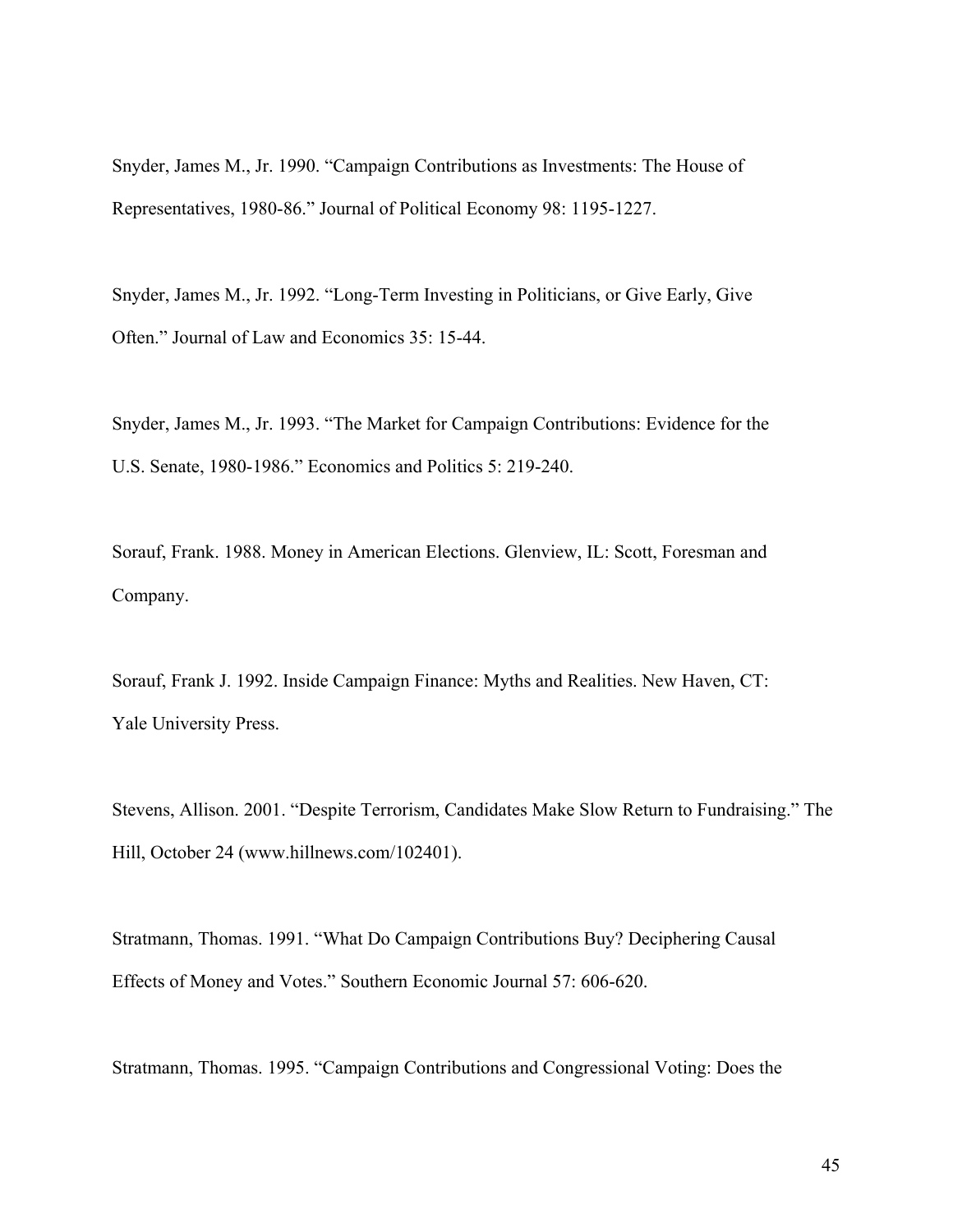Timing of Contributions Matter?" Review of Economics and Statistics 77: 127-136.

Stratmann, Thomas. 2002. "Can Special Interests Buy Congressional Votes? Evidence from Financial Services Legislation." Journal of Law and Economics, forthcoming.

Tosini, Suzanne C., and Edward Tower. 1987. "The Textile Bill of 1985: Determinants of Congressional Voting Patterns." Public Choice 54: 19-25.

Tullock, Gordon. 1972. "The Purchase of Politicians." Western Economic Journal 10: 354-355.

U.S. Census Bureau. 2000. Consolidated Federal Funds Report, 2000, <http://www.census.gov/govs/cffr/00cffus.htm>.

U.S. Department of Agriculture website, <http://www.usda.gov/agencies/agencies.html>.

U.S. General Accounting Office (1993), "Sugar Program: Changing Domestic and International Conditions Require Program Changes" (April): GAO/RCED-93-84.

Verba, Sidney, Kay Lehman Schlozman, and Henry E. Brady. 1995. Voice and Equality: Civic Voluntarism and American Politics. Cambridge, MA: Harvard University Press.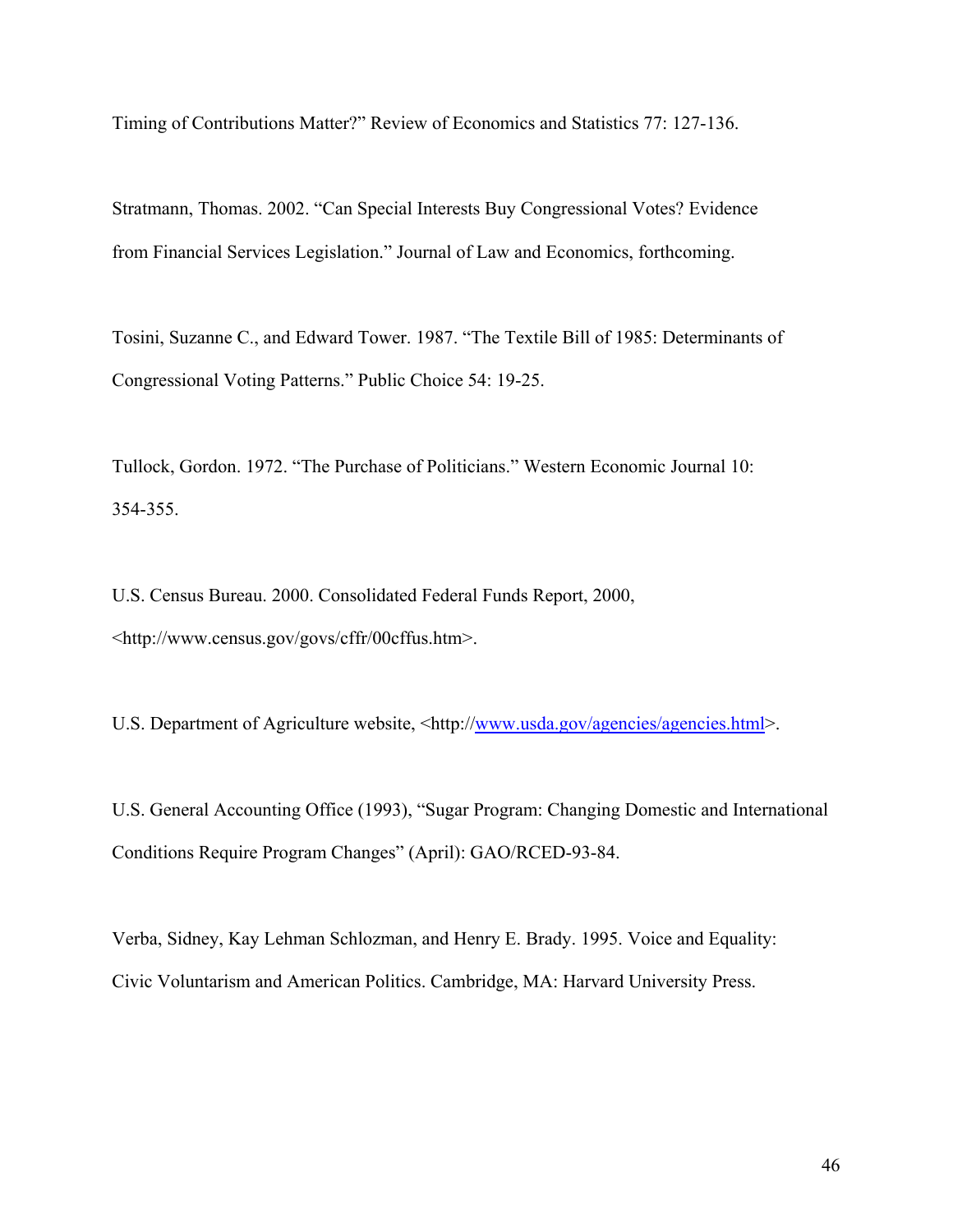Vesenka, Mary H. 1989. "Economic Interests and Ideological Conviction: A Note on PACs and Agricultural Acts." Journal of Economic Behavior and Organization 12: 259-263.

Wayman, Frank W. 1985. "Arms Control and Strategic Arms Voting in the U.S. Senate: Patterns of Change, 1967-1983." Journal of Conflict Resolution 29: 225-251.

Welch, William P. 1982. "Campaign Contributions and Legislative Voting: Milk Money and Dairy Price Supports." Western Political Quarterly 35: 478-495.

Wilhite Allen, and John Theilmann. 1987. "Labor PAC Contributions and Labor Legislation: A Simultaneous Logit Approach." Public Choice 53: 267-76.

Wright, John R. 1985. "PACs , Contributions, and Rolls Calls: An Organizational Perspective." American Political Science Review 79: 400-14.

Wright, John R. 1989. "PAC Contributions, Lobbying, and Representatives." Journal of Politics 51: 713-29.

Wright, John R. 1990. "Contributions, Lobbying, and Committee Voting in the U.S. House of Representatives." American Political Science Review 84: 417-38.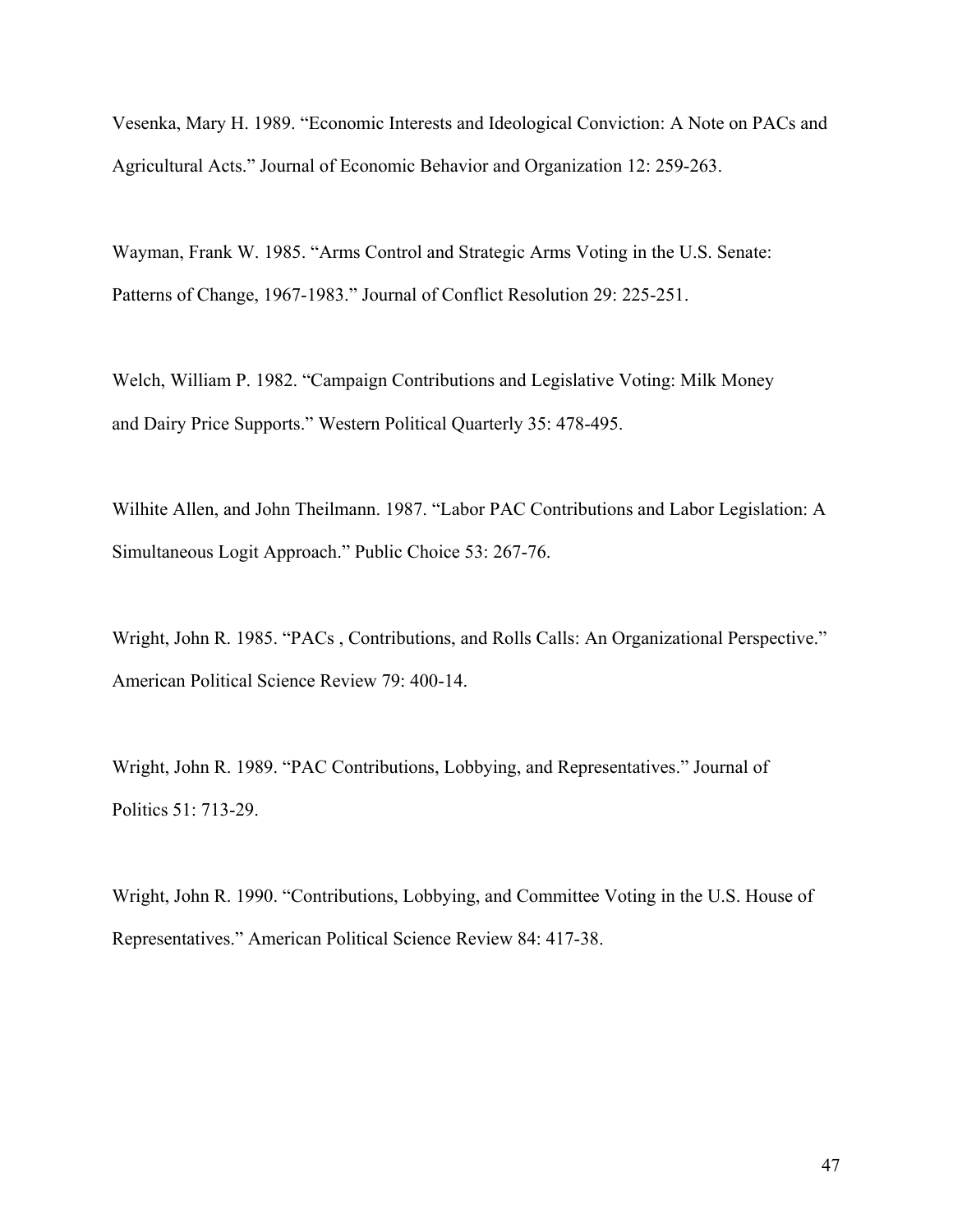| Table 1.                                   |                       |                |                |                  |             |  |
|--------------------------------------------|-----------------------|----------------|----------------|------------------|-------------|--|
| <b>Summary of Roll-Call Voting Studies</b> |                       |                |                |                  |             |  |
|                                            |                       | $\#$           |                | # Sig PAC        | Ideology or |  |
| Study                                      | <b>Issues Covered</b> | Votes          | IV?            | Coeffs           | Party Sig?  |  |
| Silberman, Durden (1976)                   | minimum wage          | $\overline{2}$ | No             | 2/2              | Yes         |  |
| Chappell (1981)                            | cargo preference      | $\mathbf{1}$   | Yes            | 4/8              | Yes         |  |
| Kau, Rubin (1981)                          | various economic      | 8              | Yes            | 9/48             | Yes         |  |
| Kau, Kennan, Rubin (1982)                  | various economic      | 8              | Yes            | $5/26$           | Yes         |  |
| Chappell (1982)                            | variety               | $\tau$         | Yes            | 0/8              | Yes         |  |
| Welch (1982)                               | dairy subsidy         | $\mathbf{1}$   | Yes            | 2/4              | Yes         |  |
| Evans (1986)                               | tax, Chrysler         | 8              | N <sub>0</sub> | $? / 16*$        | Yes         |  |
| Kau, Rubin (1984)                          | variety               | 10             | Yes            | 10/30            | n/r         |  |
| Peltzman (1984)                            | variety               | 333            | N <sub>0</sub> | 5/12             | Yes         |  |
| Feldstein, Melnick (1984)                  | health care           | $\mathbf{1}$   | N <sub>0</sub> | 1/1              | Yes         |  |
| Coughlin (1985)                            | domestic content      | $\overline{2}$ | N <sub>0</sub> | 2/2              | Yes         |  |
| Johnson (1985)                             | bank, real estate     | 9              | Yes            | 11/45            | Yes         |  |
| Wright (1985)                              | variety               | 5              | N <sub>0</sub> | $\frac{7}{5}$ ** | Yes         |  |
| Wayman (1985)                              | arms control          | 19             | N <sub>0</sub> | 1/13             | Yes         |  |
| Frendreis, Waterman (1985)                 | trucking              | $\overline{4}$ | N <sub>0</sub> | 2/2              | Yes         |  |
| Schroedel (1986)                           | banking               | 3              | No             | 3/5              | Yes         |  |
| Wilhite, Theilmann (1987)                  | labor                 | $\mathbf{2}$   | Yes            | 2/2              | Yes         |  |
| Tosini, Tower (1987)                       | trade (textiles)      | $\mathbf{1}$   | No             | 1/2              | Yes         |  |
| Jones, Keiser (1987)                       | labor                 | $\mathbf{1}$   | No             | 5/5              | Yes         |  |
| Saltzman (1987)                            | labor                 | $\mathbf{1}$   | Yes            | $2/2\,$          | Yes         |  |
| MacArthur, Marks (1988)                    | domestic content      | $\mathbf{1}$   | No             | $1/1\,$          | Yes         |  |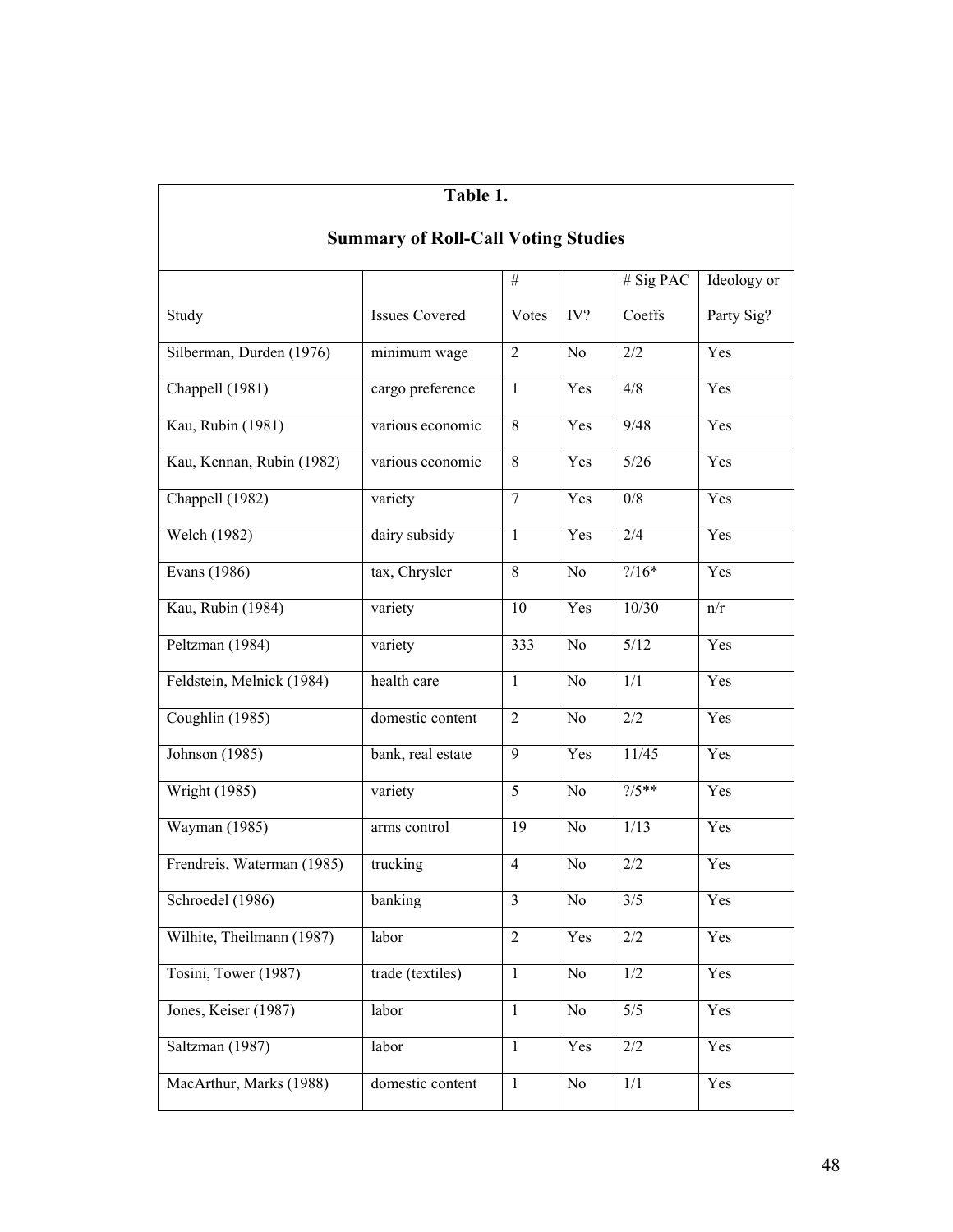| Grenzke (1989)          | variety           | 30             | Yes            | 6/100            | Yes            |
|-------------------------|-------------------|----------------|----------------|------------------|----------------|
| Vesenka (1989)          | agriculture       | 14             | N <sub>o</sub> | 4/14             | Yes            |
| Neustadl (1990)         | labor, business   | $\overline{2}$ | N <sub>0</sub> | 4/8              | Yes            |
| <b>Wright (1990)</b>    | tax, agriculture  | $\overline{2}$ | N <sub>0</sub> | 0/4              | N <sub>0</sub> |
| Langbein, Lotwis (1990) | gun control       | 6              | N <sub>0</sub> | 2/3              | Yes            |
| Durden et al. (1991)    | strip mining      | $\overline{3}$ | N <sub>0</sub> | 2/2              | Yes            |
| Mayer (1991)            | aircraft carriers | $\mathbf{1}$   | No             | 0/1              | Yes            |
| Stratmann (1991)        | agriculture       | 10             | Yes            | 8/10             | Yes            |
| Rothenberg (1992)       | $MX$ missile      | 8              | No             | 1/8              | Yes            |
| Langbein (1993)         | gun control       | 6              | N <sub>0</sub> | 0/5              | Yes            |
| Marks (1993)            | trade             | $\overline{5}$ | N <sub>0</sub> | $\overline{2/5}$ | Yes            |
| Nollen, Quinn (1994)    | trade             | $\overline{6}$ | No             | 3/18             | Yes            |
| Stratmann (1995)        | agriculture       | 10             | Yes            | 13/20            | Yes            |
| Bronars, Lott (1997)    | variety           | 35             | N <sub>0</sub> | $5/50$           | Yes            |
| Stratmann (2002)        | banking           | $\overline{2}$ | N <sub>0</sub> | 6/6              | Yes            |

 $n/r$  = not reported;  $n/i$  = not included.

# Sig PAC Coeffs column: The first number gives the number of coefficients on PAC contribution variables that are statistically significant at the .05 level (two-tailed test) and have the predicted sign. The second number gives the total number of PAC contribution variables in the analysis. \* Reports that, "PAC contributions were usually among the less important influences on House members' voting on the two bills" (p. 126).

\*\* Reports that, "In none of the five cases examined were campaign contributions an important enough force to change the legislative outcomes from what they would have been without any contributions" (p.411).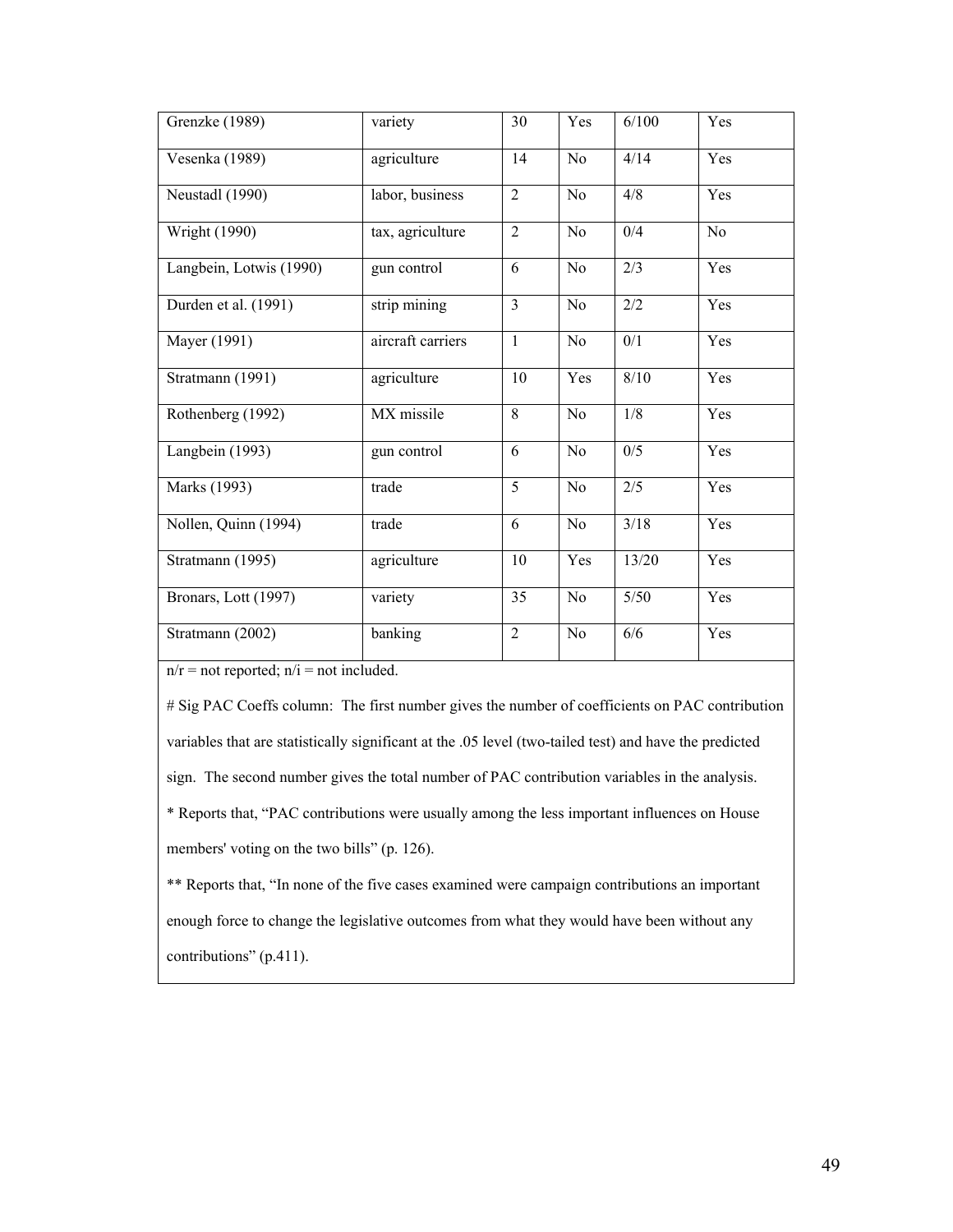#### **Table 2. Roll Call Voting in the U.S. House, 1978-1994**  Dep. Var. = CCUS Roll-Call Voting Score ( $N = 3400$ ) Least Squares Instrumental Variables  $\vert$  Spec. 1  $\vert$  Spec. 2  $\vert$  Spec. 3  $\vert$  Spec. 2  $\vert$  Spec. 3  $\vert$  Mean  $[SD]$ Corporate Contributions Labor Contributions  $0.32**$  $-1.14**$ 0.07  $-0.44**$ 0.02  $-0.13$  $-0.30**$  $-0.18$  $-0.05$  $-0.02**$  $-0.14$  $0.41$ 6.53 Member is Republican  $32.6**$  $32.6***$  $40.6**$  $\equiv$  $-$  40.5\*\*  $44.2**$  $\equiv$ 4.48 58.4\*\*  $\overline{\phantom{0}}$  $59.5**$  $\equiv$ – 0.39 District Partisanship  $10.2**$  $14.1**$  $- 0.00$ District is in South All specifications include year fixed-effects. Specification 2 includes district fixed- $0.26$ effects. Specification 3 includes member fixed-effects. Standard errors in parentheses.  $* =$  significant at the .05 level.  $***$  = significant at the .01 level.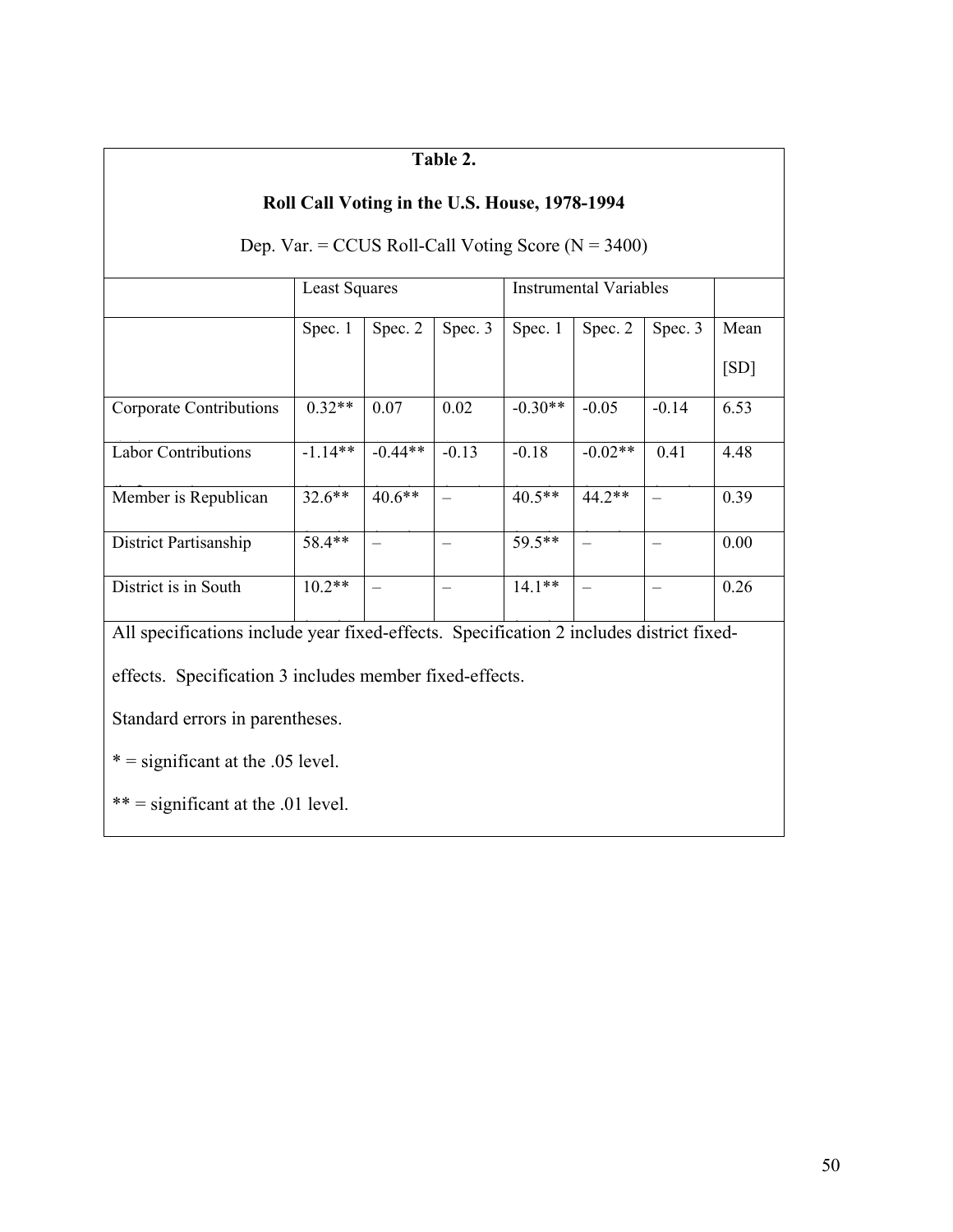| Table 3.                                                        |          |          |  |  |
|-----------------------------------------------------------------|----------|----------|--|--|
| <b>Campaign Spending in Gubernatorial Races, 1976-2000</b>      |          |          |  |  |
| Dep. Var. = Log of Total Spending By All Candidates, Per-Capita |          |          |  |  |
| Log of Personal Income, Per-Capita                              | $1.07**$ | $1.17*$  |  |  |
|                                                                 | (.31)    | (.50)    |  |  |
| Log of State Government Spending, Per-Capita                    |          | $-.09$   |  |  |
|                                                                 |          | (.32)    |  |  |
| Log of Population                                               | $-.33$   | $-.31$   |  |  |
|                                                                 | (.36)    | (.36)    |  |  |
| Closeness in General Election                                   | $2.93**$ | $2.92**$ |  |  |
|                                                                 | (.39)    | (.39)    |  |  |
| Democrat is Incumbent                                           | $-.29**$ | $-.29$   |  |  |
|                                                                 | (.07)    | (.07)    |  |  |
| Republican is Incumbent                                         | $-14$    | $-14$    |  |  |
|                                                                 | (.08)    | (.08)    |  |  |
| Average Closeness in 1st Primary                                | $.91**$  | .92**    |  |  |
|                                                                 | (.21)    | (.21)    |  |  |
| Average Closeness in 2nd Primary                                | $1.11**$ | $1.09**$ |  |  |
|                                                                 | (.46)    | (.46)    |  |  |
| R-square within state                                           | .41      | .41      |  |  |
| # Observations                                                  | 326      | 326      |  |  |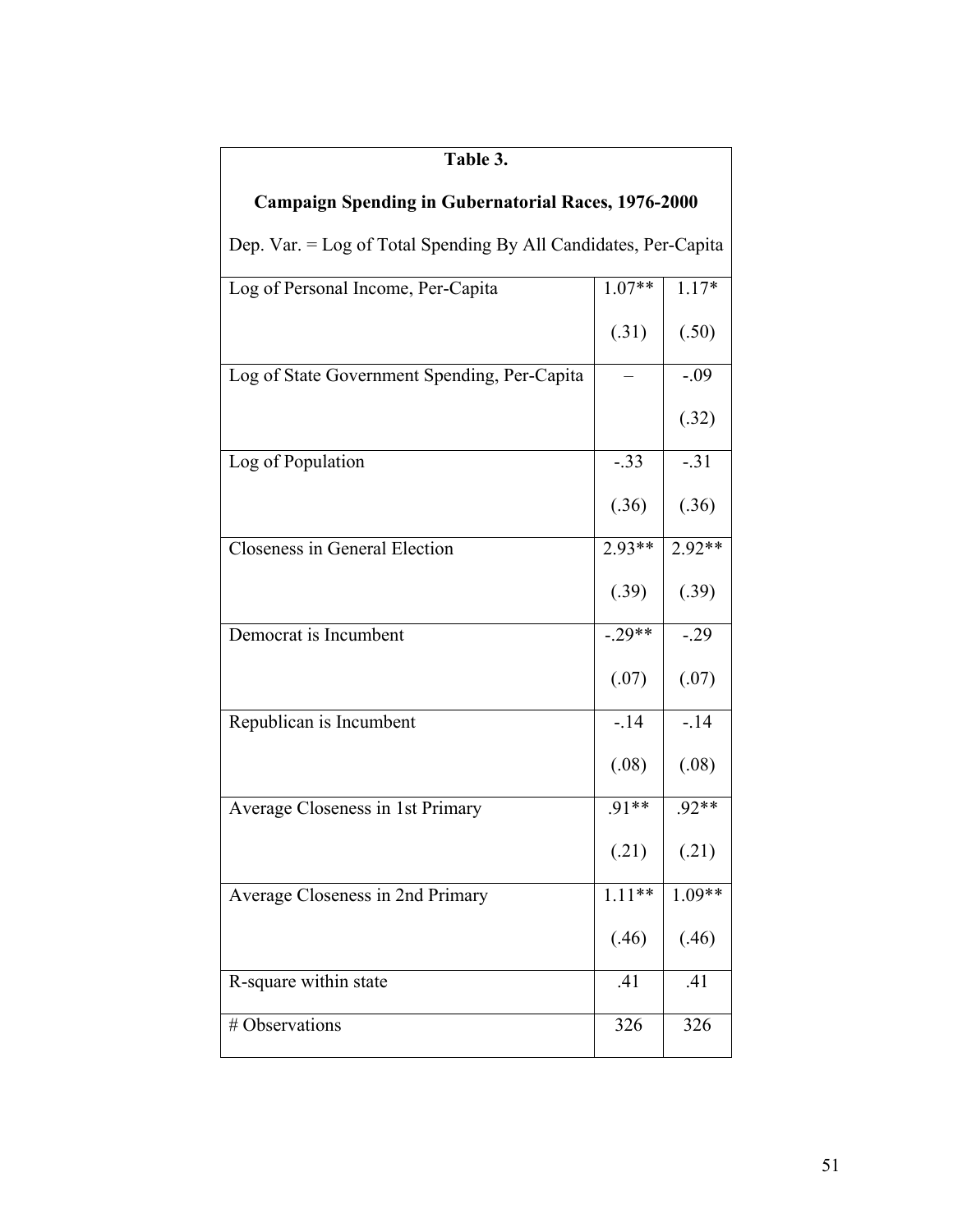OLS estimates with state fixed-effects.

Standard errors in parentheses.

 $* =$  significant at the .05 level.

\*\* = significant at the .01 level.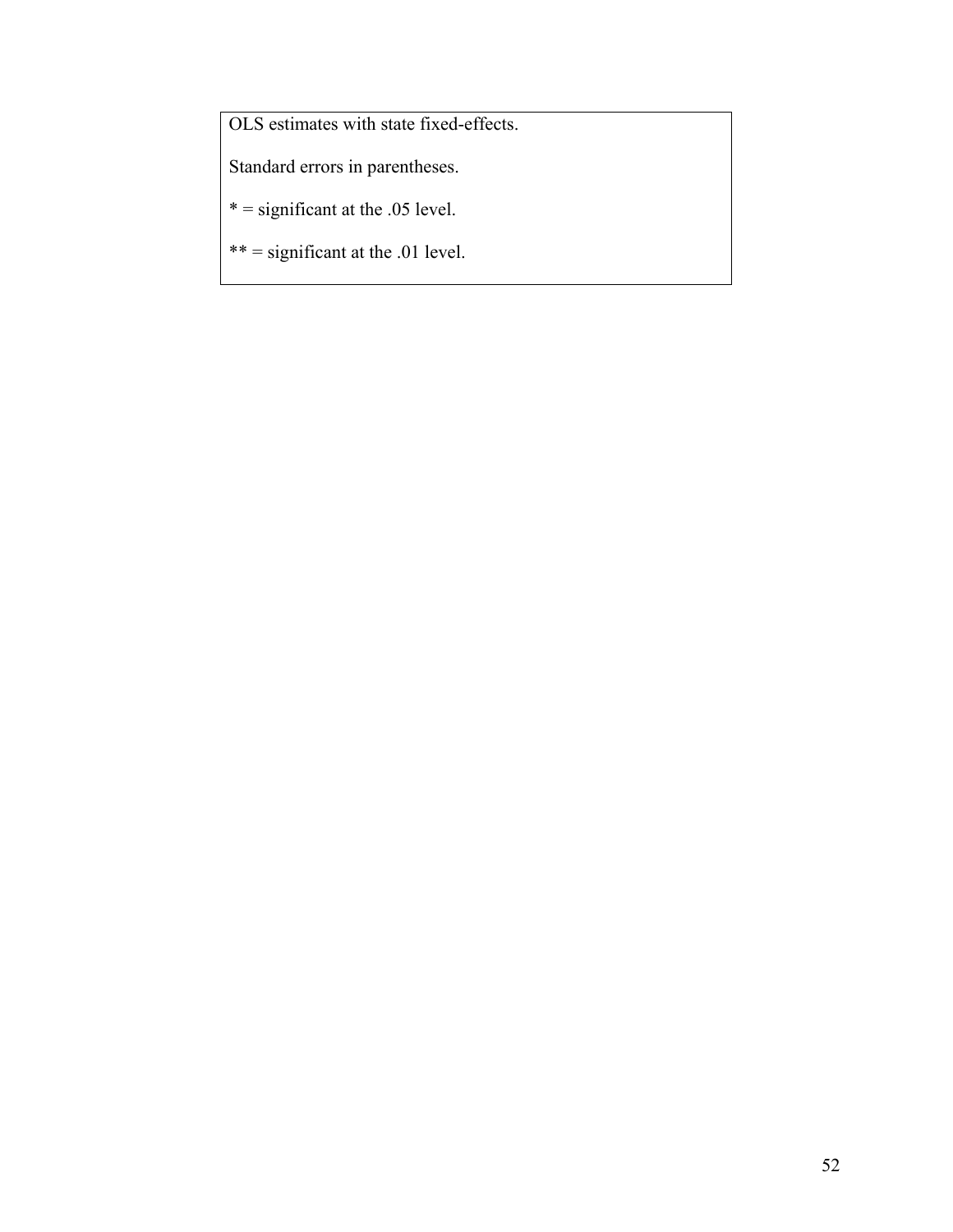| Table 4.                                                    |             |             |             |           |  |  |
|-------------------------------------------------------------|-------------|-------------|-------------|-----------|--|--|
| <b>Average Total Contributions By Type of District</b>      |             |             |             |           |  |  |
|                                                             | Low Income  | Mid. Income | High Income | Overall   |  |  |
| Margin $> 30\%$                                             | \$353,000   | \$423,000   | \$522,000   | \$396,000 |  |  |
|                                                             | (139)       | (114)       | (23)        | (276)     |  |  |
| $15 <$ Margin $<$ 30                                        | \$476,000   | \$612,000   | \$705,000   | \$570,000 |  |  |
|                                                             | (241)       | (265)       | (85)        | (591)     |  |  |
| $5 <$ Margin $< 15$                                         | \$900,000   | \$988,000   | \$1,269,000 | \$982,000 |  |  |
|                                                             | (248)       | (261)       | (66)        | (575)     |  |  |
| Margin $< 5\%$                                              | \$1,192,000 | \$1,398,000 | \$1,700,000 | 1,348,000 |  |  |
|                                                             | (121)       | (138)       | (34)        | (293)     |  |  |
| Overall                                                     | \$709,000   | \$850,000   | 1,026,000   | \$810,403 |  |  |
|                                                             | (749)       | (778)       | (208)       | (1,735)   |  |  |
| Number of observations in parentheses.                      |             |             |             |           |  |  |
| Low Income = Per-Capita Income $\le$ \$13,000.              |             |             |             |           |  |  |
| Middle Income = $$13,000 <$ Per-Capita Income $< $19,000$ . |             |             |             |           |  |  |
| High Income = Per-Capita Income > $$19,000$ .               |             |             |             |           |  |  |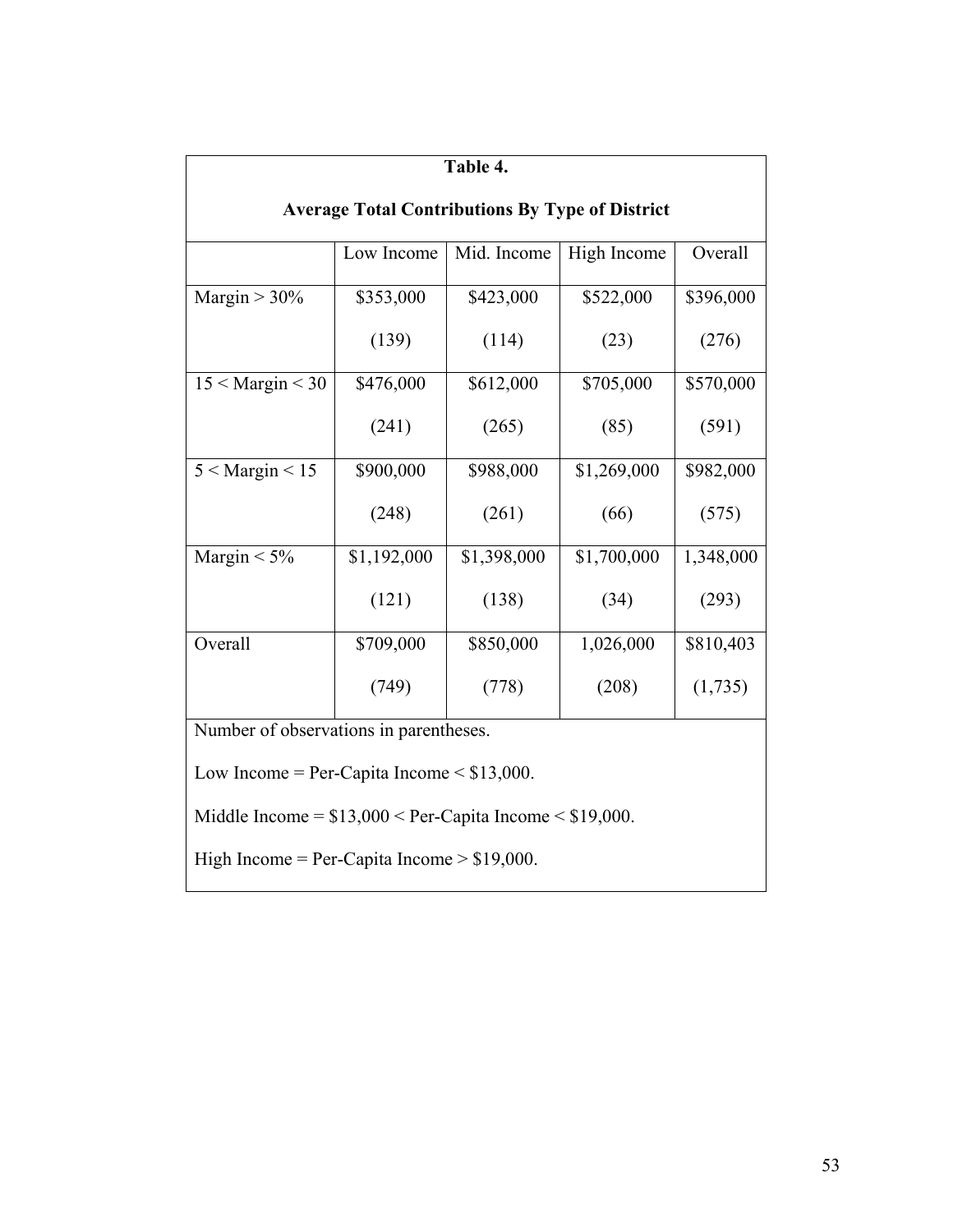**Figure 1A** 



**Figure 1B**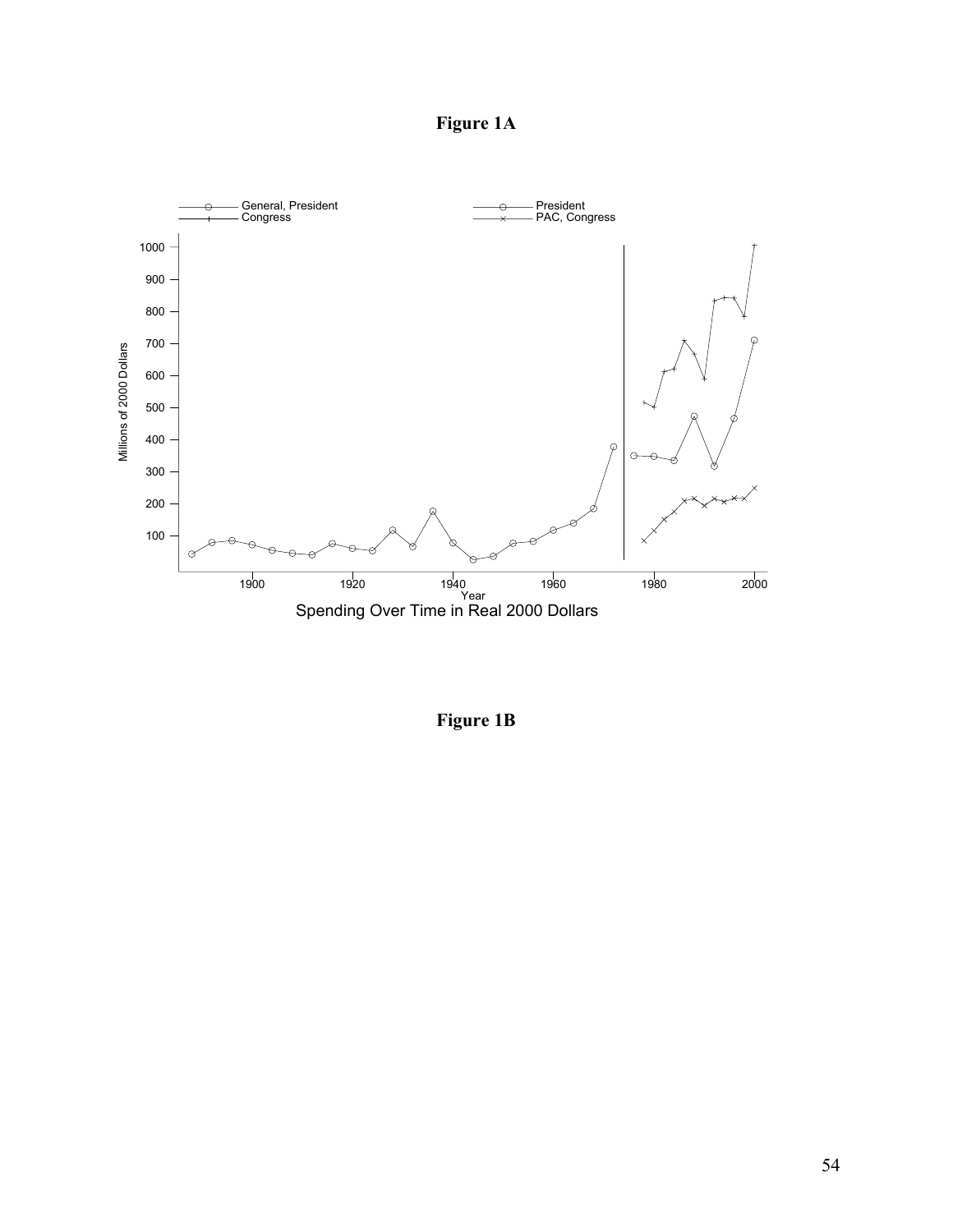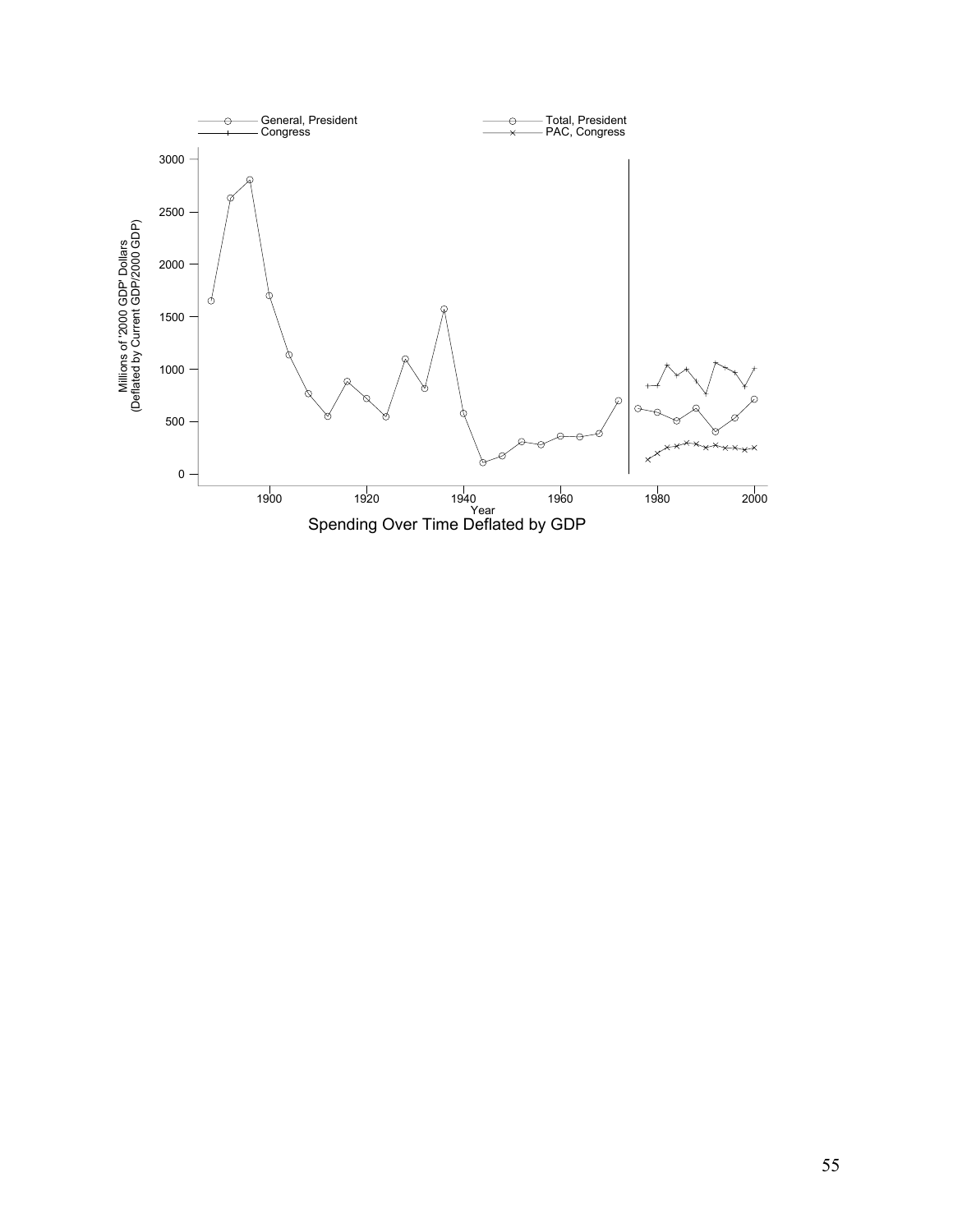# Endnotes

<u>1</u> <sup>1</sup> An earlier version of this paper was entitled "Why Is There So Little Money In Politics?"

 $2^2$  Grossman and Helpman (2001) survey the variety of theoretical arguments along these lines.

 $3$  Party accounts are the difficult to analyze, because transfers between party accounts may result in some money being double-counted. Transfers between party accounts amount to approximately 10 percent of all party money. Thus, the \$1.2 billion that flowed through party accounts probably represented about \$1 billion in actual campaign expenditures.

<sup>4</sup> The FEC does not provide a direct accounting of this figure because only the total amount of contributions under \$200 must be reported, not the specific donations. We estimated the total amount of soft money from firms and organizations (approximately \$380 million) using the individual donor files and on-line reports from the Federal Election Commission at <http://www.fec.gov>.

 $5$  Estimates of total industry contributions come from the website of the Center for Responsive Politics at <http://www.opensecrets.org>. They include donations from political action committees and from individuals employed in an industry. They include hard money contributions and soft money contributions (that is, contributions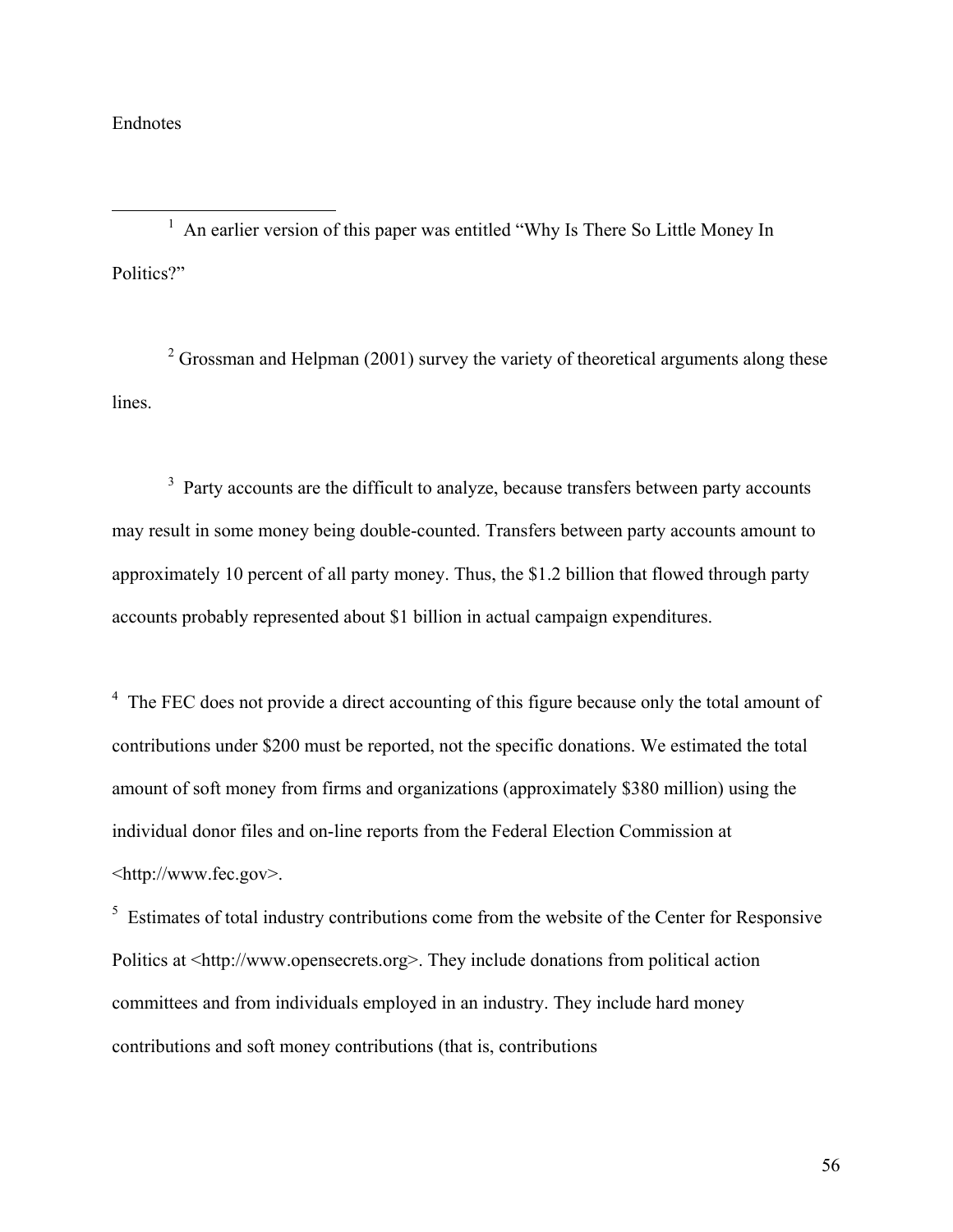to parties rather than to canditates from corporate treasuries or by individuals). Because not all of this campaign-related giving can be viewed as a coordinated effort by a united special interest, we view these numbers as overestimates.

 $\overline{a}$ 

 $6$  Exceptions are Hall and Wayman (1990), who study effort on behalf of groups, and Langbein (1986), who study minutes spent with lobbyists. Hansen and Park (1995) study antidumping and countervailing duty decisions by the International Trade Administration and find that total PAC contributions by an industry typically have no effect on the industry's chances of obtaining a favorable decision.

 $<sup>7</sup>$  Many papers run a similar model many times, adding different variables to the model to check</sup> robustness. We count these as one regression equation. If the coefficients of interest in these nested models are signed correctly and statistically significant at the 5 percent level of significance for a two-tailed test in at least half the models, we count this as finding campaign contributions as statistically significant. We also consider the specification as "one regression" if there are only small changes to the speciffcation, such as a different measure of a control variable, such as ideology.

<sup>8</sup> Two recent papers noted in Table 2 -- Bronars and Lott (1997) and Stratmann (2002) -- attempt to address this problem by employing member-specific fixed effects, but these papers reach opposite conclusions about the importance of contributions.